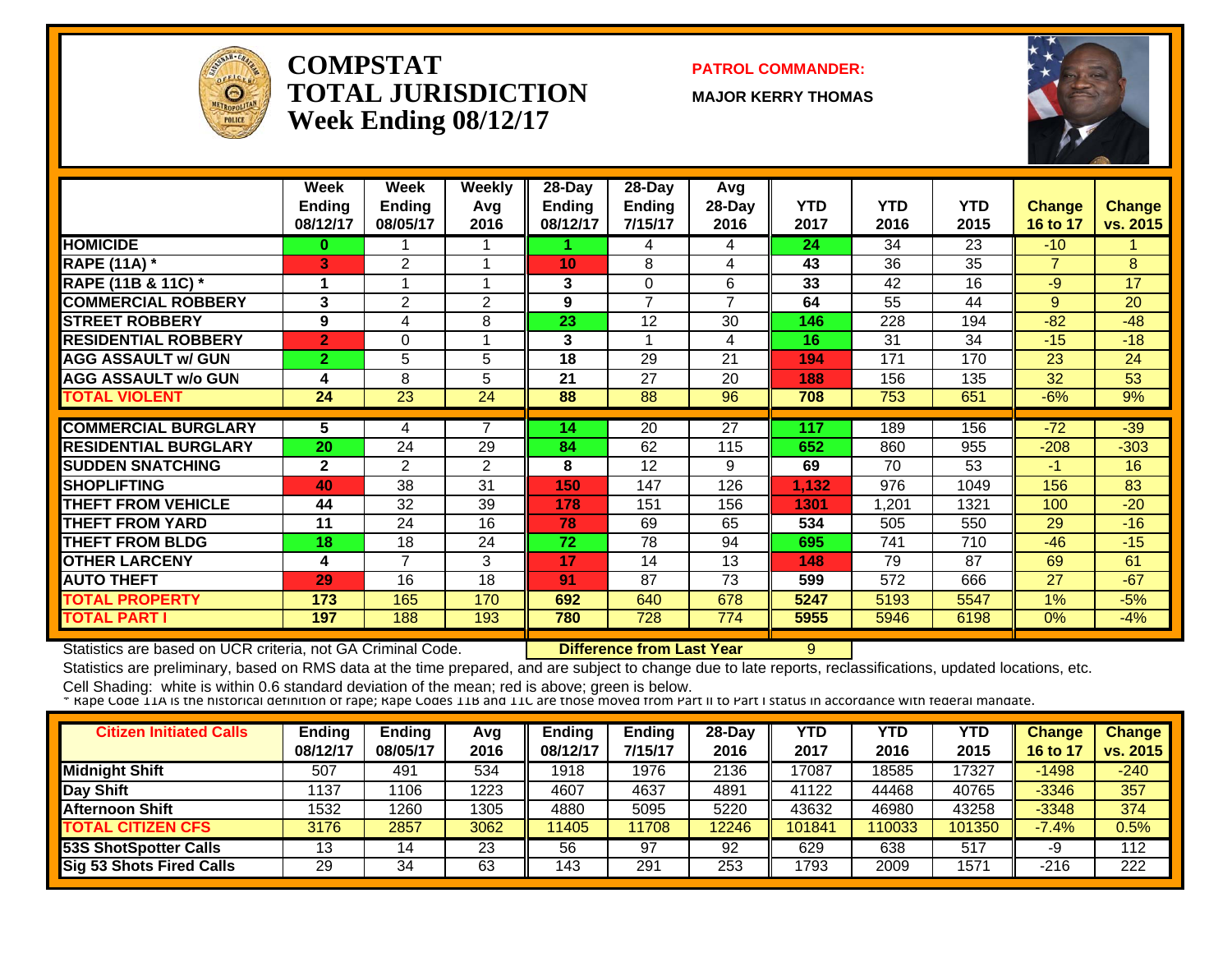# $cF1c$  $\Theta$

#### **Unincorporated Chatham County PATROL COMMANDER:**

**MAJOR KERRY THOMAS**



# **Week Ending 08/12/17**

|                             | <b>Week</b><br><b>Ending</b><br>08/12/17 | Week<br><b>Ending</b><br>08/05/17 | <b>Weekly</b><br>Avg<br>2016 | 28-Day<br>Ending<br>08/12/17 | 28-Day<br><b>Ending</b><br>7/15/17 | Avg<br>28-Day<br>2016 | <b>YTD</b><br>2017 | <b>YTD</b><br>2016 | <b>YTD</b><br>2015 | <b>Change</b><br>16 to 17 | <b>Change</b><br>vs. 2015 |
|-----------------------------|------------------------------------------|-----------------------------------|------------------------------|------------------------------|------------------------------------|-----------------------|--------------------|--------------------|--------------------|---------------------------|---------------------------|
| <b>HOMICIDE</b>             | 0                                        | 0                                 | 0.1                          | 3.                           | 1                                  | 0.5                   | 5                  | 5                  | $\overline{2}$     | 0                         | 3                         |
| <b>RAPE (11A)</b> *         | $\bf{0}$                                 |                                   | 0.1                          | $\overline{2}$               | 3                                  | 0.5                   | 8                  | 5                  | 8                  | 3                         | $\Omega$                  |
| RAPE (11B & 11C) *          | $\bf{0}$                                 |                                   | 0.3                          |                              | $\Omega$                           | 1.1                   | 9                  | 8                  | 3                  |                           | $6^{\circ}$               |
| <b>COMMERCIAL ROBBERY</b>   | $\bf{0}$                                 | $\Omega$                          | 0.2                          | 0                            | $\Omega$                           | 0.9                   | 3                  | 10                 | 6                  | $-7$                      | $-3$                      |
| <b>STREET ROBBERY</b>       | $\bf{0}$                                 | $\Omega$                          | 0.5                          | 1                            | 3                                  | 2.1                   | 13                 | 18                 | 15                 | $-5$                      | $-2$                      |
| <b>RESIDENTIAL ROBBERY</b>  |                                          | 0                                 | 0.2                          | 1                            | $\Omega$                           | 0.8                   | 3                  | 9                  | 5                  | $-6$                      | $-2$                      |
| <b>AGG ASSAULT w/ GUN</b>   | 1                                        |                                   | 0.8                          | $\bf{0}$                     | $\Omega$                           | 3.2                   | 16                 | 27                 | 9                  | $-11$                     | $\overline{7}$            |
| <b>AGG ASSAULT w/o GUN</b>  | $\bf{0}$                                 | 3                                 | 0.8                          | 4                            | 5                                  | 3.1                   | 29                 | 22                 | 19                 | $\overline{7}$            | 10 <sup>°</sup>           |
| <b>TOTAL VIOLENT</b>        | $\overline{2}$                           | 6                                 | 3.0                          | 12                           | $\overline{12}$                    | 12.2                  | 86                 | 104                | 67                 | $-17%$                    | 28%                       |
|                             |                                          |                                   |                              |                              |                                    |                       |                    |                    |                    |                           |                           |
| <b>COMMERCIAL BURGLARY</b>  | 1                                        | 0                                 | 0.7                          | $\mathbf{2}$                 | 1                                  | 2.7                   | 13                 | 23                 | 10                 | $-10$                     | 3                         |
| <b>RESIDENTIAL BURGLARY</b> | 5                                        | 5                                 | 6.7                          | 21                           | 17                                 | 26.7                  | 211                | 230                | 202                | $-19$                     | 9                         |
| <b>SUDDEN SNATCHING</b>     | $\bf{0}$                                 | 0                                 | 0.3                          | 0                            |                                    | 1.1                   | 5                  | 8                  | $\overline{2}$     | $-3$                      | 3                         |
| <b>SHOPLIFTING</b>          | 3                                        | 3                                 | 6.1                          | 10                           | 16                                 | 24.4                  | 194                | 192                | 258                | $\overline{2}$            | $-64$                     |
| <b>THEFT FROM VEHICLE</b>   | 11                                       | 7                                 | 7.1                          | 42                           | 26                                 | 28.3                  | 260                | 210                | 170                | 50                        | 90                        |
| <b>THEFT FROM YARD</b>      | $\bf{0}$                                 | 5                                 | 2.8                          | 13                           | 9                                  | 11.1                  | 89                 | 79                 | 93                 | 10 <sup>°</sup>           | $-4$                      |
| <b>THEFT FROM BLDG</b>      | $\bf{0}$                                 | 2                                 | 3.8                          | 4                            | 13                                 | 15.1                  | 137                | 107                | 113                | 30                        | 24                        |
| <b>OTHER LARCENY</b>        | 6                                        |                                   | 0.9                          | 7                            | 1                                  | 3.7                   | 43                 | 24                 | 21                 | 19                        | 22                        |
| <b>AUTO THEFT</b>           | 6                                        | 0                                 | 3.0                          | 16                           | 20                                 | 12.2                  | 112                | 91                 | 76                 | 21                        | 36                        |
| <b>TOTAL PROPERTY</b>       | 32                                       | 23                                | 31.3                         | 115                          | 104                                | 125.3                 | 1064               | 964                | 945                | 10%                       | 13%                       |
| TOTAL PART I                | 34                                       | 29                                | 34.4                         | 127                          | 116                                | 137.5                 | 1150               | 1068               | 1012               | 8%                        | 14%                       |

Statistics are based on UCR criteria, not GA Criminal Code. **Difference from Last Year** 82

Statistics are preliminary, based on RMS data at the time prepared, and are subject to change due to late reports, reclassifications, updated locations, etc.

| <b>Shots Fired Calls</b>     | Week<br><b>Ending</b><br>08/12/17 | <b>Week</b><br><b>Ending</b><br>08/05/17 | Weekly<br>Avq<br>2016 | $28$ -Dav<br>$-$ nding<br>08/12/17 | 28-Dav<br><b>Ending</b><br>7/15/17 | Avq<br>$28-Dav$<br>2016 | YTD<br>2017 | <b>YTD</b><br>2016 | <b>YTD</b><br>2015 | <b>Change</b><br>16 to 17 | <b>Change</b><br>vs. 2015 |
|------------------------------|-----------------------------------|------------------------------------------|-----------------------|------------------------------------|------------------------------------|-------------------------|-------------|--------------------|--------------------|---------------------------|---------------------------|
| <b>53S ShotSpotter Calls</b> |                                   |                                          | 0.0                   |                                    |                                    | 0.0                     |             |                    |                    |                           |                           |
| Sig 53 Shots Fired Calls     |                                   |                                          | <u>າ</u> ລ            | 39                                 | 48                                 | 45.                     | 353         | 334                | 323                | 19                        | 30                        |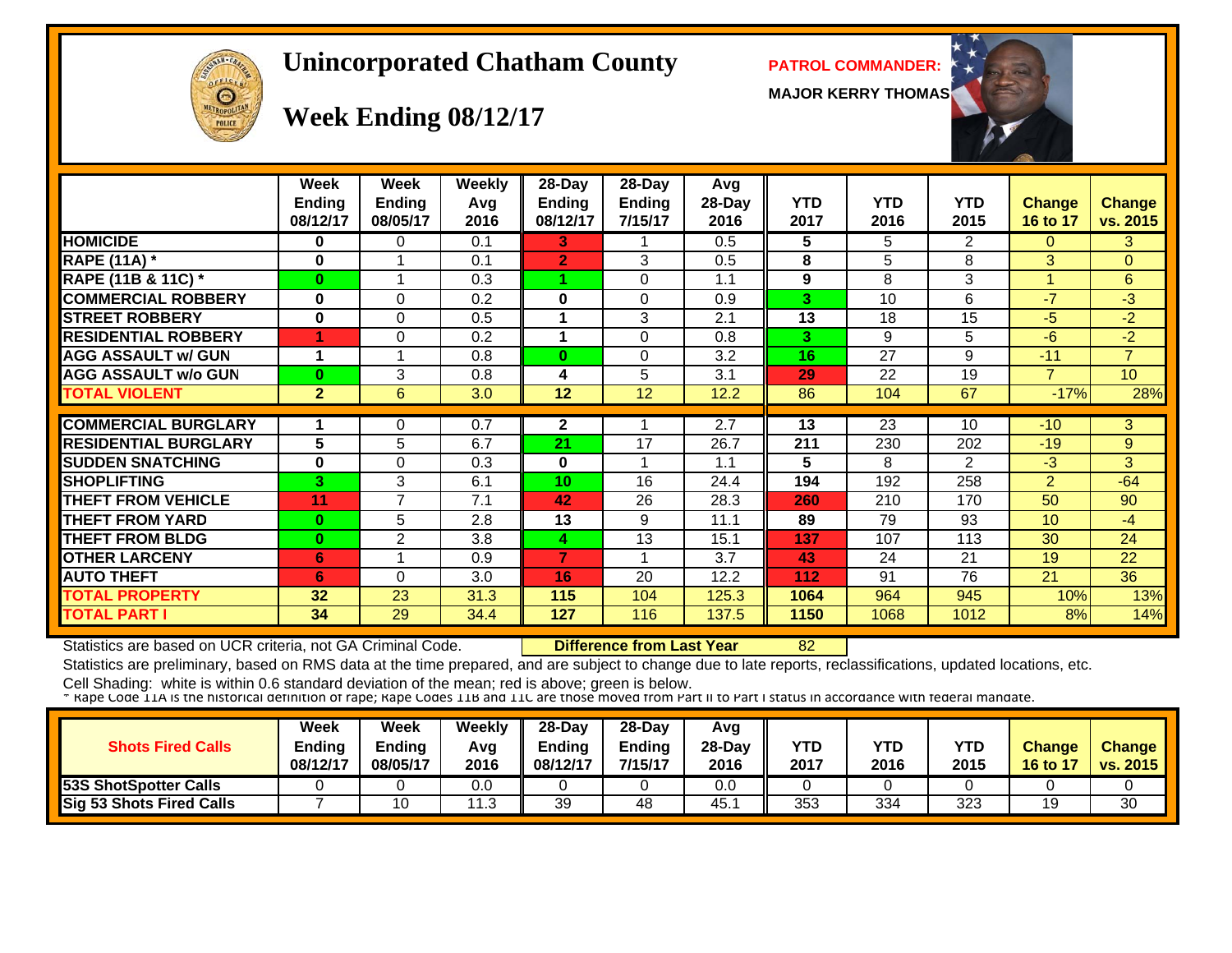

#### **City of Savannah Only PATROL COMMANDER:**

**MAJOR KERRY THOMAS**



#### **Week Ending 08/12/17**

|                             | <b>Week</b>    | <b>Week</b>    | Weekly | 28-Day        | 28-Day          | Avg                      |            |            |                 |                |               |
|-----------------------------|----------------|----------------|--------|---------------|-----------------|--------------------------|------------|------------|-----------------|----------------|---------------|
|                             | <b>Ending</b>  | <b>Ending</b>  | Avg    | <b>Ending</b> | <b>Ending</b>   | 28-Day                   | <b>YTD</b> | <b>YTD</b> | <b>YTD</b>      | <b>Change</b>  | <b>Change</b> |
|                             | 08/12/17       | 08/05/17       | 2016   | 08/12/17      | 7/15/17         | 2016                     | 2017       | 2016       | 2015            | 16 to 17       | vs. 2015      |
| <b>HOMICIDE</b>             | 0              |                |        | $-2$          | 3               | 3                        | 19         | 29         | $\overline{21}$ | $-10$          | $-2$          |
| <b>RAPE (11A)</b> *         | 3              |                |        | 8             | 5               | 3                        | 35         | 31         | 27              | 4              | 8             |
| RAPE (11B & 11C) *          |                | $\Omega$       |        | $\mathbf{2}$  | $\Omega$        | 5                        | 24         | 34         | 13              | $-10$          | 11            |
| <b>COMMERCIAL ROBBERY</b>   | 3              | $\overline{2}$ |        | 9             | 7               | 6                        | 61         | 45         | 38              | 16             | 23            |
| <b>STREET ROBBERY</b>       | 9              | 4              | 7      | 22            | 9               | 28                       | 133        | 210        | 179             | $-77$          | $-46$         |
| <b>RESIDENTIAL ROBBERY</b>  |                | 0              | -1     | $\mathbf{2}$  | 1               | 3                        | 13         | 22         | 29              | $-9$           | $-16$         |
| <b>AGG ASSAULT w/ GUN</b>   |                | 4              | 5      | 18            | 29              | 18                       | 178        | 144        | 161             | 34             | 17            |
| <b>AGG ASSAULT w/o GUN</b>  | 4              | 5              | 4      | 17            | 22              | 17                       | 159        | 134        | 116             | 25             | 43            |
| <b>TOTAL VIOLENT</b>        | 22             | 17             | 21     | 76            | $\overline{76}$ | 83                       | 622        | 649        | 584             | $-4%$          | 7%            |
|                             |                |                |        |               |                 |                          |            |            |                 |                |               |
| <b>COMMERCIAL BURGLARY</b>  | 4              | 4              | 6      | 12            | 19              | $\overline{24}$          | 104        | 166        | 146             | $-62$          | $-42$         |
| <b>RESIDENTIAL BURGLARY</b> | 15             | 19             | 22     | 63            | 45              | 88                       | 441        | 630        | 753             | $-189$         | $-312$        |
| <b>SUDDEN SNATCHING</b>     | $\overline{2}$ | 2              | 2      | 8             | 11              | $\overline{\phantom{a}}$ | 64         | 62         | 51              | $\overline{2}$ | 13            |
| <b>SHOPLIFTING</b>          | 37             | 35             | 25     | 140           | 131             | 101                      | 938        | 784        | 791             | 154            | 147           |
| <b>THEFT FROM VEHICLE</b>   | 33             | 25             | 32     | 136           | 125             | 128                      | 1041       | 991        | 1151            | 50             | $-110$        |
| <b>THEFT FROM YARD</b>      | 11             | 19             | 14     | 65            | 60              | 54                       | 445        | 426        | 457             | 19             | $-12$         |
| <b>THEFT FROM BLDG</b>      | 18             | 16             | 20     | 68            | 65              | 79                       | 558        | 634        | 597             | $-76$          | $-39$         |
| <b>OTHER LARCENY</b>        | $-2$           | 6              | 2      | 10            | 13              | 9                        | 105        | 55         | 66              | 50             | 39            |
| <b>AUTO THEFT</b>           | 23             | 16             | 15     | 75            | 67              | 61                       | 487        | 481        | 590             | 6              | $-103$        |
| <b>TOTAL PROPERTY</b>       | 141            | 142            | 138    | 577           | 536             | 553                      | 4183       | 4229       | 4602            | $-1%$          | $-9%$         |
| TOTAL PART I                | 163            | 159            | 159    | 653           | 612             | 636                      | 4805       | 4878       | 5186            | $-1%$          | $-7%$         |

Statistics are based on UCR criteria, not GA Criminal Code. **Difference from Last Year** -73

Statistics are preliminary, based on RMS data at the time prepared, and are subject to change due to late reports, reclassifications, updated locations, etc.

| <b>Shots Fired Calls</b>     | Week<br>Ending<br>08/12/17 | Week<br><b>Ending</b><br>08/05/17 | Weekly<br>Avg<br>2016 | $28$ -Dav<br><b>Endina</b><br>08/12/17 | $28-Dav$<br><b>Endina</b><br>7/15/17 | Avg<br>$28 - Day$<br>2016 | YTD<br>2017 | <b>YTD</b><br>2016 | YTD<br>2015 | <b>Change</b><br>16 to 17 | <b>Change</b><br>vs. 2015 |
|------------------------------|----------------------------|-----------------------------------|-----------------------|----------------------------------------|--------------------------------------|---------------------------|-------------|--------------------|-------------|---------------------------|---------------------------|
| <b>53S ShotSpotter Calls</b> | 13                         | 14                                | 22.9                  | 56                                     | 97                                   | 91.7                      | 629         | 638                | 517         | -9                        | 112                       |
| Sig 53 Shots Fired Calls     | 22                         | 24                                | 52.0                  | 104                                    | 243                                  | 207.9                     | 1440        | 1675               | 1248        | -235                      | 192                       |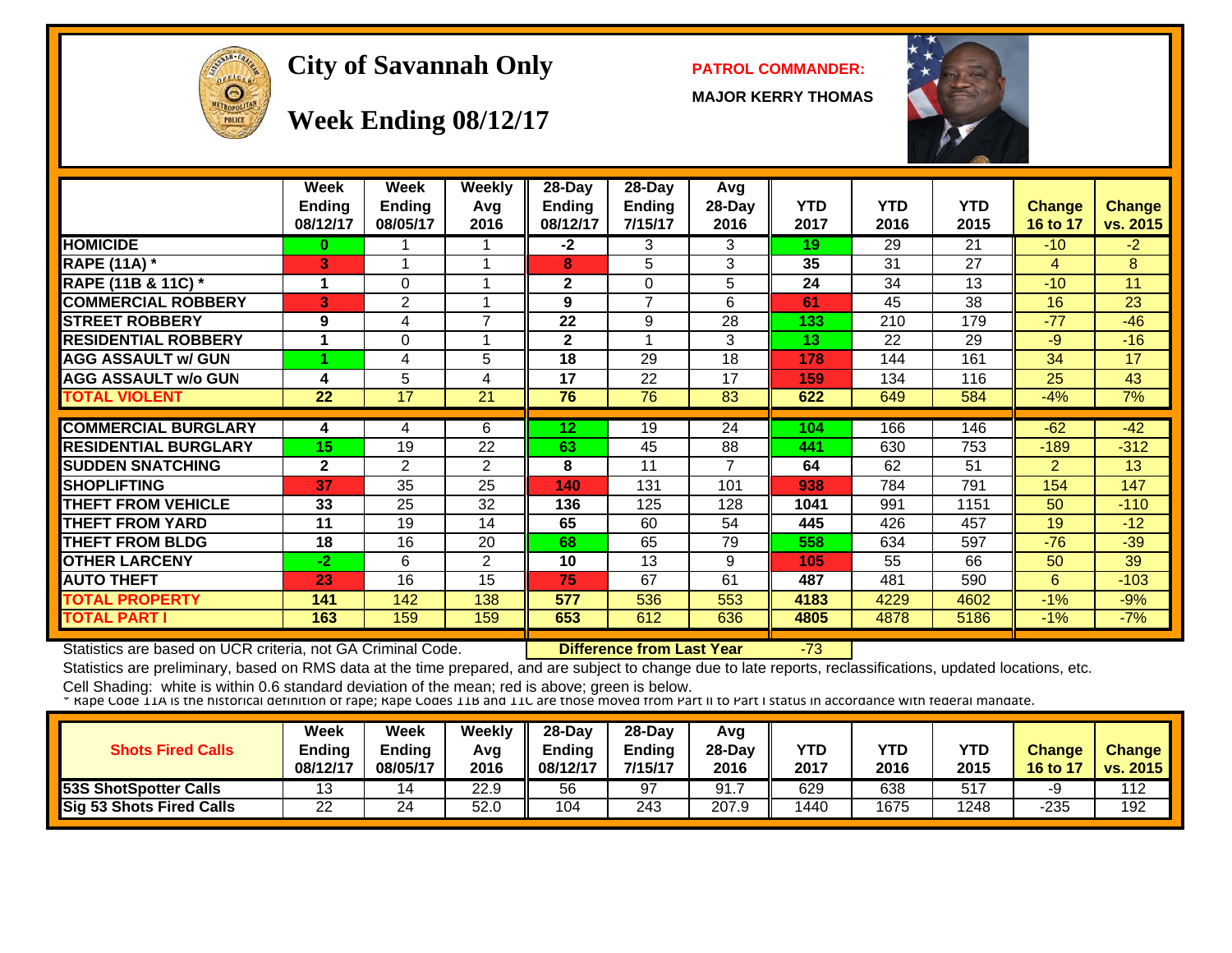

#### **COMPSTATWEST CHATHAM PRECINCTWeek Ending 08/12/17**

**PRECINCT COMMANDER:**

**CAPT. JOHN BEST**



|                             | Week<br><b>Ending</b><br>08/12/17 | Week<br><b>Ending</b><br>08/05/17 | <b>Weekly</b><br>Avg<br>2016 | 28-Day<br><b>Ending</b><br>08/12/17 | 28-Day<br><b>Ending</b><br>7/15/17 | Avg<br>28-Day<br>2016 | <b>YTD</b><br>2017 | <b>YTD</b><br>2016 | <b>YTD</b><br>2015 | <b>Change</b><br>16 to 17 | <b>Change</b><br>vs. 2015 |
|-----------------------------|-----------------------------------|-----------------------------------|------------------------------|-------------------------------------|------------------------------------|-----------------------|--------------------|--------------------|--------------------|---------------------------|---------------------------|
| <b>HOMICIDE</b>             | 0                                 | 0                                 | 0                            | 0                                   |                                    | 0                     | 3                  | 4                  | $\Omega$           | $-1$                      | 3                         |
| <b>RAPE (11A) *</b>         | 0                                 | 1                                 | $\Omega$                     | 3                                   | 3                                  |                       | 10                 | 8                  | 10                 | $\overline{2}$            | $\Omega$                  |
| RAPE (11B & 11C) *          | $\bf{0}$                          | 1                                 | $\Omega$                     |                                     | $\Omega$                           |                       | 5                  | 11                 | 3                  | $-6$                      | $\overline{2}$            |
| <b>COMMERCIAL ROBBERY</b>   | 0                                 | $\Omega$                          | 0                            | 0                                   | $\Omega$                           |                       | 5                  | 13                 | 10                 | $-8$                      | $-5$                      |
| <b>STREET ROBBERY</b>       | 1                                 | $\Omega$                          | 1                            | $\overline{2}$                      | $\overline{2}$                     | 3                     | 18                 | 24                 | 18                 | $-6$                      | $\overline{0}$            |
| <b>RESIDENTIAL ROBBERY</b>  | 4                                 | $\Omega$                          | $\Omega$                     |                                     | $\Omega$                           |                       | 3                  | 13                 | 6                  | $-10$                     | $-3$                      |
| <b>AGG ASSAULT w/ GUN</b>   | 1                                 | 4                                 | 4                            | 5                                   | 6                                  | 4                     | 31                 | 29                 | 19                 | $\overline{2}$            | 12                        |
| <b>AGG ASSAULT w/o GUN</b>  | $\bf{0}$                          | 5                                 | 1                            | 6                                   | 7                                  | 4                     | 38                 | 29                 | 29                 | 9                         | 9                         |
| <b>TOTAL VIOLENT</b>        | 3                                 | 8                                 | 4                            | 18                                  | 19                                 | 16                    | 113                | 131                | 95                 | $-14%$                    | 19%                       |
|                             |                                   |                                   |                              |                                     |                                    |                       |                    |                    |                    |                           |                           |
| <b>COMMERCIAL BURGLARY</b>  | $\mathbf{2}$                      |                                   |                              | 4                                   | 5                                  | 5                     | 32                 | 41                 | 43                 | $-9$                      | $-11$                     |
| <b>RESIDENTIAL BURGLARY</b> | 5                                 | 5                                 | 6                            | 20                                  | 16                                 | 22                    | 157                | 184                | 184                | $-27$                     | $-27$                     |
| <b>SUDDEN SNATCHING</b>     | 0                                 | $\Omega$                          | 0                            | $\bf{0}$                            |                                    |                       | 5                  | 7                  | 4                  | $-2$                      | 1.                        |
| <b>SHOPLIFTING</b>          | 3                                 | 3                                 | 3                            | 13                                  | 19                                 | 14                    | 107                | 111                | 133                | $-4$                      | $-26$                     |
| <b>THEFT FROM VEHICLE</b>   | 19                                | 9                                 | $\overline{7}$               | 51                                  | 29                                 | 29                    | 231                | 225                | 210                | 6                         | 21                        |
| <b>THEFT FROM YARD</b>      | 1                                 | 3                                 | 3                            | 12                                  | 17                                 | 10                    | 102                | 85                 | 105                | 17                        | $-3$                      |
| <b>THEFT FROM BLDG</b>      | 4                                 | 2                                 | 4                            | 17                                  | 18                                 | 16                    | 162                | 113                | 131                | 49                        | 31                        |
| <b>OTHER LARCENY</b>        | 1                                 | 2                                 | $\overline{\mathbf{A}}$      | 4                                   | $\overline{2}$                     | 4                     | 33                 | 15                 | 19                 | 18                        | 14                        |
| <b>AUTO THEFT</b>           | 9                                 |                                   | 4                            | 23                                  | 22                                 | 16                    | 132                | 123                | 130                | 9                         | $\overline{2}$            |
| <b>TOTAL PROPERTY</b>       | 44                                | 26                                | 29                           | 144                                 | 129                                | 118                   | 961                | 904                | 959                | 6%                        | 0%                        |
| <b>TOTAL PART I</b>         | 47                                | 34                                | 33                           | 162                                 | 148                                | 134                   | 1074               | 1035               | 1054               | 4%                        | 2%                        |

Statistics are based on UCR criteria, not GA Criminal Code. **Difference from Last Year** 39

Statistics are preliminary, based on RMS data at the time prepared, and are subject to change due to late reports, reclassifications, updated locations, etc.

| <b>Citizen Initiated Calls</b> | <b>Week</b><br><b>Ending</b><br>08/12/17 | <b>Week</b><br><b>Ending</b><br>08/05/17 | Weekly<br>Avg<br>2016 | $28-Dav$<br>Ending<br>08/12/17 | 28-Day<br><b>Ending</b><br>7/15/17 | Avg<br>$28-Dav$<br>2016 | YTD<br>2017 | YTD<br>2016 | YTD<br>2015 | <b>Change</b><br>16 to 17 | <b>Change</b><br>vs. 2015 |
|--------------------------------|------------------------------------------|------------------------------------------|-----------------------|--------------------------------|------------------------------------|-------------------------|-------------|-------------|-------------|---------------------------|---------------------------|
| <b>Midnight Shift</b>          | 123                                      | 128                                      | 114                   | 449                            | 486                                | 455                     | 3595        | 3575        | 3597        | 20                        | $-2$                      |
| Day Shift                      | 292                                      | 260                                      | 282                   | 1119                           | 1149                               | 1127                    | 8753        | 9232        | 9027        | $-479$                    | $-274$                    |
| <b>Afternoon Shift</b>         | 346                                      | 301                                      | 294                   | 1249                           | 1243                               | 1177                    | 9369        | 9434        | 9417        | $-65$                     | $-48$                     |
| <b>TOTAL CITIZEN CFS</b>       | 761                                      | 761                                      | 690                   | 2817                           | 2878                               | 2758                    | 21717       | 22241       | 22041       | $-2.4%$                   | $-1.5%$                   |
| <b>53S ShotSpotter Calls</b>   |                                          |                                          |                       |                                |                                    |                         |             |             |             | $-2$                      |                           |
| Sig 53 Shots Fired Calls       | 9                                        |                                          | 10                    | 33                             | 51                                 | 38                      | 278         | 311         | 276         | -33                       |                           |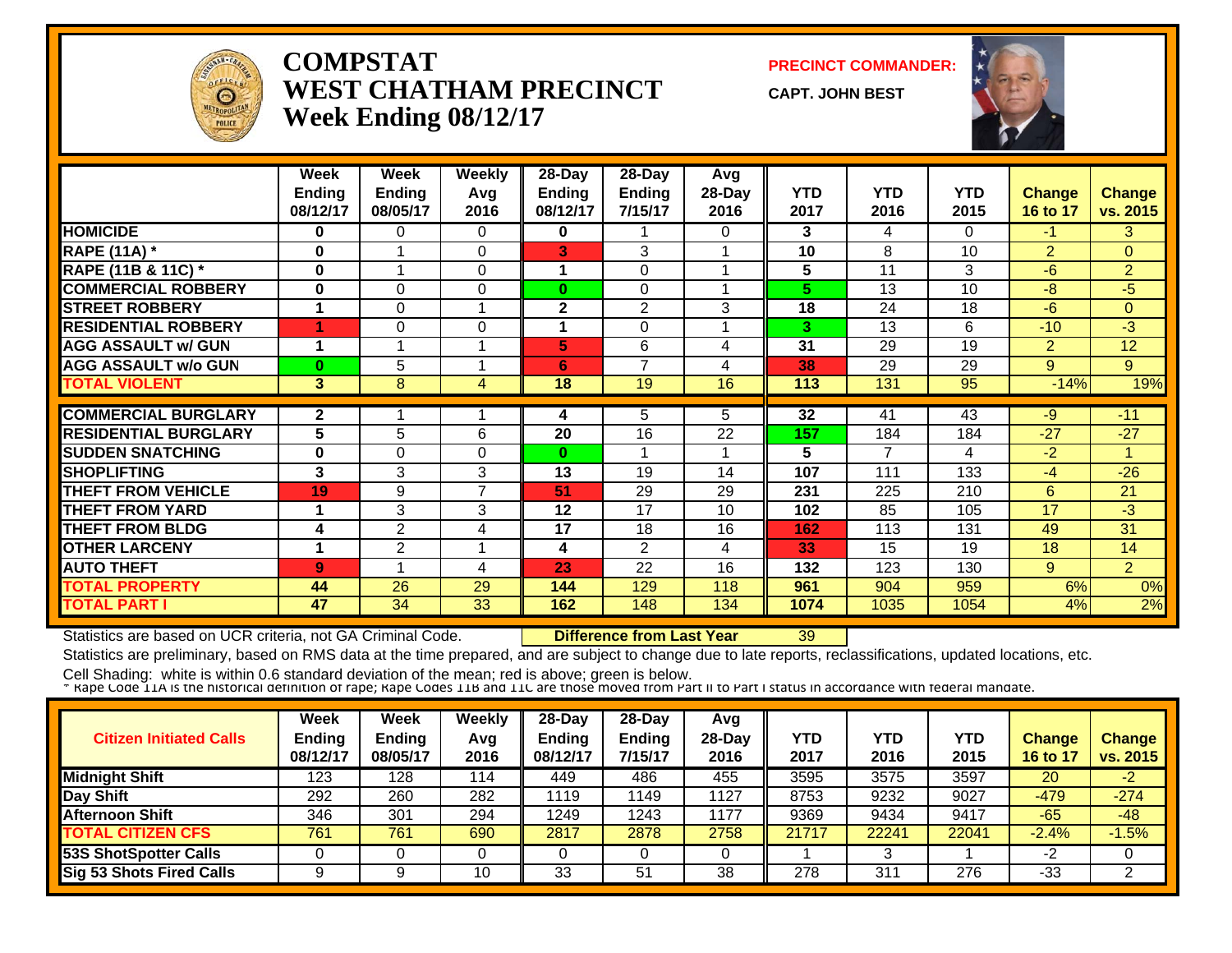#### **BEAT 11 West Chatham PrecinctWeek Ending 08/12/17**



|                             |                |                | <b>Last 4 Weeks</b> |                | 28 Days        | $28$ Day |              |                |                |                |                |
|-----------------------------|----------------|----------------|---------------------|----------------|----------------|----------|--------------|----------------|----------------|----------------|----------------|
|                             | <b>Ending</b>  | <b>Ending</b>  | <b>Ending</b>       | Ending         | <b>Ending</b>  | Average  | <b>YTD</b>   | <b>YTD</b>     | <b>YTD</b>     | <b>Change</b>  | <b>Change</b>  |
|                             | 07/22/17       | 07/29/17       | 08/05/17            | 08/12/17       | 08/12/17       | 2016     | 2017         | 2016           | 2015           | 16 to 17       | vs. 2015       |
| <b>HOMICIDE</b>             | $\Omega$       | 0              | $\Omega$            | $\Omega$       | 0              | 0.0      | 0            | $\Omega$       | $\Omega$       | $\Omega$       | $\Omega$       |
| <b>RAPE (11A) *</b>         | $\Omega$       | 0              | $\Omega$            | $\Omega$       | 0              | 0.1      | $\Omega$     | $\mathbf{1}$   | $\mathbf{1}$   | $-1$           | $-1$           |
| RAPE (11B & 11C) *          | $\Omega$       | 0              | $\Omega$            | $\Omega$       | $\Omega$       | 0.1      | $\mathbf{1}$ | $\mathbf{1}$   | $\mathbf{1}$   | $\Omega$       | $\Omega$       |
| <b>COMMERCIAL ROBBERY</b>   | $\Omega$       | 0              | $\Omega$            | $\Omega$       | $\mathbf 0$    | 0.3      | $\mathbf 1$  | $\overline{2}$ | 3              | $-1$           | $-2$           |
| <b>STREET ROBBERY</b>       | $\Omega$       | 0              | $\Omega$            | $\Omega$       | $\Omega$       | 0.2      | 2            | $\overline{2}$ | 3              | $\Omega$       | $-1$           |
| <b>RESIDENTIAL ROBBERY</b>  | $\mathbf{0}$   | $\Omega$       | $\Omega$            | $\Omega$       | $\mathbf 0$    | 0.1      | $\Omega$     | $\mathbf 0$    | $\mathbf{0}$   | $\Omega$       | $\Omega$       |
| <b>AGG ASSAULT w/ GUN</b>   | $\mathbf 0$    | $\mathbf 0$    | $\mathbf{0}$        | $\mathbf 0$    | $\mathbf 0$    | 0.1      | 4            | $\mathbf{1}$   | $\mathbf{1}$   | 3              | 3              |
| <b>AGG ASSAULT w/o GUN</b>  | $\mathbf 0$    | $\mathbf 0$    | $\mathbf 0$         | $\mathbf 0$    | $\mathbf 0$    | 0.5      | 3            | 3              | $\mathbf{0}$   | $\overline{0}$ | $\overline{3}$ |
| <b>TOTAL VIOLENT</b>        | $\overline{0}$ | $\Omega$       | $\Omega$            | $\mathbf{0}$   | $\overline{0}$ | 1.3      | 11           | 10             | 9              | 10%            | 22%            |
|                             |                |                |                     |                |                |          |              |                |                |                |                |
| <b>COMMERCIAL BURGLARY</b>  | $\Omega$       | $\Omega$       | $\Omega$            | $\Omega$       | $\Omega$       | 0.4      | 5.           | $\overline{5}$ | 6              | $\mathbf{0}$   | $-1$           |
| <b>RESIDENTIAL BURGLARY</b> | $\mathbf{1}$   | 0              | $\mathbf{1}$        | $\mathbf{1}$   | 3              | 1.1      | 14           | 9              | 12             | 5              | $\overline{2}$ |
| <b>SUDDEN SNATCHING</b>     | $\mathbf 0$    | 0              | $\mathbf 0$         | $\mathbf 0$    | 0              | 0.1      | $\mathbf 0$  | $\mathbf{1}$   | 0              | $-1$           | $\mathbf{0}$   |
| <b>SHOPLIFTING</b>          | $\mathbf{1}$   | 0              | $\Omega$            | $\mathbf 0$    | $\mathbf{1}$   | 0.2      | 3            | $\overline{2}$ | $\mathbf{1}$   | $\overline{1}$ | $\overline{2}$ |
| <b>THEFT FROM VEHICLE</b>   | $\mathbf{1}$   | $\overline{2}$ | $\Omega$            | $\overline{2}$ | 5              | 3.5      | 30           | 22             | 23             | 8              | $\overline{7}$ |
| <b>THEFT FROM YARD</b>      | $\mathbf{1}$   | 1              | $\Omega$            | $\Omega$       | $\overline{2}$ | 1.9      | 20           | 19             | 18             | $\overline{1}$ | $\overline{2}$ |
| <b>THEFT FROM BLDG</b>      | $\mathbf{1}$   | 3              | $\mathbf 0$         | $\mathbf{1}$   | 5              | 3.3      | 45           | 27             | 41             | 18             | $\overline{4}$ |
| <b>OTHER LARCENY</b>        | $\mathbf 0$    | 0              | $\mathbf 0$         | $\mathbf 0$    | $\mathbf 0$    | 0.7      | 5            | 3              | $\overline{2}$ | $\overline{2}$ | 3              |
| <b>AUTO THEFT</b>           | $\mathbf 0$    | 1              | $\Omega$            | 4              | 5              | 2.2      | 18           | 15             | 20             | 3              | $-2$           |
| <b>TOTAL PROPERTY</b>       | 5              | $\overline{7}$ | 1                   | 8              | 21             | 13.4     | 140          | 103            | 123            | 36%            | 14%            |
| <b>TOTAL PART I</b>         | 5.             | $\overline{7}$ | $\mathbf{1}$        | 8              | 21             | 14.7     | 151          | 113            | 132            | 34%            | 14%            |

 **Difference from Last Year**38

Statistics are based on UCR criteria, not GA Criminal Code.

\* Rape Code 11A is the historical definition of rape (aka Legacy Rape); Rape Codes 11B and 11C are those moved from Part II to Part I in 2017.

\* Rape Code 11A is the historical definition of rape; Rape Codes 11B and 11C are those moved from Part II to Part I status in accordance with federal mandate.

|                                 | Week          | Week          | Week          | Week              | $\parallel$ 28 Days | 28 Day            |            |            |            |               |               |
|---------------------------------|---------------|---------------|---------------|-------------------|---------------------|-------------------|------------|------------|------------|---------------|---------------|
| <b>Shots Fired Calls</b>        | <b>Ending</b> | <b>Ending</b> | <b>Ending</b> | Endina            | Ending              | <b>Average</b> II | <b>YTD</b> | <b>YTD</b> | <b>YTD</b> | <b>Change</b> | <b>Change</b> |
|                                 | 07/22/17      | 07/29/17      | 08/05/17      | 08/12/17 08/12/17 |                     | 2016              | 2017       | 2016       | 2015       | 16 to 17      | vs. 2015      |
| <b>53S ShotSpotter Calls</b>    |               |               |               |                   |                     | 0.0               |            |            |            | 0%            | 0%            |
| <b>Sig 53 Shots Fired Calls</b> |               |               |               |                   |                     | 1.6               | 16         | 10         | 18         | 60%           | $-11%$        |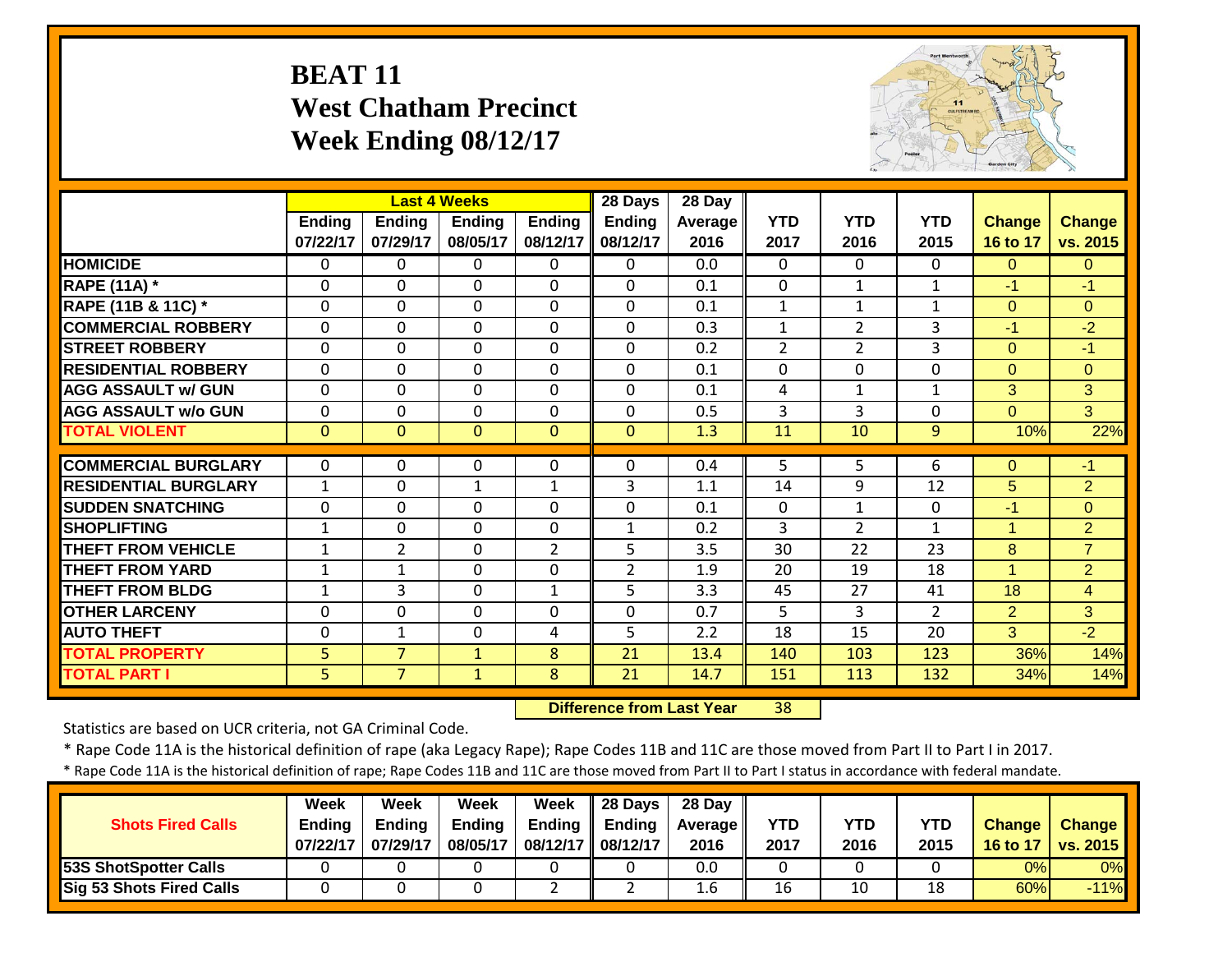#### **BEAT 12 West Chatham Precinct Week Ending 08/12/17**



|                             |                |                | <b>Last 4 Weeks</b> |               | 28 Days        | 28 Day  |                |                |            |                |                |
|-----------------------------|----------------|----------------|---------------------|---------------|----------------|---------|----------------|----------------|------------|----------------|----------------|
|                             | <b>Ending</b>  | <b>Ending</b>  | <b>Ending</b>       | <b>Ending</b> | <b>Ending</b>  | Average | <b>YTD</b>     | <b>YTD</b>     | <b>YTD</b> | <b>Change</b>  | <b>Change</b>  |
|                             | 07/22/17       | 07/29/17       | 08/05/17            | 08/12/17      | 08/12/17       | 2016    | 2017           | 2016           | 2015       | 16 to 17       | vs. 2015       |
| <b>HOMICIDE</b>             | $\Omega$       | 0              | 0                   | $\Omega$      | 0              | 0.1     | 1              | $\mathbf{1}$   | 0          | $\Omega$       | 1              |
| <b>RAPE (11A) *</b>         | 2              | $\Omega$       | 0                   | $\Omega$      | $\overline{2}$ | 0.2     | $\overline{4}$ | $\mathbf{1}$   | 3          | 3              | $\overline{1}$ |
| RAPE (11B & 11C) *          | $\Omega$       | $\Omega$       | $\mathbf{1}$        | 0             | 1              | 0.6     | $\mathbf{1}$   | 5              | 1          | $-4$           | $\Omega$       |
| <b>COMMERCIAL ROBBERY</b>   | $\Omega$       | $\Omega$       | $\Omega$            | 0             | $\Omega$       | 0.3     | $\mathbf{1}$   | 4              | 1          | $-3$           | $\Omega$       |
| <b>STREET ROBBERY</b>       | $\mathbf 0$    | $\mathbf 0$    | $\mathbf 0$         | $\mathbf 0$   | $\Omega$       | 0.6     | 3              | 5              | 3          | $-2$           | $\mathbf{0}$   |
| <b>RESIDENTIAL ROBBERY</b>  | $\mathbf 0$    | $\Omega$       | $\mathbf 0$         | $\mathbf{1}$  | $\mathbf{1}$   | 0.3     | $\mathbf{1}$   | 3              | 1          | $-2$           | $\Omega$       |
| <b>AGG ASSAULT w/ GUN</b>   | $\mathbf 0$    | $\mathbf{1}$   | $\Omega$            | 0             | $\mathbf{1}$   | 0.7     | 6              | 5.             | 1          | 1              | 5              |
| <b>AGG ASSAULT w/o GUN</b>  | $\mathbf 0$    | 0              | 1                   | 0             | 1              | 0.8     | 11             | 5              | 8          | 6              | 3              |
| <b>TOTAL VIOLENT</b>        | $\overline{2}$ | $\mathbf{1}$   | 2                   | $\mathbf{1}$  | 6              | 3.6     | 28             | 29             | 18         | $-3%$          | 56%            |
|                             |                |                |                     |               |                |         |                |                |            |                |                |
| <b>COMMERCIAL BURGLARY</b>  | 0              | 0              | 0                   | 0             | 0              | 0.5     | 1              | 4              | 4          | $-3$           | $-3$           |
| <b>RESIDENTIAL BURGLARY</b> | $\mathbf{1}$   | $\overline{2}$ | $\overline{2}$      | 3             | 8              | 7.1     | 32             | 64             | 55         | $-32$          | $-23$          |
| <b>SUDDEN SNATCHING</b>     | 0              | $\Omega$       | $\Omega$            | 0             | 0              | 0.3     | $\Omega$       | $\overline{2}$ | 0          | $-2$           | $\Omega$       |
| <b>SHOPLIFTING</b>          | $\Omega$       | $\Omega$       | $\Omega$            | 1             | 1              | 2.9     | 14             | 20             | 17         | $-6$           | $-3$           |
| <b>THEFT FROM VEHICLE</b>   | $\Omega$       | 2              | $\overline{2}$      | 3             | 7              | 8.6     | 61             | 67             | 64         | $-6$           | $-3$           |
| <b>THEFT FROM YARD</b>      | $\overline{2}$ | $\Omega$       | $\overline{2}$      | $\Omega$      | 4              | 2.6     | 19             | 20             | 27         | $-1$           | $-8$           |
| <b>THEFT FROM BLDG</b>      | $\Omega$       | $\Omega$       | 1                   | 1             | $\overline{2}$ | 2.7     | 28             | 23             | 22         | 5              | 6              |
| <b>OTHER LARCENY</b>        | $\Omega$       | $\Omega$       | 1                   | 0             | $\mathbf{1}$   | 0.9     | 5              | 3              | 4          | $\overline{2}$ | 1              |
| <b>AUTO THEFT</b>           | $\overline{2}$ | $\Omega$       | $\Omega$            | 1             | 3              | 4.0     | 20             | 31             | 33         | $-11$          | $-13$          |
| <b>TOTAL PROPERTY</b>       | 5              | 4              | 8                   | 9             | 26             | 29.5    | 180            | 234            | 226        | $-23%$         | $-20%$         |
| <b>TOTAL PART I</b>         | $\overline{7}$ | 5              | 10                  | 10            | 32             | 33.1    | 208            | 263            | 244        | $-21%$         | $-15%$         |

 **Difference from Last Year**‐55

Statistics are based on UCR criteria, not GA Criminal Code.

|                                 | Week          | Week          | Week          | Week                | $\parallel$ 28 Days       | 28 Day            |      |      |      |               |                 |
|---------------------------------|---------------|---------------|---------------|---------------------|---------------------------|-------------------|------|------|------|---------------|-----------------|
| <b>Shots Fired Calls</b>        | <b>Endina</b> | <b>Ending</b> | <b>Ending</b> |                     | Ending $\parallel$ Ending | <b>Average</b> II | YTD  | YTD  | YTD  | <b>Change</b> | <b>Change</b>   |
|                                 | 07/22/17      | 07/29/17      | 08/05/17      | 08/12/17   08/12/17 |                           | 2016              | 2017 | 2016 | 2015 | 16 to 17      | <b>vs. 2015</b> |
| <b>53S ShotSpotter Calls</b>    |               |               |               |                     |                           | 0.0               |      |      |      | 0%            | 0%              |
| <b>Sig 53 Shots Fired Calls</b> |               |               |               |                     |                           | ხ.5               | 56   | 48   | 45   | 17%           | 24%             |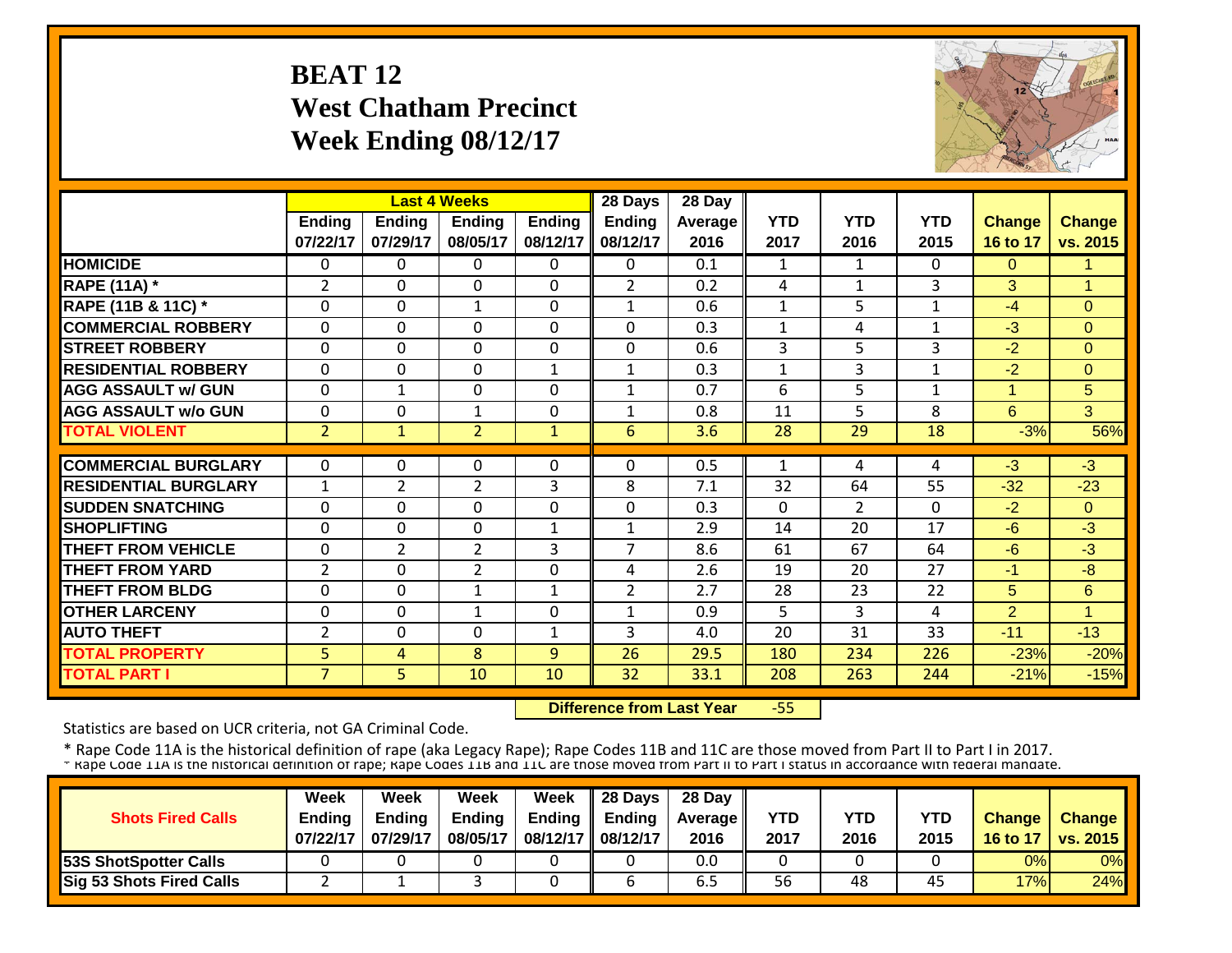## **BEAT 13 West Chatham Precinct Week Ending 08/12/17**



|                             |                | <b>Last 4 Weeks</b> |                |                | 28 Days        | 28 Day  |                |                |                |                |                |
|-----------------------------|----------------|---------------------|----------------|----------------|----------------|---------|----------------|----------------|----------------|----------------|----------------|
|                             | Ending         | <b>Ending</b>       | <b>Ending</b>  | <b>Ending</b>  | <b>Ending</b>  | Average | <b>YTD</b>     | <b>YTD</b>     | <b>YTD</b>     | <b>Change</b>  | <b>Change</b>  |
|                             | 07/22/17       | 07/29/17            | 08/05/17       | 08/12/17       | 08/12/17       | 2016    | 2017           | 2016           | 2015           | 16 to 17       | vs. 2015       |
| <b>HOMICIDE</b>             | $\Omega$       | 0                   | $\Omega$       | $\Omega$       | 0              | 0.1     | $\mathbf{1}$   | $\Omega$       | 0              | 1              | 1              |
| <b>RAPE (11A)</b> *         | $\Omega$       | $\Omega$            | $\Omega$       | $\Omega$       | $\Omega$       | 0.4     | 3              | 3              | 1              | $\Omega$       | $\overline{2}$ |
| RAPE (11B & 11C) *          | $\mathbf 0$    | $\Omega$            | $\Omega$       | $\Omega$       | $\Omega$       | 0.1     | $\Omega$       | $\Omega$       | $\Omega$       | $\Omega$       | $\mathbf{0}$   |
| <b>COMMERCIAL ROBBERY</b>   | $\Omega$       | $\Omega$            | $\mathbf 0$    | $\Omega$       | $\Omega$       | 0.2     | $\mathbf{1}$   | $\mathbf{1}$   | 2              | $\Omega$       | $-1$           |
| <b>STREET ROBBERY</b>       | $\mathbf 0$    | 0                   | $\mathbf 0$    | $\mathbf{1}$   | $\mathbf{1}$   | 0.8     | $\overline{5}$ | 3              | 3              | $\overline{2}$ | $\overline{2}$ |
| <b>RESIDENTIAL ROBBERY</b>  | $\Omega$       | 0                   | 0              | $\Omega$       | 0              | 0.2     | $\mathbf{1}$   | $\overline{2}$ | $\overline{2}$ | $-1$           | $-1$           |
| <b>AGG ASSAULT w/ GUN</b>   | $\Omega$       | $\mathbf{1}$        | 0              | $\Omega$       | $\mathbf{1}$   | 1.2     | $\overline{7}$ | 9              | 8              | $-2$           | $-1$           |
| <b>AGG ASSAULT w/o GUN</b>  | 1              | 0                   | 1              | $\Omega$       | 2              | 0.8     | 10             | 7              | 8              | 3              | $\overline{2}$ |
| <b>TOTAL VIOLENT</b>        | $\mathbf{1}$   | $\mathbf{1}$        | $\mathbf{1}$   | $\mathbf{1}$   | 4              | 3.6     | 28             | 25             | 24             | 12%            | 17%            |
|                             |                |                     |                |                |                |         |                |                |                |                |                |
| <b>COMMERCIAL BURGLARY</b>  | $\Omega$       | 0                   | 1              | 1              | 2              | 1.1     | 14             | 9              | 15             | 5              | $-1$           |
| <b>RESIDENTIAL BURGLARY</b> | 3              | 0                   | $\mathbf 0$    | $\mathbf{1}$   | 4              | 3.1     | 22             | 21             | 31             |                | $-9$           |
| <b>SUDDEN SNATCHING</b>     | $\mathbf 0$    | $\Omega$            | $\mathbf 0$    | $\Omega$       | $\Omega$       | 0.3     | $\mathbf{1}$   | 1              | 4              | $\Omega$       | $-3$           |
| <b>SHOPLIFTING</b>          | $\mathbf{1}$   | $\Omega$            | $\mathbf 0$    | $\Omega$       | $\mathbf{1}$   | 1.6     | 15             | 14             | 4              | 1              | 11             |
| <b>THEFT FROM VEHICLE</b>   | $\mathbf{1}$   | 1                   | $\overline{2}$ | $\overline{2}$ | 6              | 4.2     | 26             | 40             | 38             | $-14$          | $-12$          |
| <b>THEFT FROM YARD</b>      | $\Omega$       | 0                   | $\mathbf{1}$   | 1              | $\overline{2}$ | 1.9     | 17             | 12             | 16             | 5              | 1              |
| <b>THEFT FROM BLDG</b>      | $\Omega$       | 0                   | $\Omega$       | 1              | $\mathbf{1}$   | 2.1     | 14             | 15             | 16             | $-1$           | $-2$           |
| <b>OTHER LARCENY</b>        | 1              | $\Omega$            | $\Omega$       | $\Omega$       | $\mathbf{1}$   | 0.1     | 4              | 1              | 3              | 3              | 1              |
| <b>AUTO THEFT</b>           | $\mathbf{1}$   | 2                   | $\mathbf{1}$   | $\Omega$       | 4              | 2.7     | 20             | 21             | 25             | $-1$           | $-5$           |
| <b>TOTAL PROPERTY</b>       | $\overline{7}$ | 3                   | 5              | 6              | 21             | 17.1    | 133            | 134            | 152            | $-1%$          | $-13%$         |
| <b>TOTAL PART I</b>         | 8              | 4                   | 6              | $\overline{7}$ | 25             | 20.7    | 161            | 159            | 176            | 1%             | $-9%$          |

 **Difference from Last Year**

2

Statistics are based on UCR criteria, not GA Criminal Code.

|                                 | Week          | Week          | Week          | <b>Week</b>         | $\parallel$ 28 Days       | 28 Day            |      |      |      |               |                 |
|---------------------------------|---------------|---------------|---------------|---------------------|---------------------------|-------------------|------|------|------|---------------|-----------------|
| <b>Shots Fired Calls</b>        | <b>Endina</b> | <b>Ending</b> | <b>Ending</b> |                     | Ending $\parallel$ Ending | <b>Average</b> II | YTD  | YTD  | YTD  | <b>Change</b> | <b>Change</b>   |
|                                 | 07/22/17      | 07/29/17      | 08/05/17      | 08/12/17   08/12/17 |                           | 2016              | 2017 | 2016 | 2017 | 16 to 17      | <b>vs. 2015</b> |
| <b>53S ShotSpotter Calls</b>    |               |               |               |                     |                           | 0.2               |      |      |      | 0%            | 0%              |
| <b>Sig 53 Shots Fired Calls</b> |               |               |               |                     |                           | 8.6               | 47   | 69   | 60   | $-32%$        | $-22%$          |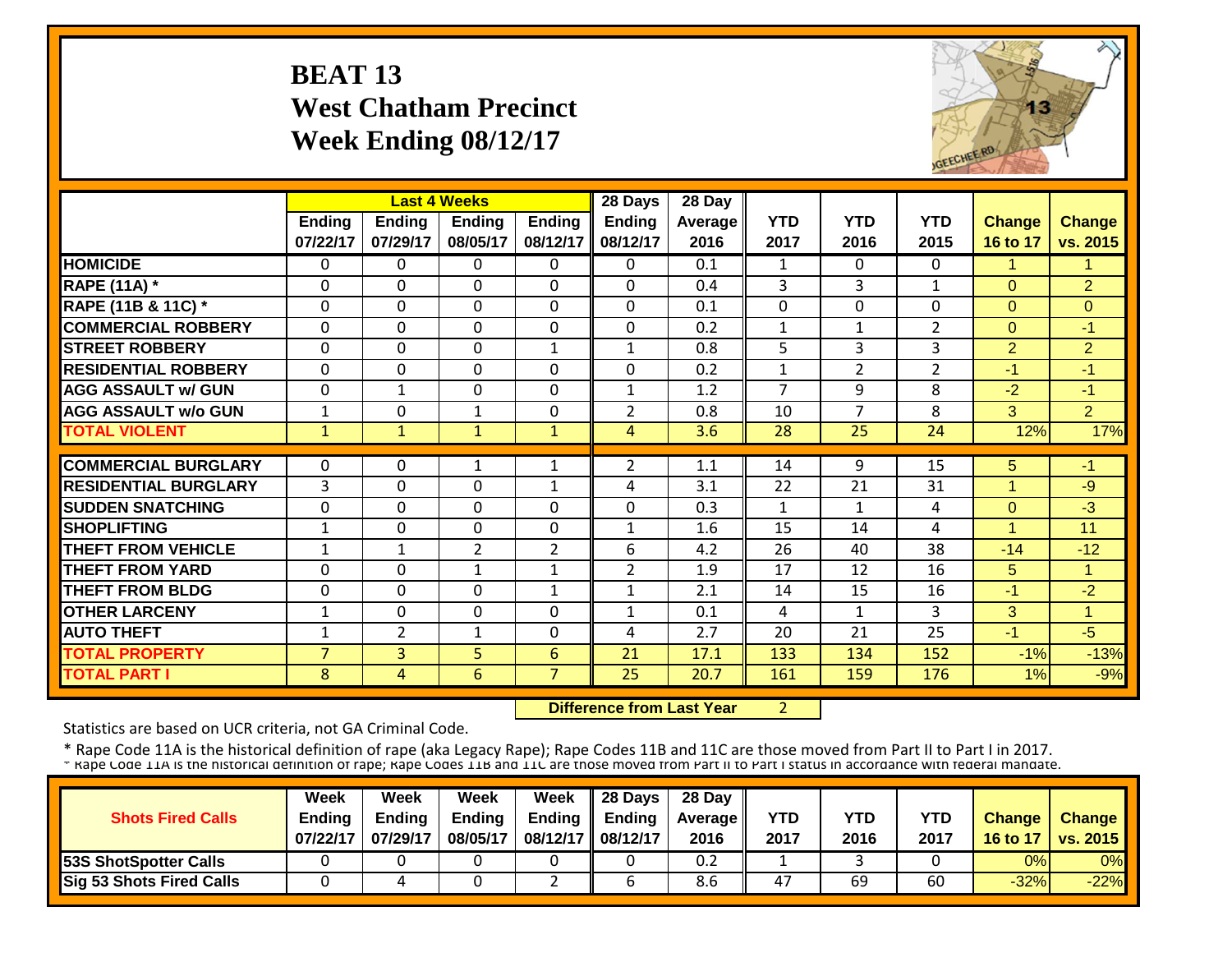#### **BEAT 14 West Chatham Precinct Week Ending 08/12/17**



|                             |                |               | <b>Last 4 Weeks</b> |                | 28 Days       | 28 Day           |                |                |                |                      |                |
|-----------------------------|----------------|---------------|---------------------|----------------|---------------|------------------|----------------|----------------|----------------|----------------------|----------------|
|                             | <b>Ending</b>  | <b>Ending</b> | <b>Ending</b>       | <b>Ending</b>  | <b>Ending</b> | Average          | <b>YTD</b>     | <b>YTD</b>     | <b>YTD</b>     | <b>Change</b>        | <b>Change</b>  |
|                             | 07/22/17       | 07/29/17      | 08/05/17            | 08/12/17       | 08/12/17      | 2016             | 2017           | 2016           | 2015           | 16 to 17             | vs. 2015       |
| <b>HOMICIDE</b>             | $\Omega$       | 0             | $\Omega$            | $\Omega$       | 0             | $\overline{0.2}$ | $\Omega$       | $\mathbf{1}$   | $\Omega$       | $-1$                 | $\Omega$       |
| <b>RAPE (11A) *</b>         | $\Omega$       | 0             | 0                   | $\mathbf 0$    | $\Omega$      | 0.0              | $\mathbf{1}$   | $\Omega$       | $\overline{3}$ | $\blacktriangleleft$ | $-2$           |
| RAPE (11B & 11C) *          | $\Omega$       | 0             | $\Omega$            | $\Omega$       | $\Omega$      | 0.2              | $\mathbf{1}$   | $\overline{2}$ | 1              | $-1$                 | $\overline{0}$ |
| <b>COMMERCIAL ROBBERY</b>   | $\Omega$       | $\Omega$      | $\Omega$            | $\Omega$       | $\Omega$      | 0.2              | $\overline{2}$ | $\mathbf{1}$   | $\mathbf{1}$   | 1                    | 1              |
| <b>STREET ROBBERY</b>       | $\Omega$       | 0             | 0                   | 0              | $\Omega$      | 0.4              | $\overline{2}$ | 1              | $\mathbf{1}$   | $\overline{1}$       | $\overline{1}$ |
| <b>RESIDENTIAL ROBBERY</b>  | $\Omega$       | 0             | 0                   | 0              | 0             | 0.2              | $\Omega$       | $\mathbf{1}$   | $\Omega$       | $-1$                 | $\Omega$       |
| <b>AGG ASSAULT w/ GUN</b>   | $\mathbf 0$    | 1             | $\mathbf{1}$        | $\mathbf{1}$   | 3             | 0.2              | 5              | $\overline{2}$ | $\mathbf 0$    | 3                    | 5 <sup>1</sup> |
| <b>AGG ASSAULT w/o GUN</b>  | $\mathbf{0}$   | 0             | $\mathbf{1}$        | 0              | $\mathbf{1}$  | 0.5              | 3              | 4              | $\mathbf{1}$   | $-1$                 | $\overline{2}$ |
| <b>TOTAL VIOLENT</b>        | $\mathbf{0}$   | $\mathbf{1}$  | $\overline{2}$      | $\mathbf{1}$   | 4             | 1.6              | 14             | 12             | $\overline{7}$ | 17%                  | 100%           |
|                             |                |               |                     |                |               |                  |                |                |                |                      |                |
| <b>COMMERCIAL BURGLARY</b>  | $\Omega$       | 1             | 0                   | 1              | 2             | 0.9              | 5              | 5.             | 5              | $\Omega$             | $\Omega$       |
| <b>RESIDENTIAL BURGLARY</b> | $\mathbf{0}$   | 1             | $\mathbf{1}$        | 0              | 2             | 4.0              | 43             | 34             | 29             | 9                    | 14             |
| <b>SUDDEN SNATCHING</b>     | $\Omega$       | 0             | 0                   | 0              | $\Omega$      | 0.1              | $\Omega$       | $\mathbf{1}$   | $\mathbf 0$    | $-1$                 | $\Omega$       |
| <b>SHOPLIFTING</b>          | $\Omega$       | 0             | $\mathbf{1}$        | 1              | 2             | 0.7              | 11             | 7              | 5              | $\overline{4}$       | 6              |
| <b>THEFT FROM VEHICLE</b>   | 5.             | 5             | $\mathbf{1}$        | 4              | 15            | 3.7              | 52             | 23             | 30             | 29                   | 22             |
| <b>THEFT FROM YARD</b>      | 0              | 1             | 0                   | $\mathbf 0$    | 1             | 1.6              | 14             | 15             | 13             | $-1$                 | $\mathbf{1}$   |
| <b>THEFT FROM BLDG</b>      | $\overline{2}$ | 0             | $\mathbf{1}$        | 1              | 4             | 1.8              | 25             | 9              | 20             | 16                   | 5              |
| <b>OTHER LARCENY</b>        | $\Omega$       | $\Omega$      | $\Omega$            | $\Omega$       | $\Omega$      | 1.2              | 9              | 5.             | 6              | 4                    | 3              |
| <b>AUTO THEFT</b>           | 3              | $\mathbf{1}$  | $\Omega$            | $\Omega$       | 4             | 2.6              | 18             | 22             | 17             | $-4$                 | $\mathbf{1}$   |
| <b>TOTAL PROPERTY</b>       | 10             | 9             | 4                   | $\overline{7}$ | 30            | 16.5             | 177            | 121            | 125            | 46%                  | 42%            |
| <b>TOTAL PART I</b>         | 10             | 10            | 6                   | 8              | 34            | 18.1             | 191            | 133            | 132            | 44%                  | 45%            |

 **Difference from Last Year**58

Statistics are based on UCR criteria, not GA Criminal Code.

|                              | <b>Week</b>   | Week          | Week          | Week              | $\parallel$ 28 Days       | 28 Day            |            |      |      |               |                 |
|------------------------------|---------------|---------------|---------------|-------------------|---------------------------|-------------------|------------|------|------|---------------|-----------------|
| <b>Shots Fired Calls</b>     | <b>Endina</b> | <b>Ending</b> | <b>Ending</b> |                   | Ending $\parallel$ Ending | <b>Average</b> II | <b>YTD</b> | YTD  | YTD  | <b>Change</b> | <b>Change</b>   |
|                              | 07/22/17      | 07/29/17      | 08/05/17      | 08/12/17 08/12/17 |                           | 2016              | 2017       | 2016 | 2015 | 16 to 17      | <b>vs. 2015</b> |
| <b>53S ShotSpotter Calls</b> |               |               |               |                   |                           | 0.0               |            |      |      | 0%            | 0%              |
| Sig 53 Shots Fired Calls     |               |               |               | -                 |                           | $^{\prime}$ .4    | 67         | 65   | 54   | 3%            | 24%             |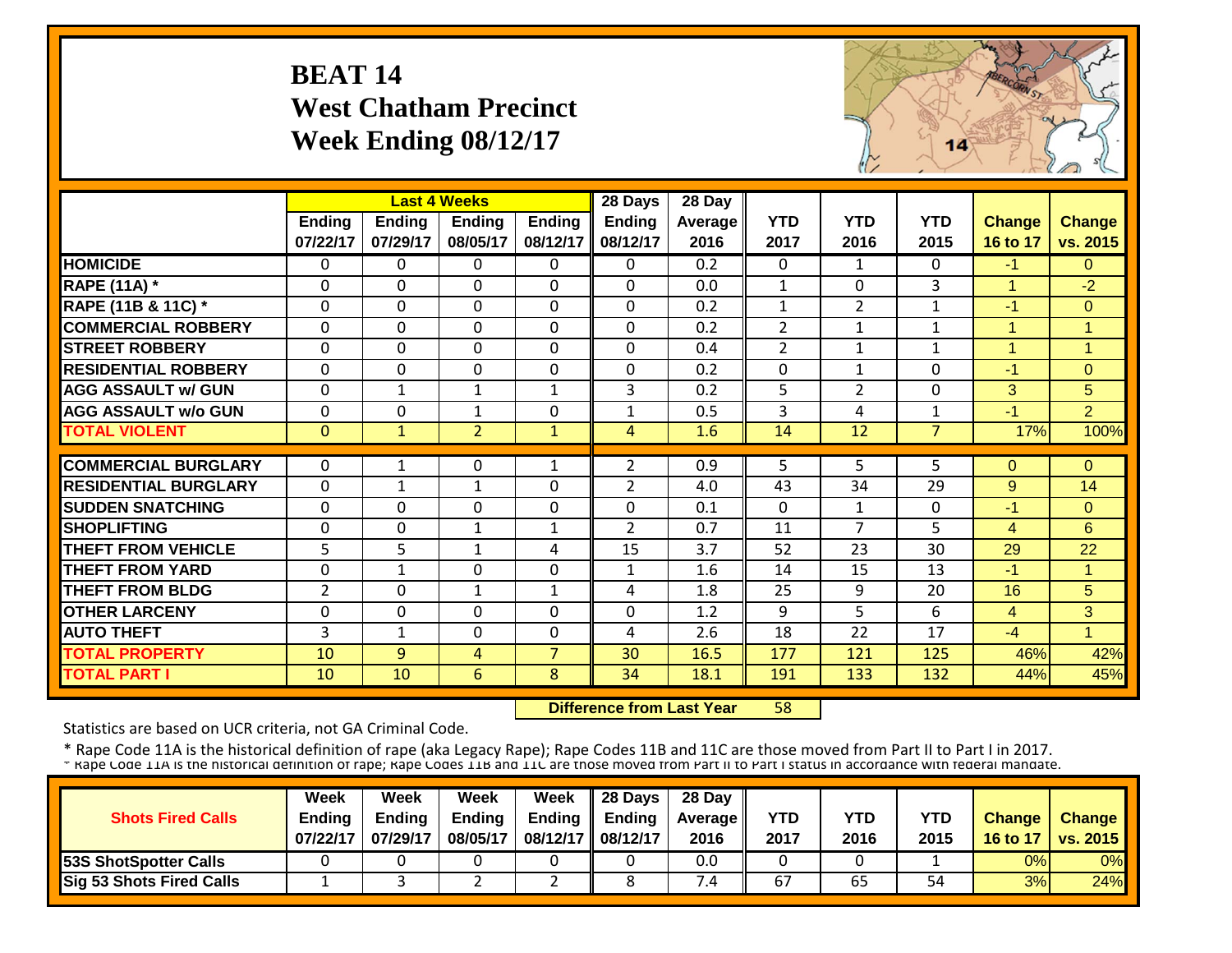# **BEAT 15 West Chatham Precinct Week Ending 08/12/17**



|                             |                |                | <b>Last 4 Weeks</b> |               | 28 Days        | 28 Day           |                |                |                |                |                       |
|-----------------------------|----------------|----------------|---------------------|---------------|----------------|------------------|----------------|----------------|----------------|----------------|-----------------------|
|                             | Ending         | <b>Ending</b>  | <b>Ending</b>       | <b>Ending</b> | <b>Ending</b>  | Average          | <b>YTD</b>     | <b>YTD</b>     | <b>YTD</b>     | <b>Change</b>  | <b>Change</b>         |
|                             | 07/22/17       | 07/29/17       | 08/05/17            | 08/12/17      | 08/12/17       | 2016             | 2017           | 2016           | 2015           | 16 to 17       | vs. 2015              |
| <b>HOMICIDE</b>             | $\overline{0}$ | 0              | $\Omega$            | $\Omega$      | 0              | $\overline{0.2}$ | $\mathbf{0}$   | $\mathbf{2}$   | 0              | $-2$           | $\Omega$              |
| <b>RAPE (11A) *</b>         | $\Omega$       | $\Omega$       | $\Omega$            | $\Omega$      | $\Omega$       | 0.2              | $\mathbf 0$    | $\overline{2}$ | $\overline{2}$ | $-2$           | $-2$                  |
| RAPE (11B & 11C) *          | $\mathbf 0$    | 0              | 0                   | $\mathbf 0$   | 0              | 0.4              | $\mathbf 0$    | 3              | 0              | $-3$           | $\overline{0}$        |
| <b>COMMERCIAL ROBBERY</b>   | $\mathbf 0$    | 0              | $\mathbf 0$         | $\mathbf 0$   | 0              | 0.5              | $\mathbf 0$    | 4              | 0              | $-4$           | $\mathbf{0}$          |
| <b>STREET ROBBERY</b>       | $\Omega$       | 0              | $\Omega$            | $\Omega$      | 0              | 0.7              | 3              | 8              | 4              | $-5$           | $-1$                  |
| <b>RESIDENTIAL ROBBERY</b>  | $\Omega$       | $\Omega$       | $\Omega$            | $\Omega$      | 0              | 0.3              | $\mathbf 0$    | 3              | $\mathbf{1}$   | -3             | $-1$                  |
| <b>AGG ASSAULT w/ GUN</b>   | $\Omega$       | 0              | $\Omega$            | $\Omega$      | $\Omega$       | 0.9              | 8              | 8              | 9              | $\Omega$       | $-1$                  |
| <b>AGG ASSAULT w/o GUN</b>  | $\mathbf 0$    | 0              | $\Omega$            | $\Omega$      | 0              | 0.9              | 4              | 7              | 5              | $-3$           | $-1$                  |
| <b>TOTAL VIOLENT</b>        | $\mathbf{0}$   | $\overline{0}$ | $\overline{0}$      | $\mathbf{0}$  | $\overline{0}$ | 4.0              | 15             | 37             | 21             | $-59%$         | $-29%$                |
|                             |                |                |                     |               |                |                  |                |                |                |                |                       |
| <b>COMMERCIAL BURGLARY</b>  | $\Omega$       | 0              | 0                   | $\Omega$      | $\Omega$       | 1.3              | 3              | 10             | 11             | $-7$           | $-\frac{1}{\sqrt{2}}$ |
| <b>RESIDENTIAL BURGLARY</b> | $\Omega$       | 1              | 1                   | $\Omega$      | $\overline{2}$ | 3.9              | 33             | 33             | 31             | $\Omega$       | $\overline{2}$        |
| <b>SUDDEN SNATCHING</b>     | $\mathbf 0$    | 0              | $\Omega$            | $\Omega$      | 0              | 0.2              | $\overline{2}$ | $\overline{2}$ | 0              | $\Omega$       | $\overline{2}$        |
| <b>SHOPLIFTING</b>          | $\overline{2}$ | 0              | $\mathbf{0}$        | $\mathbf 0$   | $\overline{2}$ | 1.5              | 9              | 14             | 3              | $-5$           | 6                     |
| <b>THEFT FROM VEHICLE</b>   | $\Omega$       | 0              | $\mathbf{1}$        | $\mathbf{1}$  | $\overline{2}$ | 2.9              | 23             | 24             | 25             | -1             | $-2$                  |
| <b>THEFT FROM YARD</b>      | $\Omega$       | $\mathbf{1}$   | $\Omega$            | 0             | $\mathbf{1}$   | 1.0              | 13             | 9              | 8              | $\overline{4}$ | 5                     |
| <b>THEFT FROM BLDG</b>      | 3              | $\mathbf{1}$   | 0                   | 0             | 4              | 2.2              | 20             | 18             | 6              | $\overline{2}$ | 14                    |
| <b>OTHER LARCENY</b>        | $\mathbf 0$    | 0              | 0                   | 1             | 1              | 0.3              | 4              | $\overline{2}$ | 0              | $\overline{2}$ | $\overline{4}$        |
| <b>AUTO THEFT</b>           | 1              | $\mathbf{1}$   | 0                   | 1             | 3              | 1.9              | 23             | 16             | 20             | $\overline{7}$ | 3                     |
| <b>TOTAL PROPERTY</b>       | 6              | 4              | $\overline{2}$      | 3             | 15             | 15.2             | 130            | 128            | 104            | 2%             | 25%                   |
| <b>TOTAL PART I</b>         | 6              | 4              | $\overline{2}$      | 3             | 15             | 19.2             | 145            | 165            | 125            | $-12%$         | 16%                   |

 **Difference from Last Year**‐20

Statistics are based on UCR criteria, not GA Criminal Code.

|                                 | Week          | Week          | Week          | <b>Week</b>         | $\parallel$ 28 Days       | 28 Day            |      |      |      |               |                 |
|---------------------------------|---------------|---------------|---------------|---------------------|---------------------------|-------------------|------|------|------|---------------|-----------------|
| <b>Shots Fired Calls</b>        | <b>Endina</b> | <b>Ending</b> | <b>Ending</b> |                     | Ending $\parallel$ Ending | <b>Average</b> II | YTD  | YTD  | YTD  | <b>Change</b> | <b>Change</b>   |
|                                 | 07/22/17      | 07/29/17      | 08/05/17      | 08/12/17   08/12/17 |                           | 2016              | 2017 | 2016 | 2015 | 16 to 17      | <b>vs. 2015</b> |
| <b>53S ShotSpotter Calls</b>    |               |               |               |                     |                           | 0.0               |      |      |      | 0%            | 0%              |
| <b>Sig 53 Shots Fired Calls</b> |               |               |               |                     |                           | 8.2               | 46   | 75   | 67   | $-39%$        | $-31%$          |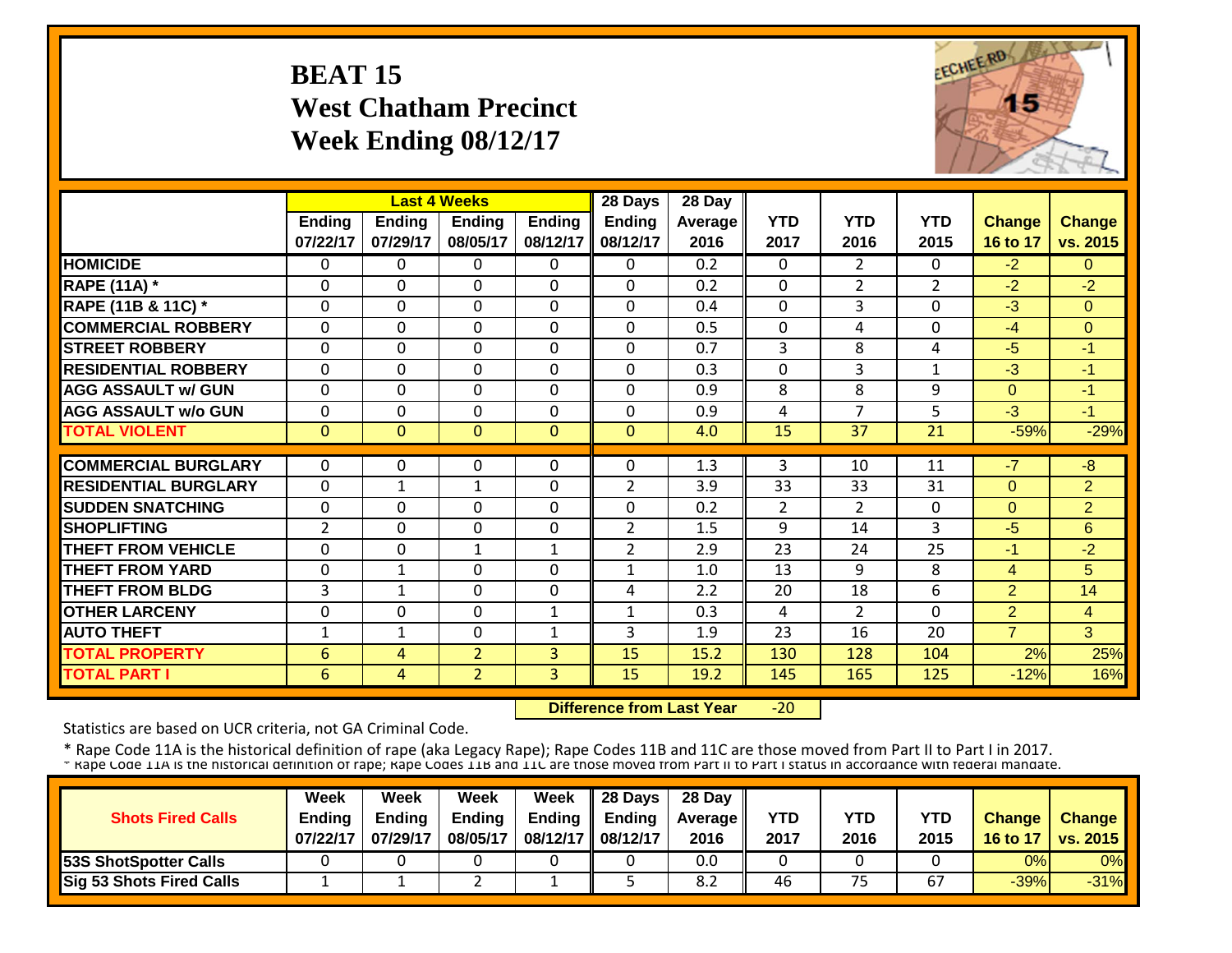#### **BEAT 16 West Chatham Precinct Week Ending 08/12/17**



|                             |               |                | <b>Last 4 Weeks</b> |               | 28 Days        | 28 Day  |                |              |                |                      |                |
|-----------------------------|---------------|----------------|---------------------|---------------|----------------|---------|----------------|--------------|----------------|----------------------|----------------|
|                             | <b>Ending</b> | <b>Ending</b>  | <b>Ending</b>       | <b>Ending</b> | <b>Ending</b>  | Average | <b>YTD</b>     | <b>YTD</b>   | <b>YTD</b>     | <b>Change</b>        | <b>Change</b>  |
|                             | 07/22/17      | 07/29/17       | 08/05/17            | 08/12/17      | 08/12/17       | 2016    | 2017           | 2016         | 2015           | 16 to 17             | vs. 2015       |
| <b>HOMICIDE</b>             | $\Omega$      | 0              | 0                   | $\Omega$      | 0              | 0.0     | 1              | $\Omega$     | 0              | 1                    | 1              |
| <b>RAPE (11A) *</b>         | $\mathbf 0$   | $\mathbf 0$    | $\mathbf{1}$        | $\mathbf 0$   | $\mathbf{1}$   | 0.2     | $\overline{2}$ | $\mathbf{1}$ | 0              | $\mathbf{1}$         | $\overline{2}$ |
| RAPE (11B & 11C) *          | $\mathbf 0$   | $\Omega$       | $\Omega$            | $\Omega$      | $\Omega$       | 0.0     | $\overline{2}$ | $\Omega$     | $\Omega$       | $\overline{2}$       | 2              |
| <b>COMMERCIAL ROBBERY</b>   | $\Omega$      | $\Omega$       | $\Omega$            | $\Omega$      | $\Omega$       | 0.1     | $\Omega$       | 1            | 3              | $-1$                 | $-3$           |
| <b>STREET ROBBERY</b>       | $\Omega$      | $\mathbf{1}$   | $\Omega$            | $\mathbf 0$   | $\mathbf{1}$   | 0.4     | $\overline{3}$ | 5            | 4              | $-2$                 | $-1$           |
| <b>RESIDENTIAL ROBBERY</b>  | $\Omega$      | 0              | $\Omega$            | $\Omega$      | $\Omega$       | 0.4     | $\mathbf{1}$   | 4            | $\overline{2}$ | $-3$                 | $-1$           |
| <b>AGG ASSAULT w/ GUN</b>   | $\Omega$      | $\Omega$       | $\Omega$            | $\Omega$      | 0              | 0.5     | $\mathbf{1}$   | 4            | 0              | $-3$                 | 1              |
| <b>AGG ASSAULT w/o GUN</b>  | $\Omega$      | $\Omega$       | $\overline{2}$      | $\Omega$      | $\overline{2}$ | 0.5     | 7              | 3            | 7              | $\overline{4}$       | $\Omega$       |
| <b>TOTAL VIOLENT</b>        | $\mathbf{0}$  | 1              | 3                   | $\Omega$      | 4              | 1.9     | 17             | 18           | 16             | $-6%$                | 6%             |
|                             |               |                |                     |               |                |         |                |              |                |                      |                |
| <b>COMMERCIAL BURGLARY</b>  | 0             | 0              | 0                   | 0             | 0              | 0.9     | 4              | 8            | $\overline{2}$ | -4                   | $\overline{2}$ |
| <b>RESIDENTIAL BURGLARY</b> | $\mathbf{1}$  | $\Omega$       | 0                   | $\Omega$      | $\mathbf{1}$   | 3.1     | 13             | 23           | 26             | $-10$                | $-13$          |
| <b>SUDDEN SNATCHING</b>     | 0             | $\Omega$       | $\Omega$            | $\Omega$      | 0              | 0.1     | $\overline{2}$ | $\Omega$     | 0              | $\overline{2}$       | $\overline{2}$ |
| <b>SHOPLIFTING</b>          | $\mathbf{1}$  | 2              | $\overline{2}$      | $\mathbf{1}$  | 6              | 7.0     | 55             | 54           | 103            | $\blacktriangleleft$ | $-48$          |
| <b>THEFT FROM VEHICLE</b>   | 3             | 3              | 3                   | 7             | 16             | 6.3     | 39             | 49           | 30             | $-10$                | 9              |
| <b>THEFT FROM YARD</b>      | $\Omega$      | $\overline{2}$ | $\Omega$            | $\Omega$      | $\overline{2}$ | 1.4     | 19             | 10           | 23             | 9                    | $-4$           |
| <b>THEFT FROM BLDG</b>      | 1             | $\Omega$       | $\Omega$            | $\Omega$      | $\mathbf{1}$   | 3.7     | 30             | 21           | 26             | 9                    | 4              |
| <b>OTHER LARCENY</b>        | $\Omega$      | $\Omega$       | 1                   | $\Omega$      | $\mathbf{1}$   | 0.5     | 6              | 1            | 4              | 5                    | 2              |
| <b>AUTO THEFT</b>           | 0             | 1              | $\Omega$            | 3             | 4              | 3.0     | 33             | 18           | 15             | 15                   | 18             |
| <b>TOTAL PROPERTY</b>       | 6             | 8              | 6                   | 11            | 31             | 25.9    | 201            | 184          | 229            | 9%                   | $-12%$         |
| <b>TOTAL PART I</b>         | 6             | 9              | 9                   | 11            | 35             | 27.8    | 218            | 202          | 245            | 8%                   | $-11%$         |

 **Difference from Last Year**16

Statistics are based on UCR criteria, not GA Criminal Code.

|                                 | <b>Week</b>   | Week          | Week          | <b>Week</b>       | $\parallel$ 28 Days       | 28 Day            |      |      |      |               |                 |
|---------------------------------|---------------|---------------|---------------|-------------------|---------------------------|-------------------|------|------|------|---------------|-----------------|
| <b>Shots Fired Calls</b>        | <b>Endina</b> | <b>Ending</b> | <b>Ending</b> |                   | Ending $\parallel$ Ending | <b>Average II</b> | YTD  | YTD  | YTD  | <b>Change</b> | <b>Change</b>   |
|                                 | 07/22/17      | 07/29/17      | 08/05/17      | 08/12/17 08/12/17 |                           | 2016              | 2017 | 2016 | 2015 | 16 to 17      | <b>vs. 2015</b> |
| <b>53S ShotSpotter Calls</b>    |               |               |               |                   |                           | 0.0               |      |      |      | 0%            | 0%              |
| <b>Sig 53 Shots Fired Calls</b> |               |               |               |                   |                           | 0.1               | 46   | 44   | 32   | 5%            | 44%             |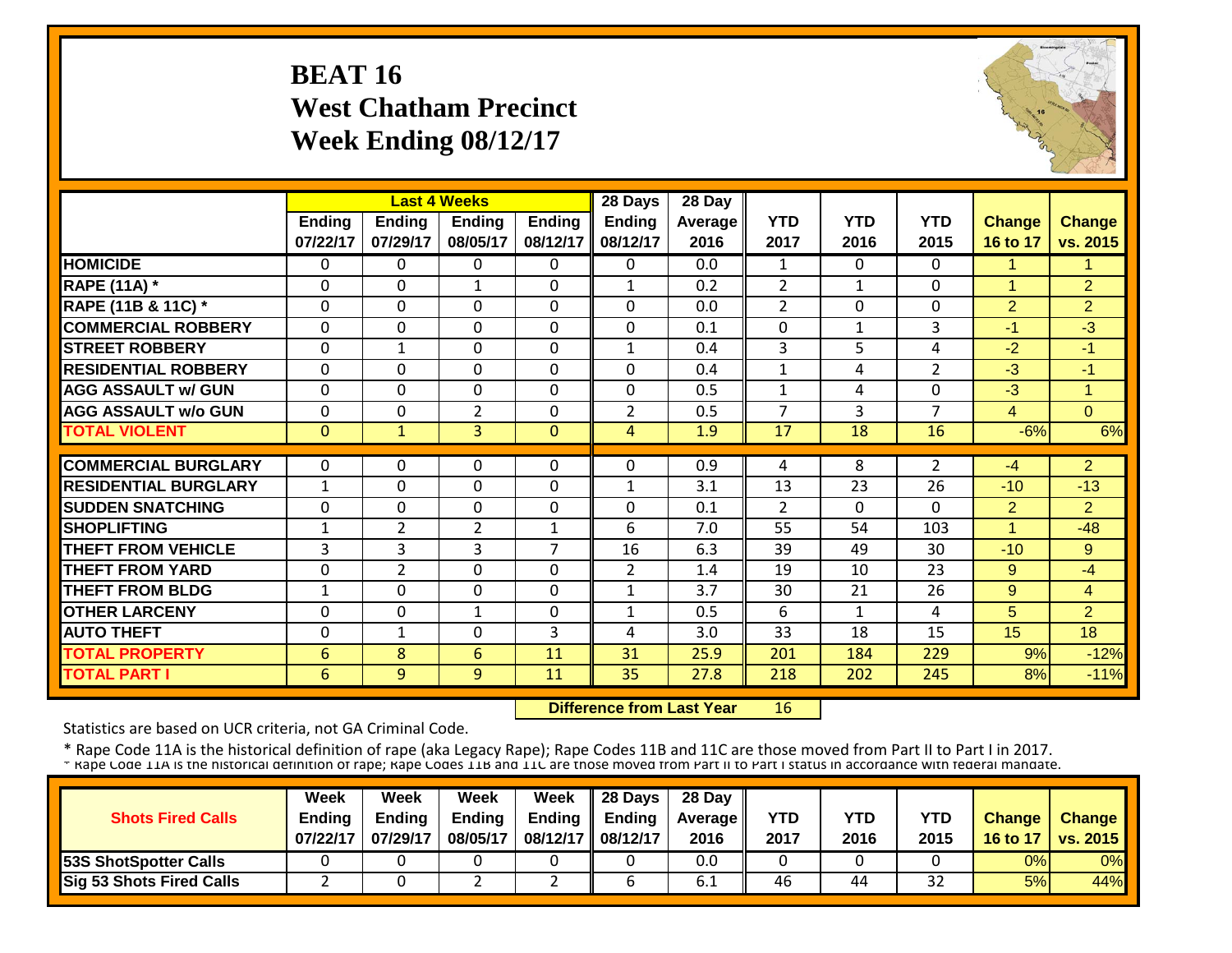

#### **COMPSTATDOWNTOWN PRECINCTWeek Ending 08/12/17**

**PRECINCT COMMANDER:**

**CAPT. CARY HILL**



|                             | Week<br><b>Ending</b><br>08/12/17 | Week<br>Ending<br>08/05/17 | <b>Weekly</b><br>Avg<br>2016 | 28-Day<br><b>Ending</b><br>08/12/17 | 28-Day<br><b>Ending</b><br>7/15/17 | Avg<br>28-Day<br>2016 | <b>YTD</b><br>2017 | <b>YTD</b><br>2016 | <b>YTD</b><br>2015 | <b>Change</b><br>16 to 17 | <b>Change</b><br>vs. 2015 |
|-----------------------------|-----------------------------------|----------------------------|------------------------------|-------------------------------------|------------------------------------|-----------------------|--------------------|--------------------|--------------------|---------------------------|---------------------------|
| <b>HOMICIDE</b>             | 0                                 | 0                          | 0                            | 0                                   | 0                                  | 0                     | 3                  | 3                  | $\overline{2}$     | $\Omega$                  |                           |
| <b>RAPE (11A) *</b>         |                                   | $\Omega$                   | 0                            | $\mathbf 2$                         | 4                                  |                       | 13                 | 8                  | 8                  | 5.                        | 5                         |
| RAPE (11B & 11C) *          | 0                                 | $\Omega$                   | $\Omega$                     | $\bf{0}$                            | $\Omega$                           |                       | 6                  | 8                  | 3                  | $-2$                      | 3                         |
| <b>COMMERCIAL ROBBERY</b>   |                                   | 0                          | $\Omega$                     |                                     | 2                                  |                       | 5                  | 5                  | 4                  | $\Omega$                  |                           |
| <b>STREET ROBBERY</b>       | 3                                 |                            | 3                            | 7                                   | 3                                  | 13                    | 55                 | 100                | 65                 | $-45$                     | $-10$                     |
| <b>RESIDENTIAL ROBBERY</b>  |                                   | 0                          | $\mathbf 0$                  |                                     | $\Omega$                           | 0                     | 3                  | 4                  | 6                  | $-1$                      | $-3$                      |
| <b>AGG ASSAULT w/ GUN</b>   | $\bf{0}$                          | 0                          |                              | $\overline{2}$                      | 6                                  | 6                     | 36                 | 44                 | 29                 | $-8$                      | $\overline{7}$            |
| <b>AGG ASSAULT w/o GUN</b>  | 3                                 | 0                          |                              | 4                                   | 3                                  | 5                     | 46                 | 36                 | 27                 | 10                        | 19                        |
| <b>TOTAL VIOLENT</b>        | 9                                 |                            | $\overline{7}$               | 17                                  | 18                                 | 27                    | 167                | 208                | 144                | $-20%$                    | 16%                       |
|                             |                                   |                            |                              |                                     |                                    |                       | 24                 | 34                 | 18                 |                           |                           |
| <b>COMMERCIAL BURGLARY</b>  | 0                                 |                            |                              | $\mathbf{2}$                        | 3                                  | 5                     |                    |                    |                    | $-10$                     | 6                         |
| <b>RESIDENTIAL BURGLARY</b> | $\mathbf{2}$                      |                            | 3                            | 8                                   | 6                                  | 11                    | 48                 | 83                 | 86                 | $-35$                     | $-38$                     |
| <b>SUDDEN SNATCHING</b>     |                                   | 0                          |                              | 3                                   | 6                                  | 4                     | 35                 | 31                 | 25                 | 4                         | 10 <sup>°</sup>           |
| <b>SHOPLIFTING</b>          |                                   | 3                          | 5                            | 12                                  | 16                                 | 19                    | 141                | 129                | 147                | $12 \overline{ }$         | $-6$                      |
| <b>THEFT FROM VEHICLE</b>   | 6                                 | 9                          | 11                           | 35                                  | 28                                 | 42                    | 263                | 327                | 246                | $-64$                     | 17                        |
| <b>THEFT FROM YARD</b>      |                                   | 5                          | 4                            | 13                                  | 10                                 | 16                    | 133                | 124                | 134                | 9                         | $-1$                      |
| <b>THEFT FROM BLDG</b>      | 4                                 | 3                          | 5                            | 12                                  | 12                                 | 21                    | 143                | 178                | 131                | $-35$                     | 12                        |
| <b>OTHER LARCENY</b>        |                                   |                            |                              | 4                                   | 6                                  | $\overline{2}$        | 26                 | 16                 | 14                 | 10                        | 12                        |
| <b>AUTO THEFT</b>           | 5                                 | 3                          | 4                            | 14                                  | 15                                 | 16                    | 111                | 115                | 121                | $-4$                      | $-10$                     |
| <b>TOTAL PROPERTY</b>       | 21                                | 26                         | 34                           | 103                                 | 102                                | 136                   | 924                | 1037               | 922                | $-11%$                    | 0%                        |
| <b>TOTAL PART I</b>         | 30                                | 27                         | 41                           | 120                                 | 120                                | 163                   | 1091               | 1245               | 1066               | $-12%$                    | 2%                        |

Statistics are based on UCR criteria, not GA Criminal Code. **Difference from Last Year** -154

Statistics are preliminary, based on RMS data at the time prepared, and are subject to change due to late reports, reclassifications, updated locations, etc.

| <b>Citizen Initiated Calls</b>  | Week<br><b>Ending</b><br>08/12/17 | <b>Week</b><br><b>Ending</b><br>08/05/17 | Weekly<br>Avg<br>2016 | 28-Day<br>Ending<br>08/12/17 | $28-Day$<br><b>Endina</b><br>7/15/17 | Avg<br>$28-Dav$<br>2016 | YTD<br>2017 | YTD<br>2016 | YTD<br>2015 | <b>Change</b><br>16 to 17 | <b>Change</b><br>vs. 2015 |
|---------------------------------|-----------------------------------|------------------------------------------|-----------------------|------------------------------|--------------------------------------|-------------------------|-------------|-------------|-------------|---------------------------|---------------------------|
| <b>Midnight Shift</b>           | 118                               | 122                                      | 121                   | 447                          | 427                                  | 484                     | 3539        | 3765        | 3733        | $-226$                    | $-194$                    |
| Day Shift                       | 195                               | 183                                      | 233                   | 827                          | 849                                  | 931                     | 6733        | 7046        | 7154        | $-313$                    | $-421$                    |
| <b>Afternoon Shift</b>          | 236                               | 216                                      | 252                   | 876                          | 946                                  | 1010                    | 7369        | 7784        | 7789        | $-415$                    | $-420$                    |
| <b>TOTAL CITIZEN CFS</b>        | 549                               | 521                                      | 606                   | 2150                         | 2222                                 | 2425                    | 17641       | 18595       | 18676       | $-5.1%$                   | $-5.5%$                   |
| <b>53S ShotSpotter Calls</b>    |                                   |                                          |                       | 21                           | 35                                   | 30                      | 167         | 254         | 139         | $-87$                     | 28                        |
| <b>Sig 53 Shots Fired Calls</b> |                                   |                                          | 44                    | 14                           | 50                                   | 43                      | 273         | 353         | 227         | -80                       | 46                        |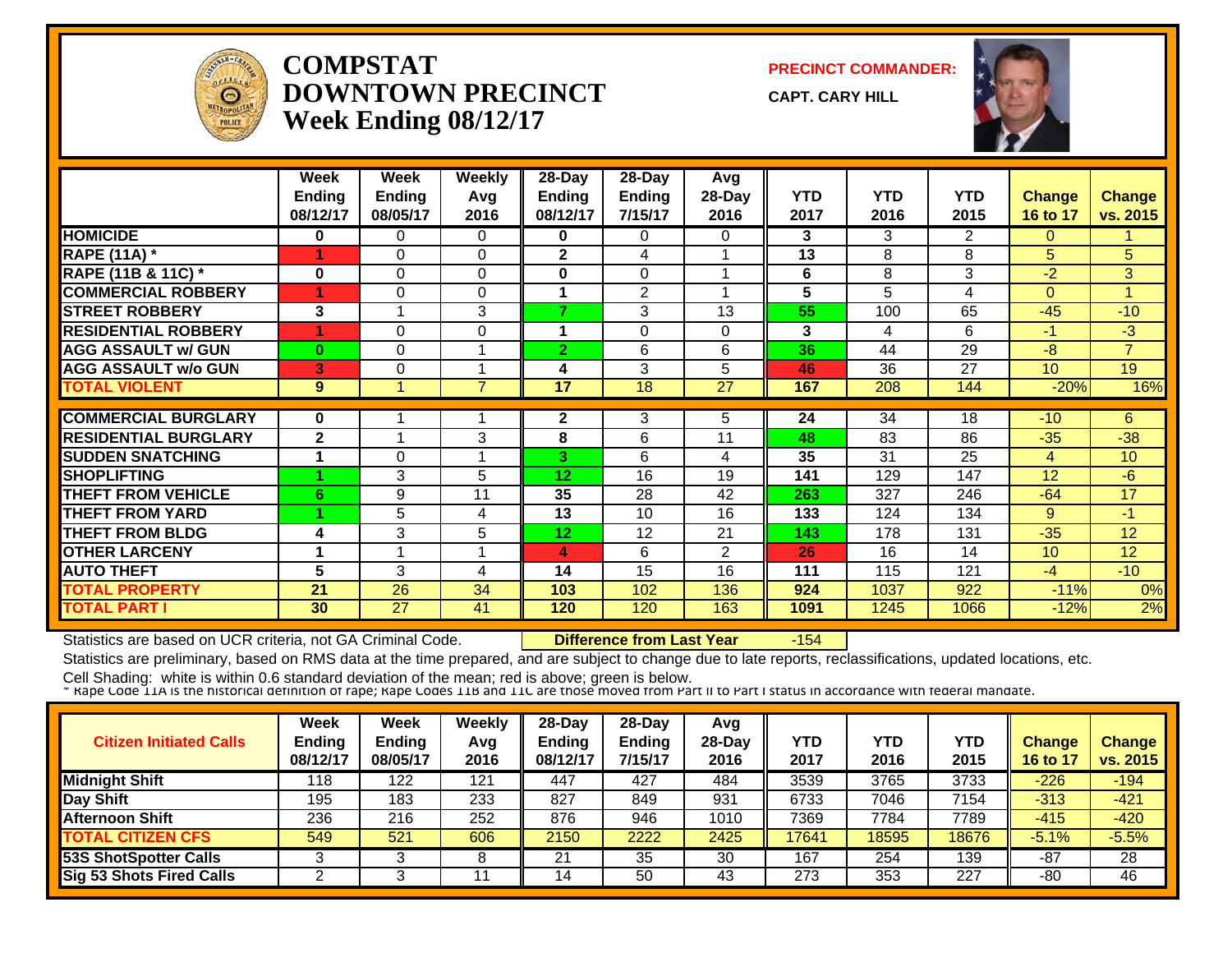#### **BEAT 21Downtown PrecinctWeek Ending 08/12/17**



|                             |                           |                           | <b>Last 4 Weeks</b>       |                           | 28 Days                   | 28 Day          |                    |                    |                    |                           |                           |
|-----------------------------|---------------------------|---------------------------|---------------------------|---------------------------|---------------------------|-----------------|--------------------|--------------------|--------------------|---------------------------|---------------------------|
|                             | <b>Ending</b><br>07/22/17 | <b>Ending</b><br>07/29/17 | <b>Endina</b><br>08/05/17 | <b>Ending</b><br>08/12/17 | <b>Ending</b><br>08/12/17 | Average<br>2016 | <b>YTD</b><br>2017 | <b>YTD</b><br>2016 | <b>YTD</b><br>2015 | <b>Change</b><br>16 to 17 | <b>Change</b><br>vs. 2015 |
| <b>HOMICIDE</b>             | 0                         | $\Omega$                  | $\Omega$                  | $\Omega$                  | 0                         | 0.2             | $\Omega$           | $\overline{2}$     | 0                  | $-2$                      | $\Omega$                  |
| <b>RAPE (11A) *</b>         | $\mathbf{0}$              | $\Omega$                  | $\mathbf 0$               | $\Omega$                  | 0                         | 0.1             | $\mathbf{1}$       | 1                  | $\mathbf{1}$       | $\Omega$                  | $\Omega$                  |
| RAPE (11B & 11C) *          | $\mathbf{0}$              | $\mathbf 0$               | $\mathbf 0$               | $\mathbf 0$               | 0                         | 0.1             | $\mathbf{1}$       | $\mathbf 0$        | $\mathbf{1}$       | $\mathbf{1}$              | $\Omega$                  |
| <b>COMMERCIAL ROBBERY</b>   | $\Omega$                  | $\Omega$                  | $\Omega$                  | $\mathbf{1}$              | $\mathbf{1}$              | 0.3             | $\mathbf{1}$       | 4                  | $\mathbf{1}$       | $-3$                      | $\Omega$                  |
| <b>STREET ROBBERY</b>       | $\mathbf 0$               | $\mathbf 0$               | $\mathbf 0$               | $\Omega$                  | 0                         | 0.7             | 6                  | 6                  | 9                  | $\Omega$                  | $\overline{\cdot 3}$      |
| <b>RESIDENTIAL ROBBERY</b>  | $\Omega$                  | $\Omega$                  | $\Omega$                  | $\Omega$                  | $\Omega$                  | 0.1             | $\Omega$           | 1                  | 3                  | $-1$                      | $-3$                      |
| <b>AGG ASSAULT w/ GUN</b>   | $\mathbf 0$               | $\mathbf 0$               | $\Omega$                  | $\Omega$                  | $\mathbf 0$               | 1.1             | 16                 | 8                  | 10                 | 8                         | $6\phantom{1}$            |
| <b>AGG ASSAULT w/o GUN</b>  | $\Omega$                  | 0                         | $\Omega$                  | $\mathbf{1}$              | 1                         | 1.4             | $\overline{7}$     | 10                 | 7                  | $-3$                      | $\Omega$                  |
| <b>TOTAL VIOLENT</b>        | $\mathbf{0}$              | $\overline{0}$            | $\mathbf{0}$              | $\overline{2}$            | $\overline{2}$            | 3.9             | 32                 | 32                 | 32                 | 0%                        | 0%                        |
| <b>COMMERCIAL BURGLARY</b>  | $\Omega$                  | 0                         | 0                         | $\Omega$                  | 0                         | 0.7             | 4                  | $\overline{2}$     | $\mathbf{1}$       | $\overline{2}$            | 3                         |
| <b>RESIDENTIAL BURGLARY</b> | $\mathbf{0}$              | $\mathbf 0$               | $\mathbf 0$               | $\overline{2}$            | $\overline{2}$            | 1.9             | 10                 | 12                 | 29                 | $-2$                      | $-19$                     |
| <b>SUDDEN SNATCHING</b>     | $\Omega$                  | $\mathbf 0$               | $\mathbf 0$               | $\Omega$                  | $\Omega$                  | 0.1             | $\Omega$           | 1                  | 1                  | $-1$                      | $-1$                      |
| <b>SHOPLIFTING</b>          | $\Omega$                  | 2                         | $\Omega$                  | $\Omega$                  | $\overline{2}$            | 2.1             | 22                 | 14                 | 13                 | 8                         | 9                         |
| <b>THEFT FROM VEHICLE</b>   | 1                         | 0                         | $\Omega$                  | 1                         | $\overline{2}$            | 2.5             | 17                 | 17                 | 36                 | $\Omega$                  | $-19$                     |
| <b>THEFT FROM YARD</b>      | $\Omega$                  | $\Omega$                  | $\mathbf{1}$              | $\Omega$                  | $\mathbf{1}$              | 1.7             | 8                  | 13                 | 6                  | $-5$                      | $\overline{2}$            |
| <b>THEFT FROM BLDG</b>      | 1                         | $\Omega$                  | $\mathbf{1}$              | $\Omega$                  | $\overline{2}$            | 2.0             | 14                 | 16                 | 14                 | $-2$                      | $\Omega$                  |
| <b>OTHER LARCENY</b>        | $\Omega$                  | $\Omega$                  | $\mathbf{1}$              | $\Omega$                  | $\mathbf{1}$              | 0.2             | $\overline{2}$     | $\mathbf{1}$       | $\mathbf{1}$       | $\overline{1}$            | $\overline{1}$            |
| <b>AUTO THEFT</b>           | $\mathbf{1}$              | 0                         | $\mathbf 0$               | $\mathbf{1}$              | $\overline{2}$            | 2.5             | 18                 | 23                 | 22                 | $-5$                      | $-4$                      |
| <b>TOTAL PROPERTY</b>       | $\overline{3}$            | $\overline{2}$            | 3                         | 4                         | 12                        | 13.6            | 95                 | 99                 | 123                | $-4%$                     | $-23%$                    |
| <b>TOTAL PART I</b>         | $\overline{3}$            | $\overline{2}$            | $\overline{3}$            | 6                         | 14                        | 17.5            | 127                | 131                | 155                | $-3%$                     | $-18%$                    |

 **Difference from Last Year**‐4

Statistics are based on UCR criteria, not GA Criminal Code.

|                              | <b>Week</b>   | Week          | Week          | Week              | $\parallel$ 28 Days       | 28 Day            |            |      |      |               |                 |
|------------------------------|---------------|---------------|---------------|-------------------|---------------------------|-------------------|------------|------|------|---------------|-----------------|
| <b>Shots Fired Calls</b>     | <b>Endina</b> | <b>Ending</b> | <b>Ending</b> |                   | Ending $\parallel$ Ending | <b>Average</b> II | <b>YTD</b> | YTD  | YTD  | <b>Change</b> | <b>Change</b>   |
|                              | 07/22/17      | 07/29/17      | 08/05/17      | 08/12/17 08/12/17 |                           | 2016              | 2017       | 2016 | 2015 | 16 to 17      | <b>vs. 2015</b> |
| <b>53S ShotSpotter Calls</b> |               |               |               |                   |                           | 0.0               |            |      |      | 0%            | 0%              |
| Sig 53 Shots Fired Calls     |               |               |               |                   |                           | 9.3               | 65         | 73   | 59   | $-11%$        | 10%             |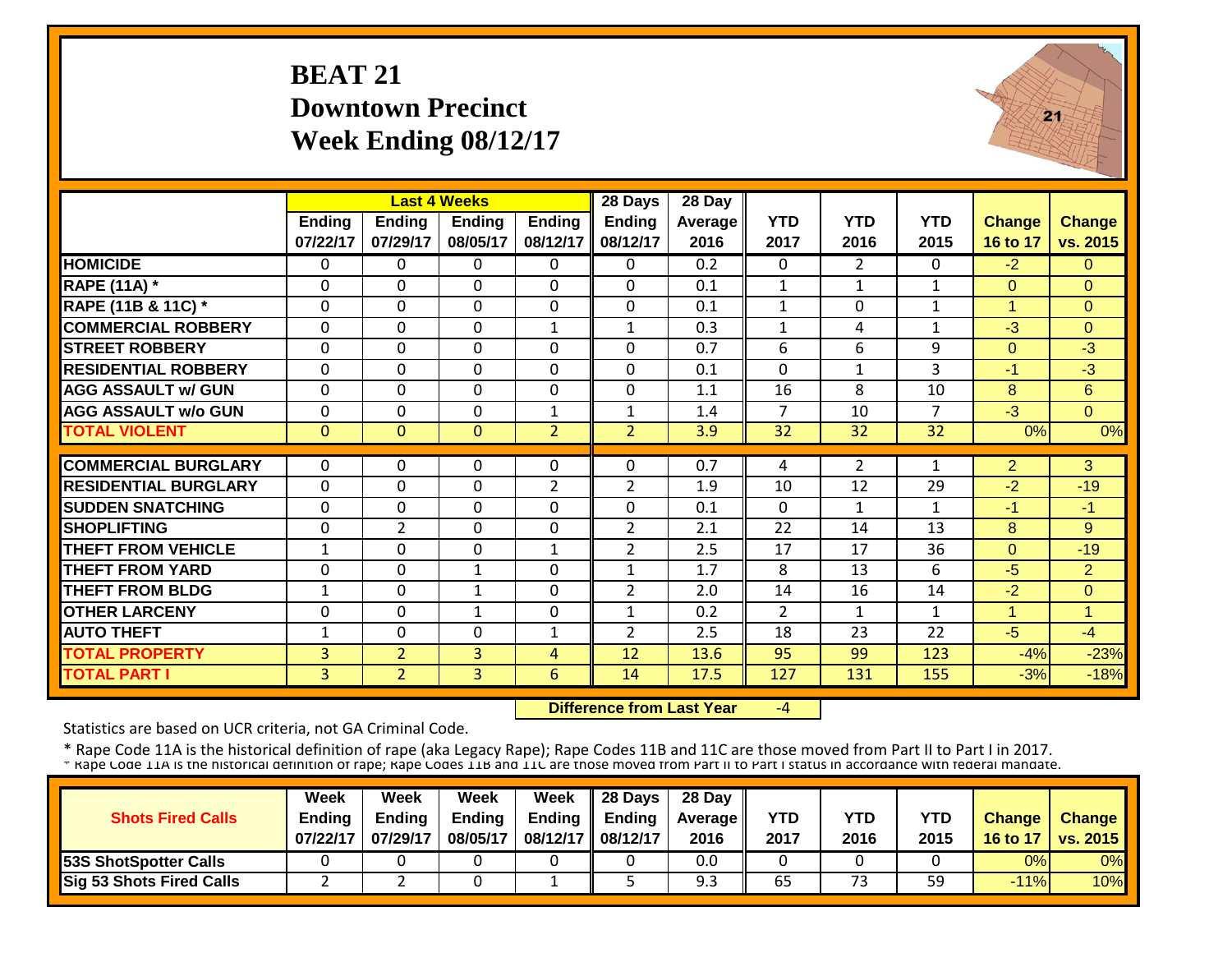#### **BEAT 22Downtown Precinct Week Ending 08/12/17**



|                                                |                            |                           | <b>Last 4 Weeks</b>           |                           | 28 Days                   | 28 Day          |                    |                    |                    |                           |                           |
|------------------------------------------------|----------------------------|---------------------------|-------------------------------|---------------------------|---------------------------|-----------------|--------------------|--------------------|--------------------|---------------------------|---------------------------|
|                                                | Ending<br>07/22/17         | <b>Ending</b><br>07/29/17 | <b>Ending</b><br>08/05/17     | <b>Ending</b><br>08/12/17 | <b>Ending</b><br>08/12/17 | Average<br>2016 | <b>YTD</b><br>2017 | <b>YTD</b><br>2016 | <b>YTD</b><br>2015 | <b>Change</b><br>16 to 17 | <b>Change</b><br>vs. 2015 |
| <b>HOMICIDE</b>                                | $\Omega$                   | 0                         | $\Omega$                      | $\Omega$                  | 0                         | 0.0             | $\Omega$           | 0                  | 0                  | $\Omega$                  | $\Omega$                  |
| <b>RAPE (11A) *</b>                            | 1                          | 0                         | $\Omega$                      | 1                         | $\overline{2}$            | 0.4             | 7                  | 5                  | 4                  | $\overline{2}$            | 3                         |
| RAPE (11B & 11C) *                             | $\mathbf{0}$               | 0                         | 0                             | $\mathbf 0$               | 0                         | 0.2             | $\mathbf{1}$       | $\mathbf{1}$       | $\Omega$           | $\Omega$                  | 1                         |
| <b>COMMERCIAL ROBBERY</b>                      | $\Omega$                   | 0                         | 0                             | $\Omega$                  | $\Omega$                  | 0.1             | $\overline{2}$     | $\Omega$           | $\Omega$           | 2                         | 2                         |
| <b>STREET ROBBERY</b>                          | 1                          | 1                         | 0                             | $\mathbf{1}$              | 3                         | 3.4             | $\overline{7}$     | 17                 | 19                 | $-10$                     | $-12$                     |
| <b>RESIDENTIAL ROBBERY</b>                     | $\Omega$                   | 0                         | 0                             | 0                         | $\Omega$                  | 0.0             | $\Omega$           | $\Omega$           | 0                  | $\Omega$                  | $\Omega$                  |
| <b>AGG ASSAULT w/ GUN</b>                      | $\Omega$                   | 0                         | 0                             | 0                         | $\Omega$                  | 0.6             | 5                  | 5                  | 3                  | $\Omega$                  | $\overline{2}$            |
| <b>AGG ASSAULT w/o GUN</b>                     | $\Omega$                   | 0                         | $\Omega$                      | 0                         | $\Omega$                  | 0.9             | 8                  | 6                  | 3                  | 2                         | 5 <sup>5</sup>            |
| <b>TOTAL VIOLENT</b>                           | $\overline{2}$             | $\mathbf{1}$              | $\mathbf{0}$                  | $\overline{2}$            | 5                         | 5.6             | 30                 | 34                 | 29                 | $-12%$                    | 3%                        |
| <b>COMMERCIAL BURGLARY</b>                     | 1                          | 0                         | 0                             | 0                         | 1                         | 0.8             | 10                 | 8                  | 5                  | $\overline{2}$            | 5                         |
| <b>RESIDENTIAL BURGLARY</b>                    | $\Omega$                   |                           | $\Omega$                      | 0                         | $\Omega$                  |                 | $\Omega$           | 6                  | 0                  |                           | $\Omega$                  |
|                                                |                            | 0                         |                               |                           |                           | 0.5             |                    |                    |                    | -6                        |                           |
| <b>SUDDEN SNATCHING</b><br><b>SHOPLIFTING</b>  | $\mathbf{1}$               | 0                         | $\Omega$                      | 0                         | $\mathbf{1}$              | 2.9             | 24                 | 19                 | 12                 | 5                         | 12                        |
| <b>THEFT FROM VEHICLE</b>                      | $\overline{2}$<br>$\Omega$ | 0<br>3                    | $\mathbf 1$<br>$\overline{2}$ | $\Omega$                  | 3<br>6                    | 3.0<br>10.9     | 27<br>40           | 29<br>81           | 18<br>39           | $-2$<br>$-41$             | 9<br>A                    |
| <b>THEFT FROM YARD</b>                         | $\overline{2}$             |                           | 0                             | 1<br>$\mathbf 0$          | 3                         | 3.1             | 31                 | 32                 | 30                 | $-1$                      | -4                        |
|                                                |                            | 1                         |                               | $\mathbf{1}$              |                           |                 |                    | 63                 |                    |                           | $\overline{7}$            |
| <b>THEFT FROM BLDG</b><br><b>OTHER LARCENY</b> | $\Omega$                   | 0                         | $\mathbf{1}$                  |                           | 2                         | 8.0             | 53                 |                    | 46                 | $-10$                     |                           |
|                                                | $\Omega$                   | $\mathbf{1}$              | 0                             | $\Omega$                  | $\mathbf{1}$              | 0.4             | 4                  | 3                  | $\mathbf{1}$       | $\blacktriangleleft$      | 3                         |
| <b>AUTO THEFT</b>                              | 1                          | $\mathbf{1}$              | 0                             | $\Omega$                  | $\overline{2}$            | 3.1             | 16                 | 19                 | 12                 | $-3$                      | $\overline{4}$            |
| <b>TOTAL PROPERTY</b>                          | $\overline{7}$             | 6                         | 4                             | $\overline{2}$            | 19                        | 32.7            | 205                | 260                | 163                | $-21%$                    | 26%                       |
| <b>TOTAL PART I</b>                            | 9                          | $\overline{7}$            | 4                             | $\overline{4}$            | 24                        | 38.3            | 235                | 294                | 192                | $-20%$                    | 22%                       |

 **Difference from Last Year**‐59

Statistics are based on UCR criteria, not GA Criminal Code.

|                              | <b>Week</b>   | Week          | Week          | Week              | $\parallel$ 28 Days       | 28 Day            |            |      |      |               |                 |
|------------------------------|---------------|---------------|---------------|-------------------|---------------------------|-------------------|------------|------|------|---------------|-----------------|
| <b>Shots Fired Calls</b>     | <b>Endina</b> | <b>Ending</b> | <b>Ending</b> |                   | Ending $\parallel$ Ending | <b>Average</b> II | <b>YTD</b> | YTD  | YTD  | <b>Change</b> | <b>Change</b>   |
|                              | 07/22/17      | 07/29/17      | 08/05/17      | 08/12/17 08/12/17 |                           | 2016              | 2017       | 2016 | 2015 | 16 to 17      | <b>vs. 2015</b> |
| <b>53S ShotSpotter Calls</b> |               |               |               |                   |                           | 1.2               |            |      |      | 0%            | 0%              |
| Sig 53 Shots Fired Calls     |               |               |               |                   |                           | 1.8               | 14         | 15   | 14   | $-7%$         | 0%              |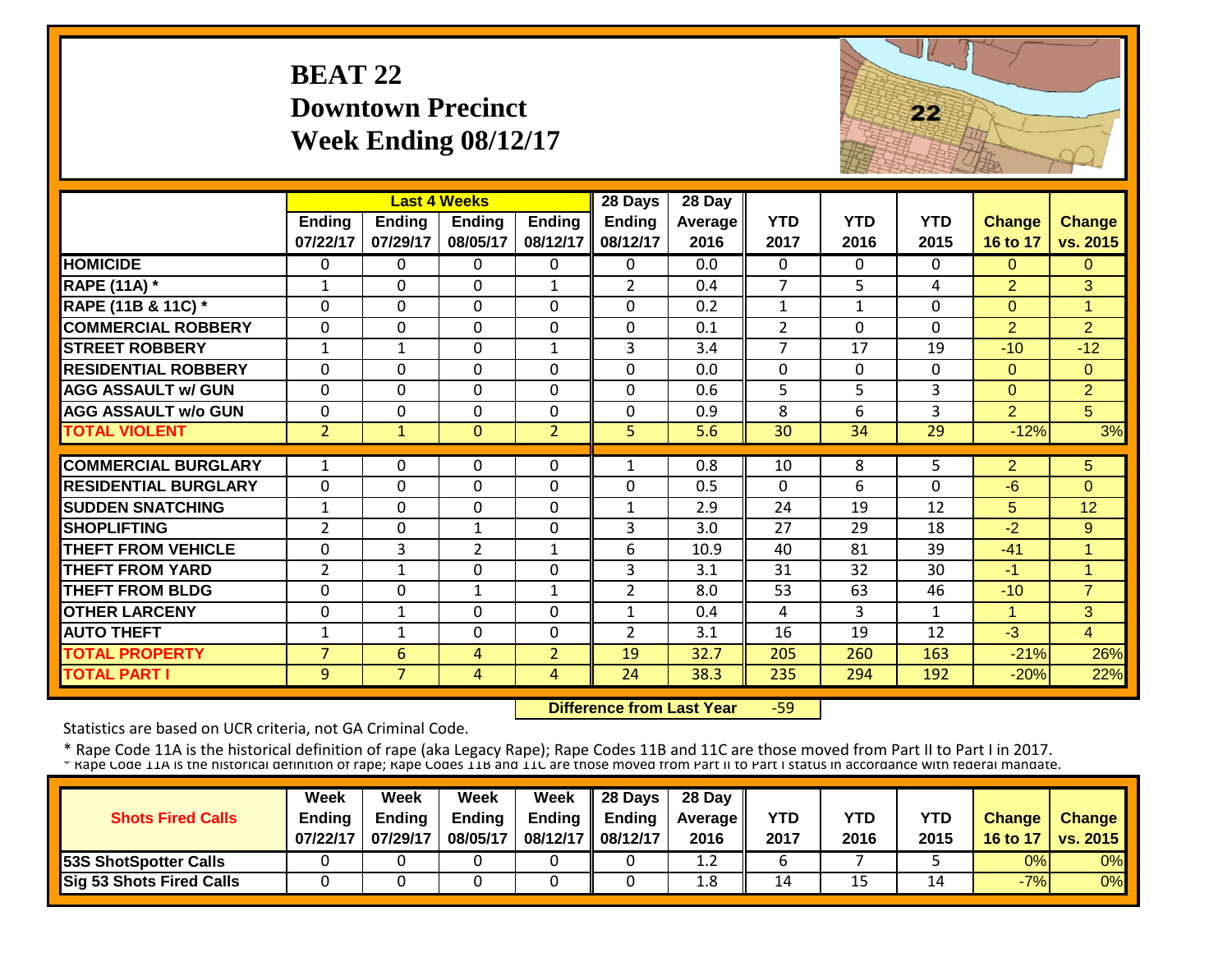#### **BEAT 23 Downtown Precinct Week Ending 08/12/17**



|                             |                |                | <b>Last 4 Weeks</b> |                | 28 Days        | 28 Day  |                |                |                |                      |                |
|-----------------------------|----------------|----------------|---------------------|----------------|----------------|---------|----------------|----------------|----------------|----------------------|----------------|
|                             | Ending         | <b>Ending</b>  | <b>Ending</b>       | <b>Ending</b>  | <b>Ending</b>  | Average | <b>YTD</b>     | <b>YTD</b>     | <b>YTD</b>     | <b>Change</b>        | <b>Change</b>  |
|                             | 07/22/17       | 07/29/17       | 08/05/17            | 08/12/17       | 08/12/17       | 2016    | 2017           | 2016           | 2015           | 16 to 17             | vs. 2015       |
| <b>HOMICIDE</b>             | $\Omega$       | 0              | $\Omega$            | $\Omega$       | 0              | 0.0     | $\overline{2}$ | $\Omega$       | $\mathbf{1}$   | $\overline{2}$       | 1              |
| <b>RAPE (11A) *</b>         | $\Omega$       | $\Omega$       | $\Omega$            | $\Omega$       | $\mathbf 0$    | 0.1     | $\mathbf{1}$   | $\mathbf{1}$   | $\mathbf{1}$   | $\Omega$             | $\Omega$       |
| RAPE (11B & 11C) *          | $\mathbf 0$    | 0              | $\Omega$            | 0              | 0              | 0.0     | $\overline{2}$ | $\Omega$       | 0              | $\overline{2}$       | $\overline{2}$ |
| <b>COMMERCIAL ROBBERY</b>   | $\mathbf 0$    | 0              | $\Omega$            | $\Omega$       | $\mathbf 0$    | 0.0     | $\Omega$       | $\Omega$       | 0              | $\Omega$             | $\Omega$       |
| <b>STREET ROBBERY</b>       | $\mathbf{0}$   | 0              | $\mathbf{0}$        | $\Omega$       | $\mathbf 0$    | 1.7     | $\overline{4}$ | 12             | 10             | $-8$                 | $-6$           |
| <b>RESIDENTIAL ROBBERY</b>  | $\Omega$       | 0              | $\Omega$            | $\Omega$       | 0              | 0.2     | $\mathbf 0$    | $\mathbf{1}$   | $\mathbf{1}$   | $-1$                 | $-1$           |
| <b>AGG ASSAULT w/ GUN</b>   | $\mathbf 0$    | $\mathbf{1}$   | $\mathbf 0$         | $\mathbf 0$    | 1              | 0.6     | $\overline{2}$ | 4              | 4              | $-2$                 | $-2$           |
| <b>AGG ASSAULT w/o GUN</b>  | $\Omega$       | 0              | $\Omega$            | $\mathbf{1}$   | $\mathbf{1}$   | 0.8     | 8              | 7              | 4              | $\blacktriangleleft$ | $\overline{4}$ |
| <b>TOTAL VIOLENT</b>        | $\mathbf{0}$   | $\mathbf{1}$   | $\overline{0}$      | $\mathbf{1}$   | $\overline{2}$ | 3.3     | 19             | 25             | 21             | $-24%$               | $-10%$         |
|                             |                |                |                     |                |                |         |                |                |                |                      |                |
| <b>COMMERCIAL BURGLARY</b>  | $\Omega$       | 0              | $\Omega$            | 0              | $\Omega$       | 0.1     | 1              | $\Omega$       | 0              | 4                    | 4              |
| <b>RESIDENTIAL BURGLARY</b> | $\mathbf{0}$   | 0              | $\Omega$            | $\Omega$       | 0              | 1.3     | 3              | 7              | $\overline{7}$ | $-4$                 | $-4$           |
| <b>SUDDEN SNATCHING</b>     | 1              | 0              | $\Omega$            | 0              | $\mathbf{1}$   | 0.4     | 5              | $\overline{2}$ | 3              | 3                    | $\overline{2}$ |
| <b>SHOPLIFTING</b>          | $\mathbf{0}$   | 0              | $\Omega$            | 0              | $\mathbf 0$    | 2.0     | 10             | 11             | 15             | $-1$                 | $-5$           |
| <b>THEFT FROM VEHICLE</b>   | $\mathbf{0}$   | 3              | $\mathbf{1}$        | $\Omega$       | 4              | 4.4     | 30             | 40             | 27             | $-10$                | 3              |
| <b>THEFT FROM YARD</b>      | $\mathbf{1}$   | 0              | $\mathbf{1}$        | $\Omega$       | $\overline{2}$ | 1.7     | 8              | 9              | $\overline{7}$ | $-1$                 | $\overline{1}$ |
| <b>THEFT FROM BLDG</b>      | 1              | 0              | $\Omega$            | 1              | $\overline{2}$ | 3.1     | 19             | 30             | 16             | $-11$                | 3              |
| <b>OTHER LARCENY</b>        | $\Omega$       | 0              | $\Omega$            | $\Omega$       | $\Omega$       | 0.3     | $\mathbf{1}$   | 0              | $\Omega$       | $\blacktriangleleft$ | $\overline{1}$ |
| <b>AUTO THEFT</b>           | $\mathbf 0$    | 0              | $\mathbf{1}$        | $\mathbf{1}$   | $\overline{2}$ | 2.0     | 6              | 14             | 13             | $-8$                 | $-7$           |
| <b>TOTAL PROPERTY</b>       | 3 <sup>1</sup> | $\overline{3}$ | 3                   | $\overline{2}$ | 11             | 15.3    | 83             | 113            | 88             | $-27%$               | $-6%$          |
| <b>TOTAL PART I</b>         | $\overline{3}$ | 4              | 3                   | $\overline{3}$ | 13             | 18.6    | 102            | 138            | 109            | $-26%$               | $-6%$          |

 **Difference from Last Year** $-36$ 

Statistics are based on UCR criteria, not GA Criminal Code.

|                              | <b>Week</b>   | Week          | Week          | Week              | $\parallel$ 28 Days       | 28 Day            |            |      |           |               |                 |
|------------------------------|---------------|---------------|---------------|-------------------|---------------------------|-------------------|------------|------|-----------|---------------|-----------------|
| <b>Shots Fired Calls</b>     | <b>Endina</b> | <b>Ending</b> | <b>Ending</b> |                   | Ending $\parallel$ Ending | <b>Average</b> II | <b>YTD</b> | YTD  | YTD       | <b>Change</b> | <b>Change</b>   |
|                              | 07/22/17      | 07/29/17      | 08/05/17      | 08/12/17 08/12/17 |                           | 2016              | 2017       | 2016 | 2015      | 16 to 17      | <b>vs. 2015</b> |
| <b>53S ShotSpotter Calls</b> |               |               |               |                   |                           | 3.5               | 26         | 29   | 30        | 0%            | 0%              |
| Sig 53 Shots Fired Calls     |               |               |               |                   |                           | 3.5               | 19         | 27   | つつ<br>ے ے | $-30%$        | $-14%$          |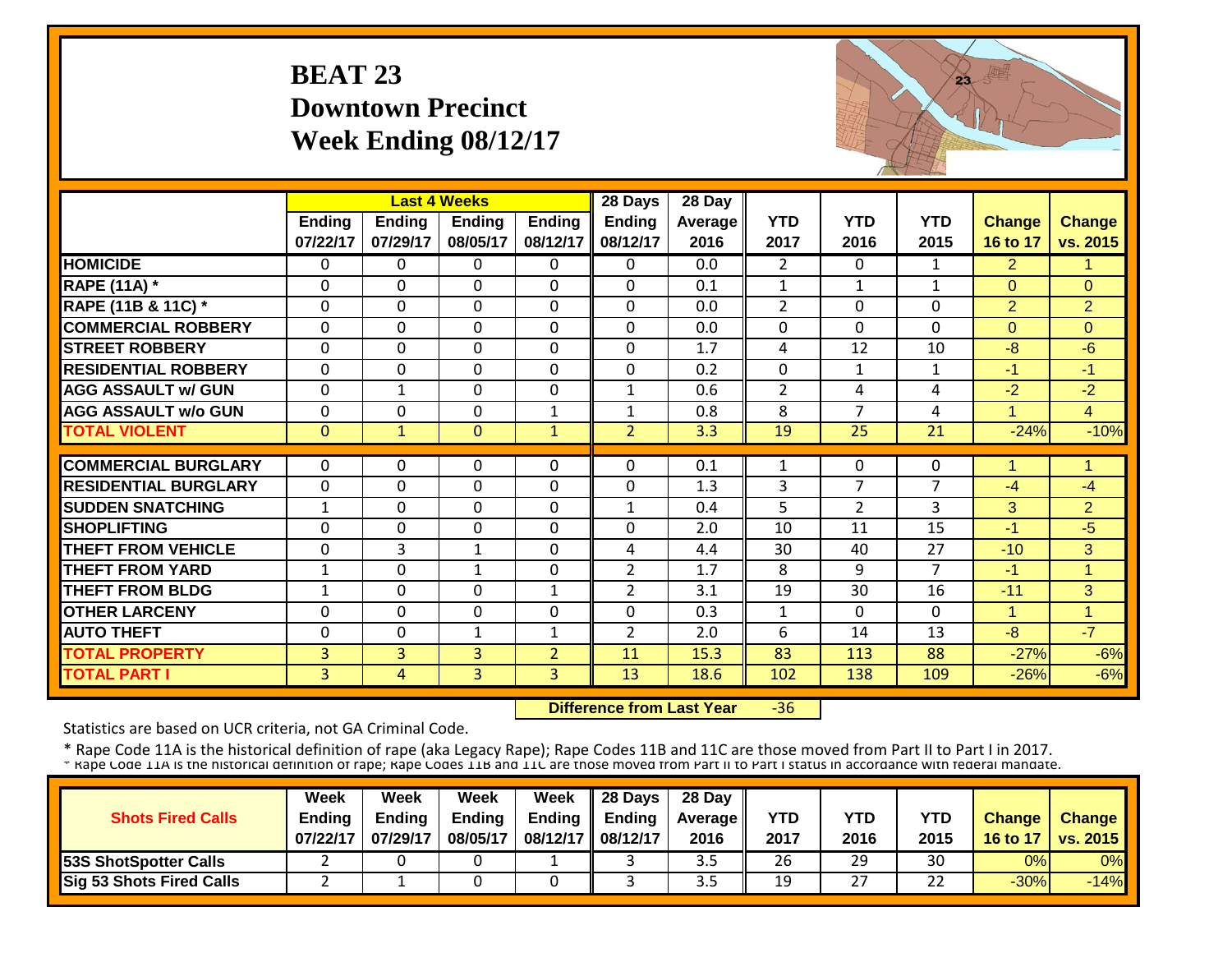#### **BEAT 24Downtown Precinct Week Ending 08/12/17**



|                             |                           |                           | <b>Last 4 Weeks</b>       |                           | 28 Days                   | 28 Day                 |                    |                    |                    |                           |                           |
|-----------------------------|---------------------------|---------------------------|---------------------------|---------------------------|---------------------------|------------------------|--------------------|--------------------|--------------------|---------------------------|---------------------------|
|                             | <b>Ending</b><br>07/22/17 | <b>Ending</b><br>07/29/17 | <b>Ending</b><br>08/05/17 | <b>Ending</b><br>08/12/17 | <b>Ending</b><br>08/12/17 | <b>Average</b><br>2016 | <b>YTD</b><br>2017 | <b>YTD</b><br>2016 | <b>YTD</b><br>2015 | <b>Change</b><br>16 to 17 | <b>Change</b><br>vs. 2015 |
| <b>HOMICIDE</b>             | $\mathbf{0}$              | 0                         | $\Omega$                  | $\Omega$                  | $\Omega$                  | 0.1                    | $\Omega$           | $\Omega$           | 0                  | $\Omega$                  | $\Omega$                  |
| <b>RAPE (11A) *</b>         | $\mathbf 0$               | 0                         | $\mathbf 0$               | $\mathbf 0$               | $\mathbf{0}$              | 0.2                    | $\overline{2}$     | $\Omega$           | $\overline{2}$     | $\overline{2}$            | $\Omega$                  |
| RAPE (11B & 11C) *          | $\Omega$                  | $\Omega$                  | $\Omega$                  | $\Omega$                  | $\Omega$                  | 0.2                    | $\mathbf 0$        | $\overline{2}$     | $\Omega$           | $-2$                      | $\Omega$                  |
| <b>COMMERCIAL ROBBERY</b>   | $\Omega$                  | $\Omega$                  | $\Omega$                  | $\Omega$                  | $\mathbf 0$               | 0.1                    | $\mathbf{1}$       | $\Omega$           | $\mathbf{1}$       | $\blacktriangleleft$      | $\Omega$                  |
| <b>STREET ROBBERY</b>       | $\Omega$                  | 0                         | $\Omega$                  | $\Omega$                  | $\mathbf 0$               | 3.1                    | 12                 | 28                 | 9                  | $-16$                     | 3                         |
| <b>RESIDENTIAL ROBBERY</b>  | $\Omega$                  | 0                         | $\Omega$                  | $\Omega$                  | $\mathbf 0$               | 0.2                    | $\Omega$           | $\mathbf{1}$       | $\mathbf{1}$       | -1                        | $-1$                      |
| <b>AGG ASSAULT w/ GUN</b>   | $\mathbf{1}$              | 0                         | $\Omega$                  | 0                         | $\mathbf{1}$              | 0.1                    | 3                  | $\Omega$           | $\mathbf{1}$       | $\overline{3}$            | $\overline{2}$            |
| <b>AGG ASSAULT w/o GUN</b>  | $\Omega$                  | 0                         | $\Omega$                  | $\Omega$                  | $\Omega$                  | 0.5                    | 3                  | $\overline{2}$     | 4                  | $\overline{A}$            | $-1$                      |
| <b>TOTAL VIOLENT</b>        | $\mathbf{1}$              | $\Omega$                  | $\Omega$                  | $\Omega$                  | $\mathbf{1}$              | 4.3                    | 21                 | 33                 | 18                 | $-36%$                    | 17%                       |
|                             |                           |                           |                           |                           |                           |                        |                    |                    |                    |                           |                           |
| <b>COMMERCIAL BURGLARY</b>  | $\mathbf{0}$              | 0                         | 0                         | 0                         | $\Omega$                  | 0.5                    | $\overline{2}$     | 4                  | $\mathbf{1}$       | $-2$                      | 1.                        |
| <b>RESIDENTIAL BURGLARY</b> | $\Omega$                  | $\mathbf{1}$              | 0                         | 0                         | $\mathbf{1}$              | 1.5                    | 6                  | 8                  | 14                 | $-2$                      | $-8$                      |
| <b>SUDDEN SNATCHING</b>     | $\Omega$                  | 0                         | 0                         | 0                         | $\mathbf 0$               | 0.5                    | 1                  | $\overline{7}$     | 5                  | $-6$                      | $-4$                      |
| <b>SHOPLIFTING</b>          | 3                         | 0                         | 0                         | $\mathbf{1}$              | 4                         | 5.0                    | 32                 | 37                 | 70                 | $-5$                      | $-38$                     |
| <b>THEFT FROM VEHICLE</b>   | $\overline{2}$            | 3                         | $\overline{2}$            | 1                         | 8                         | 10.3                   | 76                 | 89                 | 76                 | $-13$                     | $\Omega$                  |
| <b>THEFT FROM YARD</b>      | $\Omega$                  | 1                         | $\mathbf{1}$              | 1                         | 3                         | 5.1                    | 42                 | 37                 | 52                 | 5                         | $-10$                     |
| <b>THEFT FROM BLDG</b>      | $\Omega$                  | 1                         | 1                         | 0                         | $\overline{2}$            | 3.7                    | 23                 | 35                 | 27                 | $-12$                     | $-4$                      |
| <b>OTHER LARCENY</b>        | $\Omega$                  | 1                         | $\Omega$                  | 1                         | $\overline{2}$            | 0.8                    | 12                 | 6                  | 9                  | 6                         | 3                         |
| <b>AUTO THEFT</b>           | $\overline{2}$            | 0                         | $\mathbf{1}$              | $\overline{2}$            | 5                         | 3.3                    | 30                 | 17                 | 26                 | 13                        | 4                         |
| <b>TOTAL PROPERTY</b>       | $\overline{7}$            | $\overline{7}$            | 5 <sup>1</sup>            | 6                         | 25                        | 30.7                   | 224                | 240                | 280                | $-7%$                     | $-20%$                    |
| <b>TOTAL PART I</b>         | 8                         | $\overline{7}$            | $\overline{5}$            | 6                         | 26                        | 35.0                   | 245                | 273                | 298                | $-10%$                    | $-18%$                    |

 **Difference from Last Year** $-28$ 

Statistics are based on UCR criteria, not GA Criminal Code.

|                                 | Week          | Week          | Week          | Week              | 28 Days       | 28 Day            |      |      |      |               |                     |
|---------------------------------|---------------|---------------|---------------|-------------------|---------------|-------------------|------|------|------|---------------|---------------------|
| <b>Shots Fired Calls</b>        | <b>Ending</b> | <b>Endina</b> | <b>Ending</b> | Ending            | <b>Ending</b> | <b>Average II</b> | YTD  | YTD  | YTD  | <b>Change</b> | Change              |
|                                 | 07/22/17      | 07/29/17      | 08/05/17      | 08/12/17 08/12/17 |               | 2016              | 2017 | 2016 | 2015 |               | 16 to 17   vs. 2015 |
| <b>53S ShotSpotter Calls</b>    |               |               |               |                   |               | 3.8               | 21   | 33   |      | 0%            | 0% <b>I</b>         |
| <b>Sig 53 Shots Fired Calls</b> |               |               |               |                   |               | 8.8               | 52   | 76   | 29   | $-32%$        | <b>79%</b>          |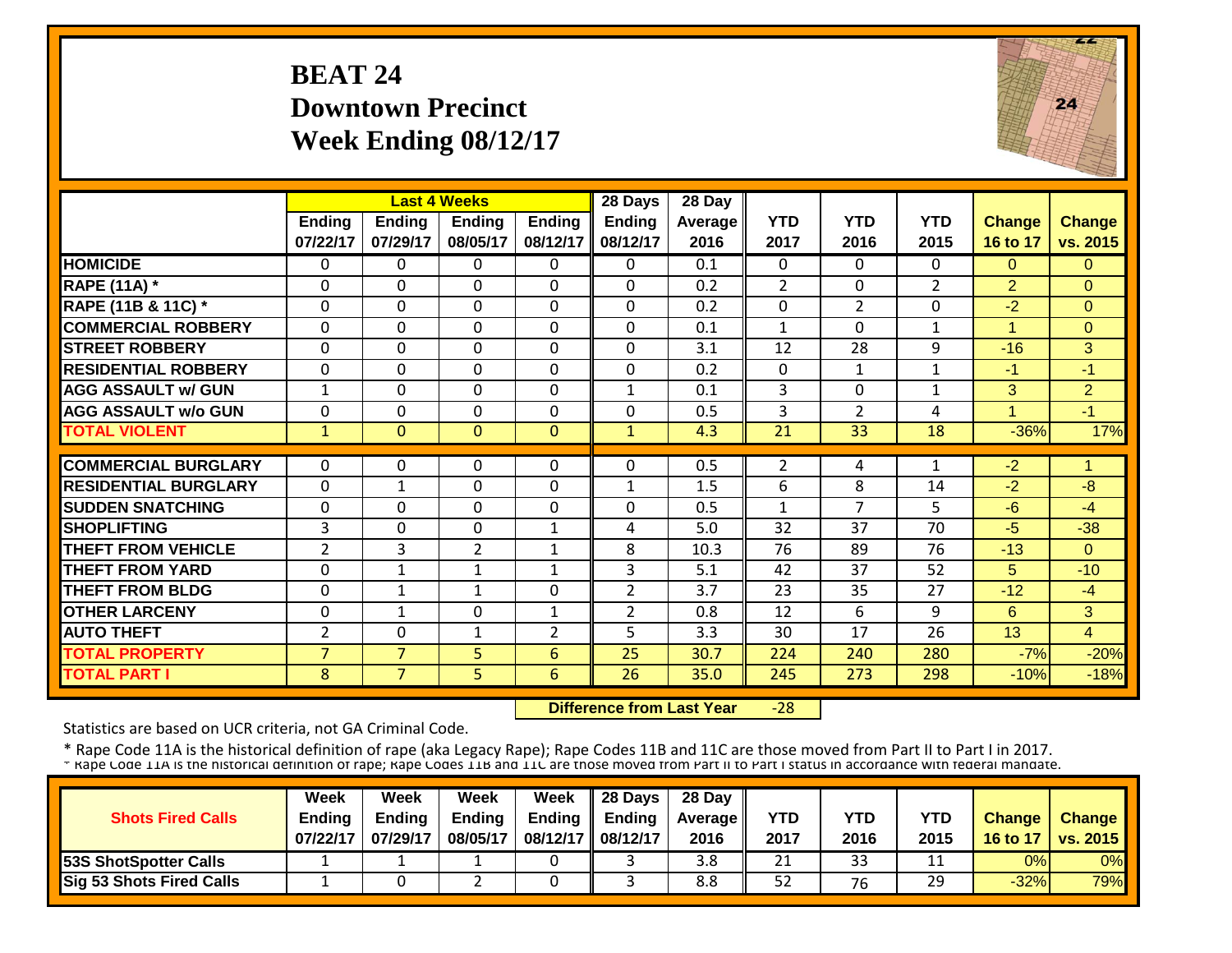#### **BEAT 25Downtown Precinct Week Ending 08/12/17**



|                             |                | <b>Last 4 Weeks</b> |                 |               | 28 Days        | 28 Day  |                |                |                |                |                |
|-----------------------------|----------------|---------------------|-----------------|---------------|----------------|---------|----------------|----------------|----------------|----------------|----------------|
|                             | <b>Ending</b>  | <b>Ending</b>       | <b>Ending</b>   | <b>Ending</b> | <b>Ending</b>  | Average | <b>YTD</b>     | <b>YTD</b>     | <b>YTD</b>     | <b>Change</b>  | <b>Change</b>  |
|                             | 07/22/17       | 07/29/17            | 08/05/17        | 08/12/17      | 08/12/17       | 2016    | 2017           | 2016           | 2015           | 16 to 17       | vs. 2015       |
| <b>HOMICIDE</b>             | $\Omega$       | 0                   | $\Omega$        | $\Omega$      | 0              | 0.0     | $\Omega$       | $\Omega$       | $\mathbf{1}$   | $\Omega$       | $-1$           |
| <b>RAPE (11A) *</b>         | $\Omega$       | $\Omega$            | $\Omega$        | 0             | $\Omega$       | 0.1     | $\mathbf{1}$   | $\mathbf{1}$   | 0              | $\Omega$       | 1              |
| RAPE (11B & 11C) *          | $\mathbf{0}$   | 0                   | $\Omega$        | $\mathbf 0$   | $\Omega$       | 0.2     | $\mathbf 0$    | $\overline{2}$ | $\Omega$       | $-2$           | $\overline{0}$ |
| <b>COMMERCIAL ROBBERY</b>   | $\Omega$       | $\Omega$            | $\mathbf 0$     | $\Omega$      | $\Omega$       | 0.1     | $\mathbf{1}$   | $\mathbf{1}$   | $\overline{2}$ | $\Omega$       | $-1$           |
| <b>STREET ROBBERY</b>       | $\mathbf{0}$   | 0                   | $\mathbf{1}$    | $\mathbf 0$   | 1              | 2.4     | 14             | 21             | 12             | $-7$           | $\overline{2}$ |
| <b>RESIDENTIAL ROBBERY</b>  | $\Omega$       | $\Omega$            | $\Omega$        | $\Omega$      | $\Omega$       | 0.0     | $\mathbf 0$    | $\Omega$       | $\Omega$       | $\Omega$       | $\Omega$       |
| <b>AGG ASSAULT w/ GUN</b>   | $\Omega$       | $\Omega$            | $\Omega$        | $\Omega$      | $\Omega$       | 0.9     | 6              | 6              | $\overline{7}$ | $\Omega$       | $-1$           |
| <b>AGG ASSAULT w/o GUN</b>  | $\Omega$       | $\Omega$            | $\Omega$        | $\Omega$      | $\Omega$       | 0.8     | $\overline{a}$ | 4              | 3              | $\Omega$       | 1              |
| <b>TOTAL VIOLENT</b>        | $\Omega$       | $\Omega$            | $\mathbf{1}$    | $\mathbf{0}$  | $\mathbf{1}$   | 4.5     | 26             | 35             | 25             | $-26%$         | 4%             |
|                             |                |                     |                 |               |                |         |                |                |                |                |                |
| <b>COMMERCIAL BURGLARY</b>  | $\Omega$       | $\Omega$            | $\Omega$        | 0             | 0              | 1.6     | 4              | 10             | 6              | $-6$           | $-2$           |
| <b>RESIDENTIAL BURGLARY</b> | $\Omega$       | $\mathbf 1$         | $\Omega$        | 0             | $\mathbf{1}$   | 1.7     | 5              | 15             | 10             | $-10$          | $-5$           |
| <b>SUDDEN SNATCHING</b>     | $\Omega$       | $\Omega$            | $\Omega$        | 0             | $\Omega$       | 0.2     | 3              | $\overline{2}$ | 3              | 1              | $\Omega$       |
| <b>SHOPLIFTING</b>          | $\mathbf{1}$   | 0                   | $\mathbf{1}$    | 0             | $\overline{2}$ | 4.0     | 38             | 20             | 13             | 18             | 25             |
| <b>THEFT FROM VEHICLE</b>   | $\overline{2}$ | $\overline{2}$      | $\mathbf{1}$    | $\mathbf{1}$  | 6              | 9.5     | 52             | 73             | 36             | $-21$          | 16             |
| <b>THEFT FROM YARD</b>      | $\Omega$       | $\mathbf{1}$        | $\overline{2}$  | 0             | 3              | 2.3     | 28             | 18             | 14             | 10             | 14             |
| <b>THEFT FROM BLDG</b>      | $\Omega$       | $\Omega$            | $\Omega$        | 1             | 1              | 2.3     | 20             | 16             | 16             | 4              | $\overline{4}$ |
| <b>OTHER LARCENY</b>        | $\Omega$       | $\Omega$            | $\Omega$        | 0             | $\Omega$       | 0.3     | 3              | 3              | $\overline{2}$ | $\Omega$       | 1              |
| <b>AUTO THEFT</b>           | $\mathbf{1}$   | $\Omega$            | $\mathbf{1}$    | $\mathbf{1}$  | 3              | 3.2     | 29             | 25             | 27             | $\overline{4}$ | $\overline{2}$ |
| <b>TOTAL PROPERTY</b>       | 4              | 4                   | 5.              | 3             | 16             | 25.0    | 182            | 182            | 127            | 0%             | 43%            |
| <b>TOTAL PART I</b>         | 4              | 4                   | $6\overline{6}$ | 3             | 17             | 29.5    | 208            | 217            | 152            | $-4%$          | 37%            |

 **Difference from Last Year**‐9

Statistics are based on UCR criteria, not GA Criminal Code.

|                                 | <b>Week</b>   | Week          | Week          | Week          | 28 Days  | 28 Day            |      |      |      |               |                 |
|---------------------------------|---------------|---------------|---------------|---------------|----------|-------------------|------|------|------|---------------|-----------------|
| <b>Shots Fired Calls</b>        | <b>Ending</b> | <b>Endina</b> | <b>Ending</b> | <b>Ending</b> | Endina   | <b>Average II</b> | YTD  | YTD  | YTD  | <b>Change</b> | <b>Change</b>   |
|                                 | 07/22/17      | 07/29/17      | 08/05/17      | 08/12/17      | 08/12/17 | 2016              | 2017 | 2016 | 2015 | 16 to 17      | <b>VS. 2015</b> |
| <b>153S ShotSpotter Calls</b>   |               |               |               |               |          | 6.3               | 37   | 53   | 36   | 0%            | 0%              |
| <b>Sig 53 Shots Fired Calls</b> |               |               |               |               |          | 6.4               | 39   | 66   | 38   | $-41%$        | 3%              |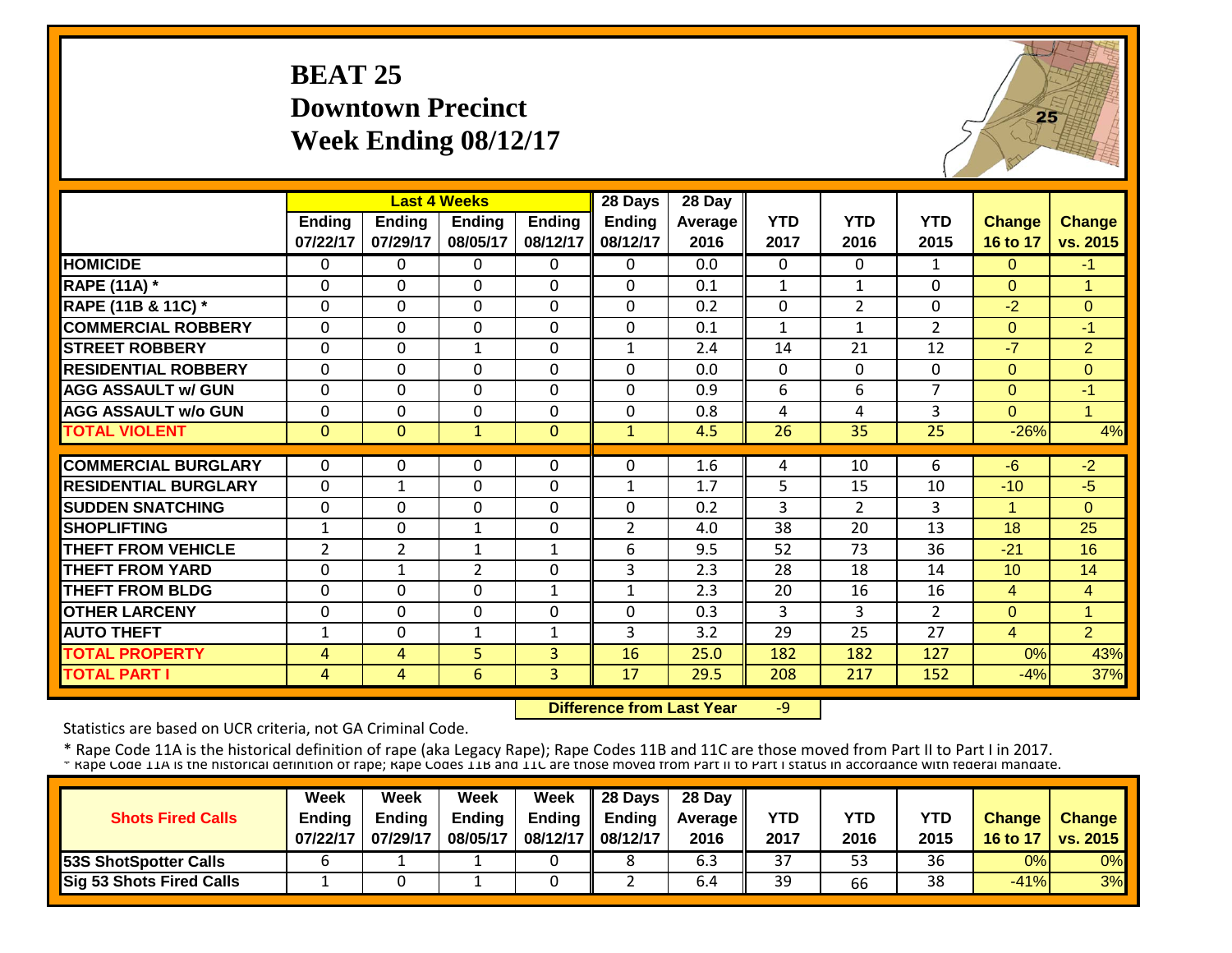#### **BEAT 26 Downtown PrecinctWeek Ending 08/12/17**



|                             |                |                | <b>Last 4 Weeks</b> |                | 28 Days        | 28 Day  |                |            |                |                      |                |
|-----------------------------|----------------|----------------|---------------------|----------------|----------------|---------|----------------|------------|----------------|----------------------|----------------|
|                             | Ending         | <b>Ending</b>  | <b>Ending</b>       | <b>Ending</b>  | <b>Ending</b>  | Average | <b>YTD</b>     | <b>YTD</b> | <b>YTD</b>     | <b>Change</b>        | Change         |
|                             | 07/22/17       | 07/29/17       | 08/05/17            | 08/12/17       | 08/12/17       | 2016    | 2017           | 2016       | 2015           | 16 to 17             | vs. 2015       |
| <b>HOMICIDE</b>             | $\mathbf{0}$   | 0              | 0                   | 0              | $\Omega$       | 0.2     | 1              | 1          | 0              | $\Omega$             | $\blacksquare$ |
| <b>RAPE (11A) *</b>         | $\Omega$       | 0              | $\Omega$            | $\Omega$       | $\Omega$       | 0.1     | $\mathbf{1}$   | $\Omega$   | 0              | $\mathbf{1}$         | $\overline{1}$ |
| RAPE (11B & 11C) *          | $\mathbf 0$    | 0              | $\mathbf 0$         | $\Omega$       | $\Omega$       | 0.5     | $\overline{2}$ | 3          | $\overline{2}$ | $-1$                 | $\Omega$       |
| <b>COMMERCIAL ROBBERY</b>   | $\Omega$       | 0              | 0                   | 0              | $\Omega$       | 0.0     | $\Omega$       | $\Omega$   | 0              | $\Omega$             | $\Omega$       |
| <b>STREET ROBBERY</b>       | $\mathbf{1}$   | 0              | 0                   | $\overline{2}$ | 3              | 1.7     | 12             | 16         | 6              | -4                   | 6              |
| <b>RESIDENTIAL ROBBERY</b>  | $\Omega$       | $\Omega$       | $\Omega$            | $\mathbf{1}$   | $\mathbf{1}$   | 0.1     | $\overline{3}$ | 1          | $\mathbf{1}$   | $\overline{2}$       | $\overline{2}$ |
| <b>AGG ASSAULT w/ GUN</b>   | $\mathbf 0$    | 0              | 0                   | 0              | $\Omega$       | 2.3     | 4              | 21         | 4              | $-17$                | $\Omega$       |
| <b>AGG ASSAULT w/o GUN</b>  | $\mathbf{1}$   | 0              | $\mathbf 0$         | $\mathbf{1}$   | $\overline{2}$ | 1.1     | 16             | 7          | 6              | 9                    | 10             |
| <b>TOTAL VIOLENT</b>        | $\overline{2}$ | $\overline{0}$ | $\Omega$            | $\overline{4}$ | 6              | 5.9     | 39             | 49         | 19             | $-20%$               | 105%           |
|                             |                |                |                     |                |                |         |                |            |                |                      |                |
| <b>COMMERCIAL BURGLARY</b>  | $\Omega$       | 0              | $\mathbf{1}$        | 0              | 1              | 1.3     | 3              | 10         | 5.             | $-7$                 | $-2$           |
| <b>RESIDENTIAL BURGLARY</b> | $\mathbf{1}$   | $\overline{2}$ | $\mathbf{1}$        | $\Omega$       | 4              | 4.1     | 24             | 35         | 26             | $-11$                | $-2$           |
| <b>SUDDEN SNATCHING</b>     | $\Omega$       | 0              | $\Omega$            | $\mathbf{1}$   | $\mathbf{1}$   | 0.0     | $\overline{2}$ | $\Omega$   | $\mathbf{1}$   | $\overline{2}$       | 1              |
| <b>SHOPLIFTING</b>          | $\Omega$       | 0              | $\mathbf 1$         | 0              | 1              | 2.4     | 12             | 18         | 18             | $-6$                 | $-6$           |
| <b>THEFT FROM VEHICLE</b>   | 1              | 3              | 3                   | $\overline{2}$ | 9              | 4.6     | 48             | 27         | 32             | 21                   | 16             |
| <b>THEFT FROM YARD</b>      | $\Omega$       | 1              | $\Omega$            | $\Omega$       | 1              | 1.7     | 16             | 15         | 25             | $\blacktriangleleft$ | $-9$           |
| <b>THEFT FROM BLDG</b>      | $\Omega$       | $\overline{2}$ | $\Omega$            | 1              | 3              | 1.9     | 14             | 18         | 12             | -4                   | $\overline{2}$ |
| <b>OTHER LARCENY</b>        | $\Omega$       | 0              | 0                   | $\Omega$       | $\Omega$       | 0.5     | 4              | 3          | 1              | $\mathbf{1}$         | 3              |
| <b>AUTO THEFT</b>           | $\Omega$       | 0              | $\Omega$            | $\Omega$       | $\Omega$       | 2.1     | 12             | 17         | 21             | $-5$                 | $-9$           |
| <b>TOTAL PROPERTY</b>       | $\overline{2}$ | 8              | 6                   | 4              | 20             | 18.7    | 135            | 143        | 141            | $-6%$                | $-4%$          |
| <b>TOTAL PART I</b>         | 4              | 8              | 6                   | 8              | 26             | 24.6    | 174            | 192        | 160            | $-9%$                | 9%             |

 **Difference from Last Year** $-18$ 

Statistics are based on UCR criteria, not GA Criminal Code.

|                                 | Week          | Week          | Week          | <b>Week</b>         | $\parallel$ 28 Days       | 28 Day            |      |      |      |               |                 |
|---------------------------------|---------------|---------------|---------------|---------------------|---------------------------|-------------------|------|------|------|---------------|-----------------|
| <b>Shots Fired Calls</b>        | <b>Endina</b> | <b>Ending</b> | <b>Ending</b> |                     | Ending $\parallel$ Ending | <b>Average</b> II | YTD  | YTD  | YTD  | <b>Change</b> | <b>Change</b>   |
|                                 | 07/22/17      | 07/29/17      | 08/05/17      | 08/12/17   08/12/17 |                           | 2016              | 2017 | 2016 | 2015 | 16 to 17      | <b>vs. 2015</b> |
| <b>53S ShotSpotter Calls</b>    |               |               |               |                     |                           | 15.6              | 77   | 132  | 57   | 0%            | 0%              |
| <b>Sig 53 Shots Fired Calls</b> |               |               |               |                     |                           | 13.3              | 84   | 96   | 65   | $-13%$        | 29%             |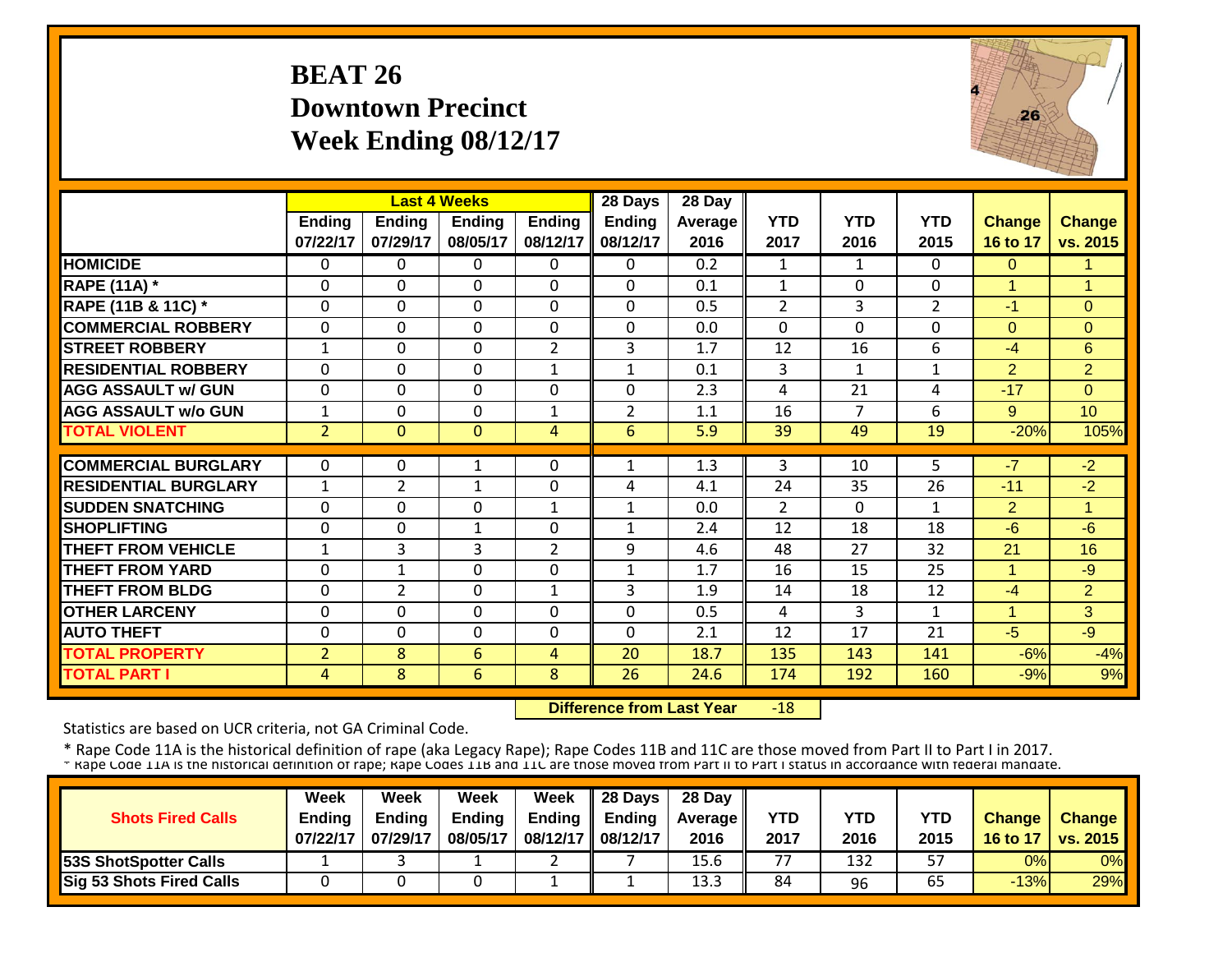

#### **COMPSTATCENTRAL PRECINCTWeek Ending 08/12/17**

**PRECINCT COMMANDER:**

**CAPT. BEN HERRON**



|                             | Week<br><b>Ending</b><br>08/12/17 | Week<br>Ending<br>08/05/17 | Weekly<br>Avg<br>2016 | $28-Day$<br><b>Ending</b><br>08/12/17 | $28$ -Day<br><b>Ending</b><br>7/15/17 | Avg<br>28-Day<br>2016 | <b>YTD</b><br>2017 | <b>YTD</b><br>2016 | <b>YTD</b><br>2015 | <b>Change</b><br>16 to 17 | Change<br>vs. 2015 |
|-----------------------------|-----------------------------------|----------------------------|-----------------------|---------------------------------------|---------------------------------------|-----------------------|--------------------|--------------------|--------------------|---------------------------|--------------------|
| <b>HOMICIDE</b>             | 0                                 |                            | $\Omega$              |                                       | 3                                     | $\overline{2}$        | 10                 | 15                 | 9                  | $-5$                      |                    |
| <b>RAPE (11A) *</b>         | 2                                 |                            | $\Omega$              | 3                                     | $\Omega$                              |                       | 12                 | 7                  | 4                  | 5                         | 8                  |
| RAPE (11B & 11C) *          | 1                                 | 0                          | $\Omega$              |                                       | $\Omega$                              |                       | $\overline{7}$     | 5                  | 4                  | $\overline{2}$            | 3                  |
| <b>COMMERCIAL ROBBERY</b>   | $\mathbf 0$                       | 2                          | 0                     | 3                                     | 2                                     |                       | 14                 | 11                 | $\overline{ }$     | 3                         | $\overline{7}$     |
| <b>STREET ROBBERY</b>       | 4                                 | $\overline{2}$             | 2                     | 9                                     | 3                                     | 8                     | 37                 | 54                 | 55                 | $-17$                     | $-18$              |
| <b>RESIDENTIAL ROBBERY</b>  | 0                                 | 0                          | $\Omega$              |                                       |                                       |                       | 6                  | 7                  | 6                  | $-1$                      | $\Omega$           |
| <b>AGG ASSAULT w/ GUN</b>   | 1                                 | $\overline{2}$             |                       | 7                                     | 14                                    | 5                     | 73                 | 36                 | 61                 | 37                        | 12                 |
| <b>AGG ASSAULT w/o GUN</b>  | $\bf{0}$                          | $\overline{2}$             |                       | 7                                     | 8                                     | 4                     | 53                 | 37                 | 34                 | 16                        | 19                 |
| <b>TOTAL VIOLENT</b>        | 8                                 | 10 <sup>°</sup>            | 6                     | 32                                    | $\overline{31}$                       | 23                    | 212                | 172                | 180                | 23%                       | 18%                |
|                             |                                   |                            |                       |                                       |                                       |                       |                    |                    |                    |                           |                    |
| <b>COMMERCIAL BURGLARY</b>  | $\bf{0}$                          | 0                          | 2                     | 3.                                    | 5                                     | 8                     | 23                 | 53                 | 48                 | $-30$                     | $-25$              |
| <b>RESIDENTIAL BURGLARY</b> | 3                                 | 6                          | $\overline{7}$        | 12                                    | 14                                    | 30                    | 125                | 178                | 278                | $-53$                     | $-153$             |
| <b>SUDDEN SNATCHING</b>     |                                   | 0                          | $\Omega$              |                                       | 5                                     |                       | 17                 | 16                 | $\overline{7}$     |                           | 10                 |
| <b>SHOPLIFTING</b>          | 11                                | 4                          | 3                     | 24                                    | 23                                    | 13                    | 163                | 97                 | 54                 | 66                        | 109                |
| <b>THEFT FROM VEHICLE</b>   | $\overline{7}$                    | 5                          | 9                     | 36                                    | 27                                    | 35                    | 281                | 268                | 386                | 13                        | $-105$             |
| <b>THEFT FROM YARD</b>      | 6                                 | 2                          | 4                     | 16                                    | 18                                    | 17                    | 143                | 139                | 119                | 4                         | 24                 |
| <b>THEFT FROM BLDG</b>      | 3                                 | 5                          | 6                     | 16                                    | 17                                    | 23                    | 115                | 178                | 143                | $-63$                     | $-28$              |
| <b>OTHER LARCENY</b>        | 0                                 | $\overline{2}$             | $\Omega$              | 3                                     | 3                                     | $\overline{2}$        | 30                 | 12                 | 23                 | 18                        | $\overline{7}$     |
| <b>AUTO THEFT</b>           | 7                                 | 4                          | 4                     | 18                                    | 24                                    | 18                    | 147                | 150                | 184                | $-3$                      | $-37$              |
| <b>TOTAL PROPERTY</b>       | 38                                | 28                         | 37                    | 129                                   | 136                                   | 146                   | 1044               | 1091               | 1242               | $-4%$                     | $-16%$             |
| <b>TOTAL PART I</b>         | 46                                | 38                         | 42                    | 161                                   | 167                                   | 169                   | 1256               | 1263               | 1422               | $-1%$                     | $-12%$             |

Statistics are based on UCR criteria, not GA Criminal Code. **Difference from Last Year** -7

Statistics are preliminary, based on RMS data at the time prepared, and are subject to change due to late reports, reclassifications, updated locations, etc.

| <b>Citizen Initiated Calls</b> | Week<br><b>Ending</b><br>08/12/17 | <b>Week</b><br>Ending<br>08/05/17 | Weekly<br>Avg<br>2015 | $28-Dav$<br><b>Ending</b><br>08/12/17 | $28 - Day$<br><b>Ending</b><br>7/15/17 | Avg<br>$28-Day$<br>2016 | YTD<br>2017 | YTD<br>2016 | <b>YTD</b><br>2015 | <b>Change</b><br>16 to 17 | <b>Change</b><br>vs. 2015 |
|--------------------------------|-----------------------------------|-----------------------------------|-----------------------|---------------------------------------|----------------------------------------|-------------------------|-------------|-------------|--------------------|---------------------------|---------------------------|
| <b>Midnight Shift</b>          | 96                                | 90                                | 126                   | 394                                   | 389                                    | 503                     | 3396        | 3961        | $\overline{38}$ 19 | $-565$                    | $-423$                    |
| Day Shift                      | 239                               | 225                               | 271                   | 915                                   | 916                                    | 1085                    | 7660        | 8209        | 8319               | $-549$                    | $-659$                    |
| <b>Afternoon Shift</b>         | 280                               | 288                               | 294                   | 1015                                  | 107                                    | 1176                    | 8535        | 9042        | 9012               | $-507$                    | $-477$                    |
| <b>TOTAL CITIZEN CFS</b>       | 615                               | 603                               | 691                   | 2324                                  | 2412                                   | 2764                    | 19591       | 21212       | 21150              | $-7.6%$                   | $-7.4%$                   |
| <b>53S ShotSpotter Calls</b>   |                                   | 10                                | 12                    | 25                                    | 47                                     | 49                      | 380         | 279         | 326                | 101                       | 54                        |
| Sig 53 Shots Fired Calls       |                                   |                                   | 19                    | 43                                    | 87                                     | 74                      | 581         | 591         | 544                | $-10$                     | 37                        |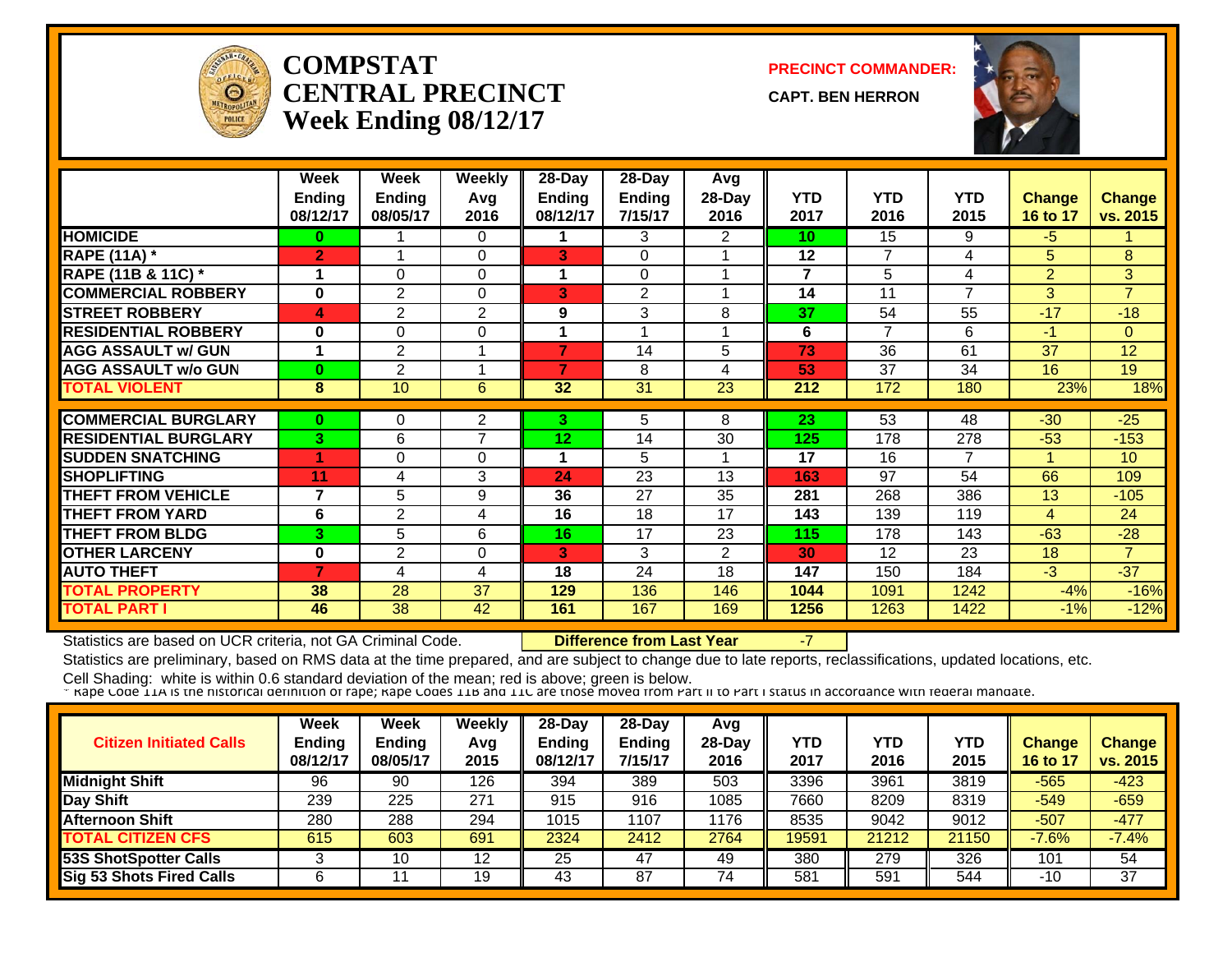# **BEAT 31 Central Precinct Week Ending 08/12/17**



|                             |                |               | <b>Last 4 Weeks</b> |                | 28 Days        | 28 Day  |                |                |                |                |                |
|-----------------------------|----------------|---------------|---------------------|----------------|----------------|---------|----------------|----------------|----------------|----------------|----------------|
|                             | <b>Ending</b>  | <b>Ending</b> | <b>Ending</b>       | <b>Ending</b>  | <b>Ending</b>  | Average | <b>YTD</b>     | <b>YTD</b>     | <b>YTD</b>     | <b>Change</b>  | <b>Change</b>  |
|                             | 07/22/17       | 07/29/17      | 08/05/17            | 08/12/17       | 08/12/17       | 2016    | 2017           | 2016           | 2015           | 16 to 17       | vs. 2015       |
| <b>HOMICIDE</b>             | $\Omega$       | 0             | 1                   | $\Omega$       | $\mathbf{1}$   | 0.2     | 4              | $\overline{2}$ | $\overline{2}$ | $\overline{2}$ | $\overline{2}$ |
| <b>RAPE (11A)</b> *         | $\Omega$       | 0             | $\Omega$            | $\Omega$       | $\Omega$       | 0.0     | 4              | $\Omega$       | 1              | 4              | 3              |
| RAPE (11B & 11C) *          | $\mathbf{0}$   | 0             | $\mathbf 0$         | 0              | 0              | 0.2     | $\mathbf 0$    | $\overline{2}$ | 0              | $-2$           | $\overline{0}$ |
| <b>COMMERCIAL ROBBERY</b>   | $\mathbf{0}$   | 0             | $\mathbf 0$         | $\mathbf 0$    | 0              | 0.1     | $\mathbf 0$    | $\mathbf{1}$   | $\mathbf{0}$   | $-1$           | $\overline{0}$ |
| <b>STREET ROBBERY</b>       | $\mathbf{1}$   | 0             | $\mathbf 0$         | $\overline{2}$ | 3              | 0.8     | 6              | 6              | 14             | $\Omega$       | $-8$           |
| <b>RESIDENTIAL ROBBERY</b>  | $\Omega$       | 0             | 0                   | $\Omega$       | 0              | 0.2     | $\overline{2}$ | $\overline{2}$ | $\overline{2}$ | $\Omega$       | $\Omega$       |
| <b>AGG ASSAULT w/ GUN</b>   | $\Omega$       | 0             | 1                   | $\Omega$       | $\mathbf{1}$   | 1.5     | 21             | 12             | 20             | 9              | $\overline{1}$ |
| <b>AGG ASSAULT w/o GUN</b>  | $\Omega$       | 0             | 1                   | $\Omega$       | $\mathbf{1}$   | 0.8     | 15             | 9              | 5              | 6              | 10             |
| <b>TOTAL VIOLENT</b>        | $\mathbf{1}$   | $\Omega$      | $\overline{3}$      | $\overline{2}$ | 6              | 4.0     | 52             | 34             | 44             | 53%            | 18%            |
|                             |                |               |                     |                |                |         |                |                |                |                |                |
| <b>COMMERCIAL BURGLARY</b>  | $\mathbf{1}$   | 0             | 0                   | $\Omega$       | $\mathbf{1}$   | 0.5     | 5              | 4              | 6              | 1              | $-1$           |
| <b>RESIDENTIAL BURGLARY</b> | $\Omega$       | 1             | $\overline{2}$      | $\mathbf 1$    | 4              | 6.0     | 51             | 31             | 60             | 20             | -9             |
| <b>SUDDEN SNATCHING</b>     | $\Omega$       | 0             | 0                   | 1              | $\mathbf{1}$   | 0.3     | 6              | 3              | 1              | 3              | 5              |
| <b>SHOPLIFTING</b>          | $\mathbf{1}$   | 0             | 1                   | 4              | 6              | 0.5     | 18             | 3              | 0              | 15             | 18             |
| <b>THEFT FROM VEHICLE</b>   | $\mathbf{1}$   | $\mathbf{1}$  | $\mathbf{1}$        | $\mathbf{1}$   | 4              | 2.8     | 26             | 24             | 39             | $\overline{2}$ | $-13$          |
| <b>THEFT FROM YARD</b>      | $\overline{2}$ | $\mathbf{1}$  | 0                   | $\mathbf{1}$   | 4              | 1.8     | 16             | 14             | 11             | $\overline{2}$ | 5              |
| <b>THEFT FROM BLDG</b>      | $\mathbf{0}$   | $\mathbf{1}$  | $\mathbf{1}$        | $\Omega$       | $\overline{2}$ | 2.4     | 13             | 12             | 19             | $\overline{1}$ | $-6$           |
| <b>OTHER LARCENY</b>        | $\Omega$       | $\mathbf{1}$  | 0                   | $\Omega$       | $\mathbf{1}$   | 0.3     | $\overline{2}$ | $\overline{2}$ | $\mathbf 1$    | $\Omega$       | $\overline{1}$ |
| <b>AUTO THEFT</b>           | $\mathbf{1}$   | 0             | 0                   | 1              | $\overline{2}$ | 3.0     | 28             | 25             | 27             | 3              | $\overline{1}$ |
| <b>TOTAL PROPERTY</b>       | 6              | 5             | 5 <sup>1</sup>      | 9              | 25             | 17.6    | 165            | 118            | 164            | 40%            | 1%             |
| <b>TOTAL PART I</b>         | $\overline{7}$ | 5.            | 8                   | 11             | 31             | 21.6    | 217            | 152            | 208            | 43%            | 4%             |

 **Difference from Last Year**65

Statistics are based on UCR criteria, not GA Criminal Code.

|                                 | <b>Week</b>   | Week          | Week          | Week                | $\parallel$ 28 Days       | 28 Day            |            |      |      |               |                 |
|---------------------------------|---------------|---------------|---------------|---------------------|---------------------------|-------------------|------------|------|------|---------------|-----------------|
| <b>Shots Fired Calls</b>        | <b>Endina</b> | <b>Ending</b> | <b>Ending</b> |                     | Ending $\parallel$ Ending | <b>Average II</b> | <b>YTD</b> | YTD  | YTD  | <b>Change</b> | <b>Change</b>   |
|                                 | 07/22/17      | 07/29/17      | 08/05/17      | 08/12/17   08/12/17 |                           | 2016              | 2017       | 2016 | 2015 | 16 to 17      | <b>vs. 2015</b> |
| <b>53S ShotSpotter Calls</b>    |               |               | n             |                     |                           | 16.8              | 145        |      | 138  | 0%            | 0%              |
| <b>Sig 53 Shots Fired Calls</b> |               |               |               |                     | 12                        | 13.7              | 137        | 107  | 105  | 28%           | 30%             |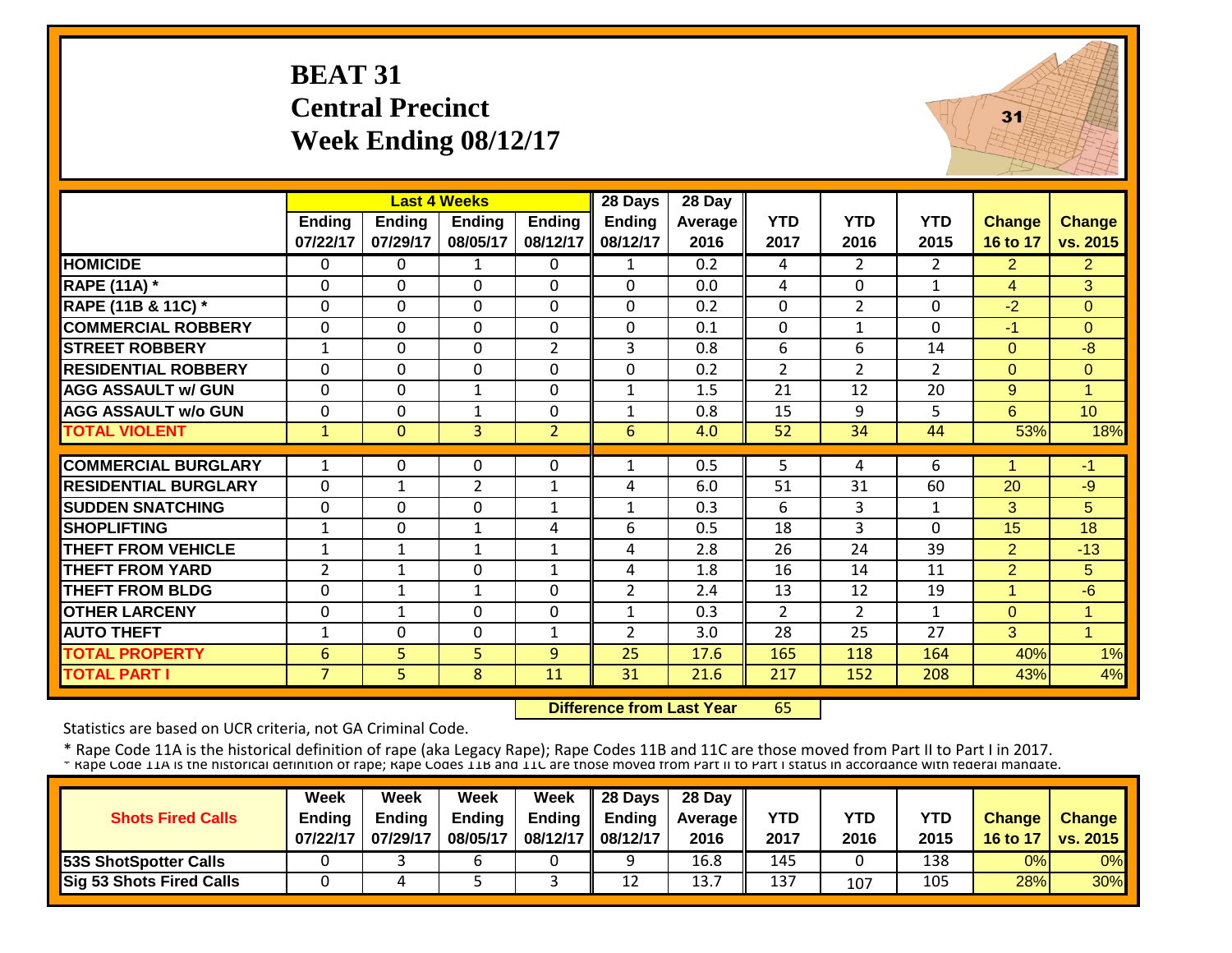# **BEAT 32 Central Precinct Week Ending 08/12/17**



|                             |                |                | <b>Last 4 Weeks</b> |               | 28 Days        | 28 Day           |                |                |              |                |                |
|-----------------------------|----------------|----------------|---------------------|---------------|----------------|------------------|----------------|----------------|--------------|----------------|----------------|
|                             | Ending         | <b>Ending</b>  | <b>Ending</b>       | <b>Ending</b> | <b>Ending</b>  | Average          | <b>YTD</b>     | <b>YTD</b>     | <b>YTD</b>   | <b>Change</b>  | Change         |
|                             | 07/22/17       | 07/29/17       | 08/05/17            | 08/12/17      | 08/12/17       | 2016             | 2017           | 2016           | 2015         | 16 to 17       | vs. 2015       |
| <b>HOMICIDE</b>             | $\Omega$       | 0              | 0                   | 0             | 0              | $\overline{0.3}$ | $\mathbf{1}$   | $\overline{2}$ | $\mathbf{1}$ | $-1$           | $\Omega$       |
| <b>RAPE (11A)</b> *         | $\Omega$       | 0              | $\mathbf 0$         | $\Omega$      | $\Omega$       | 0.1              | $\mathbf 0$    | $\mathbf{1}$   | $\mathbf{1}$ | $-1$           | $-1$           |
| RAPE (11B & 11C) *          | $\mathbf 0$    | 0              | $\mathbf 0$         | $\mathbf 0$   | $\mathbf 0$    | 0.0              | $\mathbf 0$    | $\mathbf 0$    | 0            | $\Omega$       | $\overline{0}$ |
| <b>COMMERCIAL ROBBERY</b>   | $\Omega$       | $\mathbf{1}$   | 0                   | 0             | $\mathbf{1}$   | 0.4              | 4              | 4              | $\mathbf{1}$ | $\Omega$       | 3              |
| <b>STREET ROBBERY</b>       | $\mathbf 0$    | 1              | $\mathbf 0$         | 0             | $\mathbf{1}$   | 1.1              | 3              | 11             | 3            | $-8$           | $\overline{0}$ |
| <b>RESIDENTIAL ROBBERY</b>  | 1              | $\Omega$       | $\Omega$            | $\Omega$      | 1              | 0.0              | $\mathbf{1}$   | 1              | $\Omega$     | $\Omega$       | $\overline{1}$ |
| <b>AGG ASSAULT w/ GUN</b>   | $\Omega$       | 3              | $\Omega$            | $\Omega$      | 3              | 1.0              | 10             | $\overline{7}$ | 11           | 3              | $-1$           |
| <b>AGG ASSAULT w/o GUN</b>  | $\overline{2}$ | 0              | $\mathbf{1}$        | 0             | 3              | 0.5              | 9              | 5              | 8            | $\overline{4}$ | $\overline{1}$ |
| <b>TOTAL VIOLENT</b>        | $\overline{3}$ | 5              | $\mathbf{1}$        | $\mathbf{0}$  | 9              | 3.4              | 28             | 31             | 25           | $-10%$         | 12%            |
|                             |                |                |                     |               |                |                  |                |                |              |                |                |
| <b>COMMERCIAL BURGLARY</b>  | $\Omega$       | 1              | 0                   | $\Omega$      | 1              | 1.8              | 9              | 10             | 9            | $-1$           | $\Omega$       |
| <b>RESIDENTIAL BURGLARY</b> | $\Omega$       | 0              | $\mathbf{1}$        | $\Omega$      | 1              | 4.5              | 24             | 27             | 39           | $-3$           | $-15$          |
| <b>SUDDEN SNATCHING</b>     | $\mathbf 0$    | 0              | $\Omega$            | 0             | $\Omega$       | 0.2              | $\overline{2}$ | $\overline{2}$ | $\mathbf{1}$ | $\Omega$       | 1              |
| <b>SHOPLIFTING</b>          | $\mathbf{1}$   | $\overline{2}$ | $\mathbf 0$         | $\mathbf{1}$  | 4              | 2.1              | 34             | 24             | 14           | 10             | 20             |
| THEFT FROM VEHICLE          | $\overline{2}$ | 1              | $\Omega$            | $\Omega$      | 3              | 4.3              | 25             | 36             | 37           | $-11$          | $-12$          |
| <b>THEFT FROM YARD</b>      | $\mathbf{1}$   | $\mathbf{1}$   | 0                   | 0             | $\overline{2}$ | 1.8              | 15             | 17             | 12           | $-2$           | 3              |
| <b>THEFT FROM BLDG</b>      | 1              | 0              | $\mathbf 0$         | $\Omega$      | $\mathbf{1}$   | 2.7              | 22             | 26             | 22           | $-4$           | $\Omega$       |
| <b>OTHER LARCENY</b>        | $\mathbf 0$    | 0              | $\mathbf{1}$        | 0             | $\mathbf{1}$   | 0.1              | 8              | 1              | 3            | $\overline{7}$ | 5              |
| <b>AUTO THEFT</b>           | $\mathbf{0}$   | $\mathbf{1}$   | 1                   | 3             | 5              | 2.8              | 27             | 25             | 27           | $\overline{2}$ | $\Omega$       |
| <b>TOTAL PROPERTY</b>       | 5              | 6              | 3                   | 4             | 18             | 20.2             | 166            | 168            | 164          | $-1%$          | 1%             |
| <b>TOTAL PART I</b>         | 8              | 11             | 4                   | 4             | 27             | 23.6             | 194            | 199            | 189          | $-3%$          | 3%             |

 **Difference from Last Year**‐5

Statistics are based on UCR criteria, not GA Criminal Code.

|                              | <b>Week</b>   | Week          | Week          | Week              | $\parallel$ 28 Days       | 28 Day            |            |      |      |               |                 |
|------------------------------|---------------|---------------|---------------|-------------------|---------------------------|-------------------|------------|------|------|---------------|-----------------|
| <b>Shots Fired Calls</b>     | <b>Endina</b> | <b>Ending</b> | <b>Ending</b> |                   | Ending $\parallel$ Ending | <b>Average</b> II | <b>YTD</b> | YTD  | YTD  | <b>Change</b> | <b>Change</b>   |
|                              | 07/22/17      | 07/29/17      | 08/05/17      | 08/12/17 08/12/17 |                           | 2016              | 2017       | 2016 | 2015 | 16 to 17      | <b>vs. 2015</b> |
| <b>53S ShotSpotter Calls</b> |               |               |               |                   |                           | 0.1               |            |      |      | 0%            | 0%              |
| Sig 53 Shots Fired Calls     |               |               |               |                   |                           | 9.4               | 66         | 54   | 63   | 22%           | 5%              |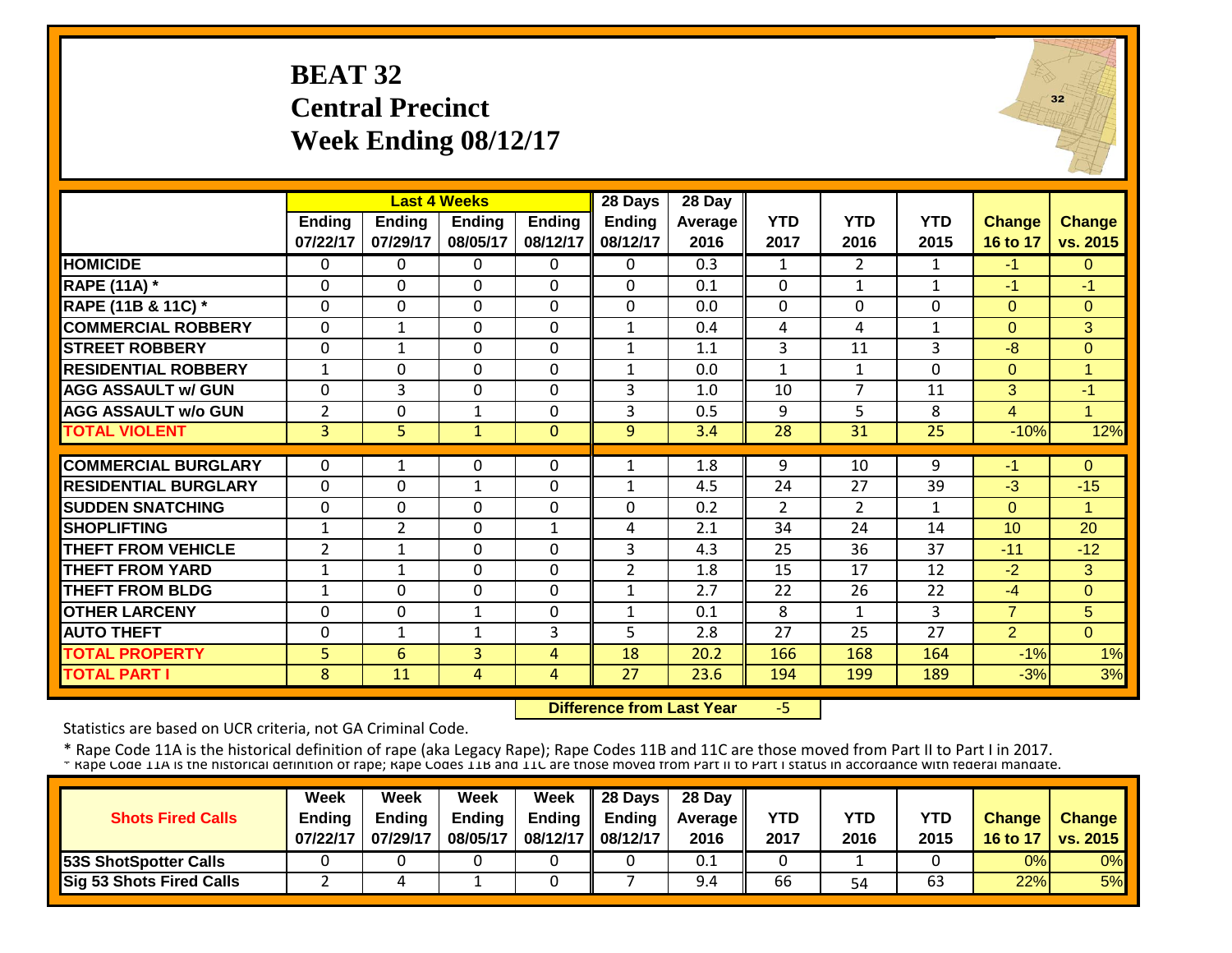# **BEAT 33 Central Precinct Week Ending 08/12/17**



|                             |                | <b>Last 4 Weeks</b> |                |                | 28 Days        | 28 Day  |                |                |                |                |                |
|-----------------------------|----------------|---------------------|----------------|----------------|----------------|---------|----------------|----------------|----------------|----------------|----------------|
|                             | Ending         | <b>Ending</b>       | <b>Ending</b>  | <b>Ending</b>  | <b>Ending</b>  | Average | <b>YTD</b>     | <b>YTD</b>     | <b>YTD</b>     | <b>Change</b>  | Change         |
|                             | 07/22/17       | 07/29/17            | 08/05/17       | 08/12/17       | 08/12/17       | 2016    | 2017           | 2016           | 2015           | 16 to 17       | vs. 2015       |
| <b>HOMICIDE</b>             | $\mathbf{0}$   | 0                   | $\Omega$       | $\Omega$       | $\Omega$       | 0.8     | $\mathbf{0}$   | 6              | $\overline{2}$ | $-6$           | $-2$           |
| <b>RAPE (11A) *</b>         | $\Omega$       | $\Omega$            | $\Omega$       | $\Omega$       | $\mathbf{0}$   | 0.4     | $\mathbf 0$    | $\overline{2}$ | $\overline{2}$ | $-2$           | $-2$           |
| RAPE (11B & 11C) *          | $\Omega$       | $\Omega$            | $\Omega$       | $\mathbf{1}$   | $\mathbf{1}$   | 0.2     | 3              | $\Omega$       | $\Omega$       | 3              | 3              |
| <b>COMMERCIAL ROBBERY</b>   | $\Omega$       | 0                   | $\mathbf 0$    | $\mathbf 0$    | $\mathbf 0$    | 0.2     | $\overline{2}$ | $\overline{2}$ | 0              | $\Omega$       | $\overline{2}$ |
| <b>STREET ROBBERY</b>       | $\mathbf 0$    | 0                   | $\mathbf{1}$   | 1              | $\overline{2}$ | 2.1     | 14             | 12             | 15             | $\overline{2}$ | $-1$           |
| <b>RESIDENTIAL ROBBERY</b>  | $\Omega$       | $\Omega$            | $\Omega$       | $\Omega$       | $\Omega$       | 0.1     | $\Omega$       | $\mathbf{1}$   | $\mathbf{1}$   | -1             | $-1$           |
| <b>AGG ASSAULT w/ GUN</b>   | $\mathbf{1}$   | 0                   | $\Omega$       | 0              | $\mathbf{1}$   | 0.4     | 8              | $\overline{2}$ | 8              | 6              | $\Omega$       |
| <b>AGG ASSAULT w/o GUN</b>  | $\Omega$       | 0                   | $\Omega$       | $\Omega$       | $\Omega$       | 0.8     | 8              | 8              | 6              | $\Omega$       | $\overline{2}$ |
| <b>TOTAL VIOLENT</b>        | $\overline{1}$ | $\overline{0}$      | $\mathbf{1}$   | $\overline{2}$ | 4              | 5.0     | 35             | 33             | 34             | 6%             | 3%             |
|                             |                |                     |                |                |                |         |                |                |                |                |                |
| <b>COMMERCIAL BURGLARY</b>  | $\Omega$       | 1                   | $\Omega$       | $\Omega$       | 1              | 2.4     | 4              | 18             | 19             | $-14$          | $-15$          |
| <b>RESIDENTIAL BURGLARY</b> | $\Omega$       | 0                   | 0              | 0              | 0              | 3.8     | 7              | 20             | 38             | $-13$          | $-31$          |
| <b>SUDDEN SNATCHING</b>     | $\Omega$       | 0                   | 0              | $\Omega$       | $\mathbf 0$    | 0.5     | 3              | 6              | $\overline{2}$ | $-3$           | $\mathbf{1}$   |
| <b>SHOPLIFTING</b>          | $\Omega$       | $\mathbf{1}$        | $\mathbf{1}$   | $\overline{2}$ | 4              | 2.1     | 26             | 16             | 11             | 10             | 15             |
| <b>THEFT FROM VEHICLE</b>   | $\mathbf{1}$   | $\mathbf{1}$        | 0              | 4              | 6              | 8.1     | 62             | 56             | 78             | 6              | $-16$          |
| <b>THEFT FROM YARD</b>      | $\mathbf{1}$   | 0                   | 0              | 3              | 4              | 6.0     | 50             | 51             | 31             | $-1$           | 19             |
| <b>THEFT FROM BLDG</b>      | 1              | 0                   | $\mathbf{1}$   | 1              | 3              | 4.8     | 21             | 42             | 28             | $-21$          | $-7$           |
| <b>OTHER LARCENY</b>        | $\Omega$       | 0                   | $\mathbf 0$    | $\Omega$       | $\mathbf{0}$   | 0.5     | 4              | 5.             | 6              | -1             | $-2$           |
| <b>AUTO THEFT</b>           | $\mathbf{1}$   | $\mathbf{1}$        | $\overline{2}$ | 1              | 5              | 3.4     | 31             | 31             | 38             | $\Omega$       | $-7$           |
| <b>TOTAL PROPERTY</b>       | 4              | 4                   | 4              | 11             | 23             | 31.7    | 208            | 245            | 251            | $-15%$         | $-17%$         |
| <b>TOTAL PART I</b>         | 5              | 4                   | 5              | 13             | 27             | 36.6    | 243            | 278            | 285            | $-13%$         | $-15%$         |

 **Difference from Last Year**‐35

Statistics are based on UCR criteria, not GA Criminal Code.

|                                 | <b>Week</b>   | Week          | Week          | Week          | 28 Days  | 28 Day            |      |      |      |               |                 |
|---------------------------------|---------------|---------------|---------------|---------------|----------|-------------------|------|------|------|---------------|-----------------|
| <b>Shots Fired Calls</b>        | <b>Ending</b> | <b>Endina</b> | <b>Ending</b> | <b>Ending</b> | Endina   | <b>Average II</b> | YTD  | YTD  | YTD  | <b>Change</b> | <b>Change</b>   |
|                                 | 07/22/17      | 07/29/17      | 08/05/17      | 08/12/17      | 08/12/17 | 2016              | 2017 | 2016 | 2015 | 16 to 17      | <b>VS. 2015</b> |
| <b>53S ShotSpotter Calls</b>    |               |               |               |               | 4        | . 4د              | 39   | 42   | 40   | 0%            | 0%              |
| <b>Sig 53 Shots Fired Calls</b> |               |               |               |               |          | 12.8              | 92   | 105  | 90   | $-12%$        | 2%              |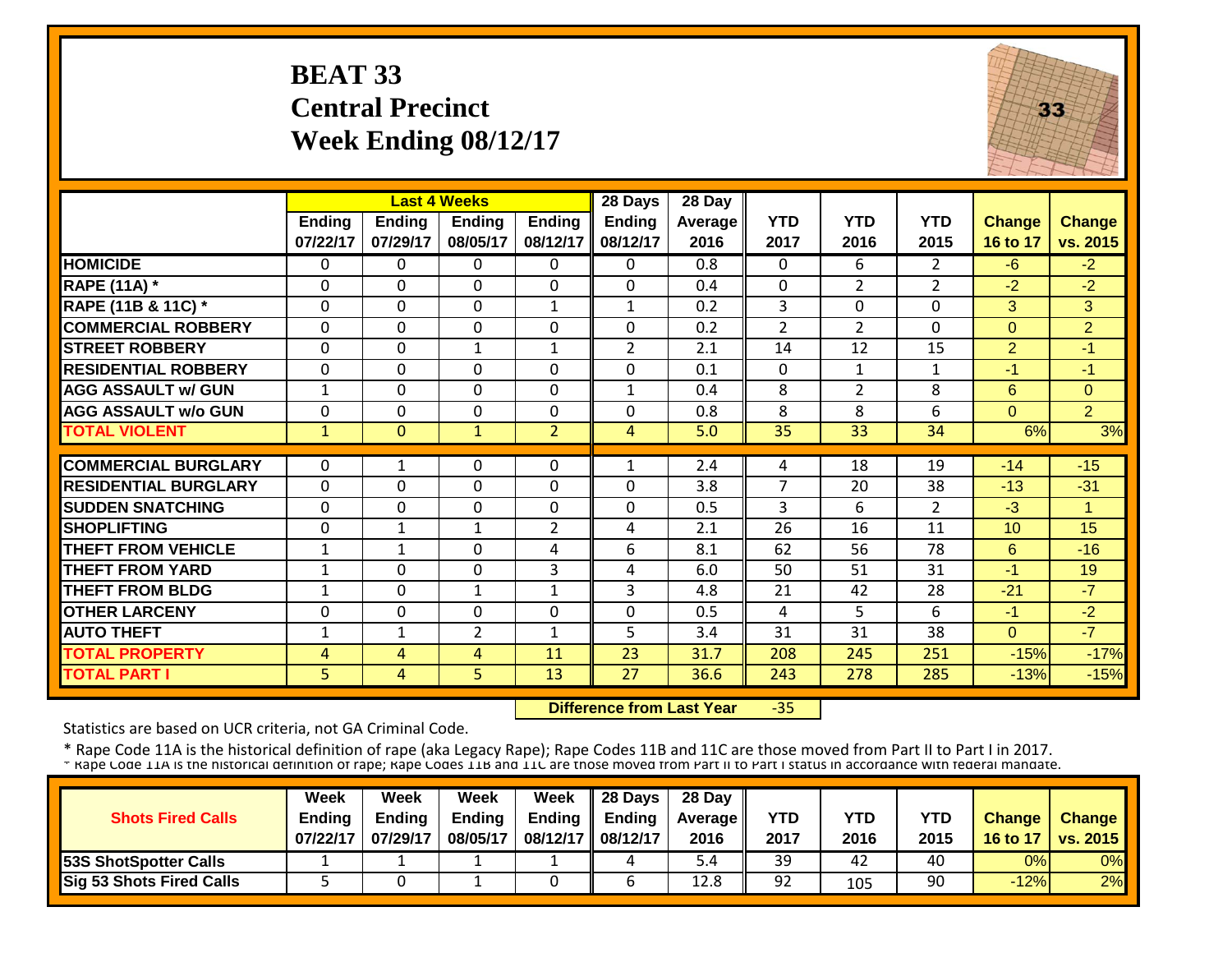## **BEAT 34 Central Precinct Week Ending 08/12/17**



|                             |                           |                           | <b>Last 4 Weeks</b>       |                           | 28 Days                   | 28 Day          |                    |                    |                    |                           |                           |
|-----------------------------|---------------------------|---------------------------|---------------------------|---------------------------|---------------------------|-----------------|--------------------|--------------------|--------------------|---------------------------|---------------------------|
|                             | <b>Ending</b><br>07/22/17 | <b>Ending</b><br>07/29/17 | <b>Ending</b><br>08/05/17 | <b>Ending</b><br>08/12/17 | <b>Ending</b><br>08/12/17 | Average<br>2016 | <b>YTD</b><br>2017 | <b>YTD</b><br>2016 | <b>YTD</b><br>2015 | <b>Change</b><br>16 to 17 | <b>Change</b><br>vs. 2015 |
| <b>HOMICIDE</b>             | $\Omega$                  | $\Omega$                  | $\Omega$                  | $\Omega$                  | $\Omega$                  | 0.0             | 1                  | $\Omega$           | 0                  | $\mathbf{1}$              | 1                         |
| <b>RAPE (11A) *</b>         | $\Omega$                  | $\Omega$                  | $\Omega$                  | $\Omega$                  | $\Omega$                  | 0.1             | 4                  | $\mathbf{1}$       | $\Omega$           | 3                         | $\overline{4}$            |
| RAPE (11B & 11C) *          | $\mathbf{0}$              | $\Omega$                  | $\Omega$                  | $\Omega$                  | $\Omega$                  | 0.2             | $\overline{2}$     | $\mathbf{1}$       | 3                  | $\mathbf{1}$              | $-1$                      |
| <b>COMMERCIAL ROBBERY</b>   | $\Omega$                  | $\mathbf 0$               | $\overline{2}$            | $\Omega$                  | $\overline{2}$            | 0.2             | 6                  | $\overline{3}$     | 4                  | 3                         | $\overline{2}$            |
| <b>STREET ROBBERY</b>       | $\mathbf{0}$              | $\mathbf 0$               | 1                         | $\mathbf 0$               | $\mathbf{1}$              | 0.8             | 3                  | $\overline{3}$     | 6                  | 0                         | $-3$                      |
| <b>RESIDENTIAL ROBBERY</b>  | $\Omega$                  | $\Omega$                  | $\Omega$                  | $\Omega$                  | 0                         | 0.2             | $\Omega$           | $\Omega$           | $\mathbf{1}$       | $\Omega$                  | $-1$                      |
| <b>AGG ASSAULT w/ GUN</b>   | $\mathbf 0$               | $\Omega$                  | $\Omega$                  | $\Omega$                  | 0                         | 0.5             | $\overline{7}$     | $\overline{2}$     | 4                  | 5                         | 3 <sup>1</sup>            |
| <b>AGG ASSAULT w/o GUN</b>  | $\Omega$                  | 1                         | $\mathbf 0$               | $\Omega$                  | $\mathbf{1}$              | 0.5             | 6                  | 5                  | $\overline{2}$     | $\blacktriangleleft$      | $\overline{4}$            |
| <b>TOTAL VIOLENT</b>        | $\mathbf{0}$              | $\mathbf{1}$              | $\overline{3}$            | $\mathbf{0}$              | $\overline{4}$            | 2.4             | 29                 | 15                 | 20                 | 93%                       | 45%                       |
|                             |                           |                           |                           |                           |                           |                 |                    |                    |                    |                           |                           |
| <b>COMMERCIAL BURGLARY</b>  | $\Omega$                  | 0                         | 0                         | 0                         | 0                         | 1.4             | $\Omega$           | 6                  | 7                  | $-6$                      | $-7$                      |
| <b>RESIDENTIAL BURGLARY</b> | $\Omega$                  | $\mathbf{1}$              | 1                         | $\Omega$                  | $\overline{2}$            | 4.4             | 6                  | 28                 | 26                 | $-22$                     | $-20$                     |
| <b>SUDDEN SNATCHING</b>     | $\Omega$                  | $\Omega$                  | $\Omega$                  | $\Omega$                  | 0                         | 0.1             | $\overline{2}$     | $\mathbf{1}$       | $\Omega$           | 1                         | $\overline{2}$            |
| <b>SHOPLIFTING</b>          | 1                         | 3                         | $\overline{2}$            | 4                         | 10                        | 4.4             | 50                 | 32                 | 15                 | 18                        | 35                        |
| <b>THEFT FROM VEHICLE</b>   | 3                         | $\Omega$                  | 1                         | $\mathbf{1}$              | 5                         | 7.0             | 58                 | 50                 | 74                 | 8                         | $-16$                     |
| <b>THEFT FROM YARD</b>      | $\Omega$                  | $\Omega$                  | $\mathbf{1}$              | 1                         | $\overline{2}$            | 2.6             | 28                 | 16                 | 28                 | 12                        | $\Omega$                  |
| <b>THEFT FROM BLDG</b>      | 1                         | $\Omega$                  | $\Omega$                  | $\Omega$                  | $\mathbf{1}$              | 5.3             | 26                 | 46                 | 19                 | $-20$                     | $\overline{7}$            |
| <b>OTHER LARCENY</b>        | $\Omega$                  | $\Omega$                  | $\mathbf{1}$              | $\Omega$                  | $\mathbf{1}$              | 0.3             | 6                  | $\mathbf{1}$       | 4                  | 5                         | $\overline{2}$            |
| <b>AUTO THEFT</b>           | $\mathbf{1}$              | $\mathbf{1}$              | $\mathbf 0$               | $\mathbf{1}$              | 3                         | 3.4             | 22                 | 24                 | 25                 | $-2$                      | $-3$                      |
| <b>TOTAL PROPERTY</b>       | 6                         | 5                         | 6                         | $\overline{7}$            | 24                        | 28.8            | 198                | 204                | 198                | $-3%$                     | 0%                        |
| <b>TOTAL PART I</b>         | 6                         | 6                         | 9                         | $\overline{7}$            | 28                        | 31.1            | 227                | 219                | 218                | 4%                        | 4%                        |

 **Difference from Last Year**8

Statistics are based on UCR criteria, not GA Criminal Code.

|                                 | <b>Week</b>   | Week          | Week          | <b>Week</b>       | $\parallel$ 28 Days       | 28 Day            |            |      |      |               |                 |
|---------------------------------|---------------|---------------|---------------|-------------------|---------------------------|-------------------|------------|------|------|---------------|-----------------|
| <b>Shots Fired Calls</b>        | <b>Endina</b> | <b>Ending</b> | <b>Ending</b> |                   | Ending $\parallel$ Ending | <b>Average</b> II | <b>YTD</b> | YTD  | YTD  | <b>Change</b> | <b>Change</b>   |
|                                 | 07/22/17      | 07/29/17      | 08/05/17      | 08/12/17 08/12/17 |                           | 2016              | 2017       | 2016 | 2015 | 16 to 17      | <b>vs. 2015</b> |
| <b>53S ShotSpotter Calls</b>    |               |               |               |                   |                           | 0.2               |            |      |      | 0%            | 0%              |
| <b>Sig 53 Shots Fired Calls</b> |               |               |               |                   |                           | /.4               | 62         | 62   | 65   | 0%            | $-5%$           |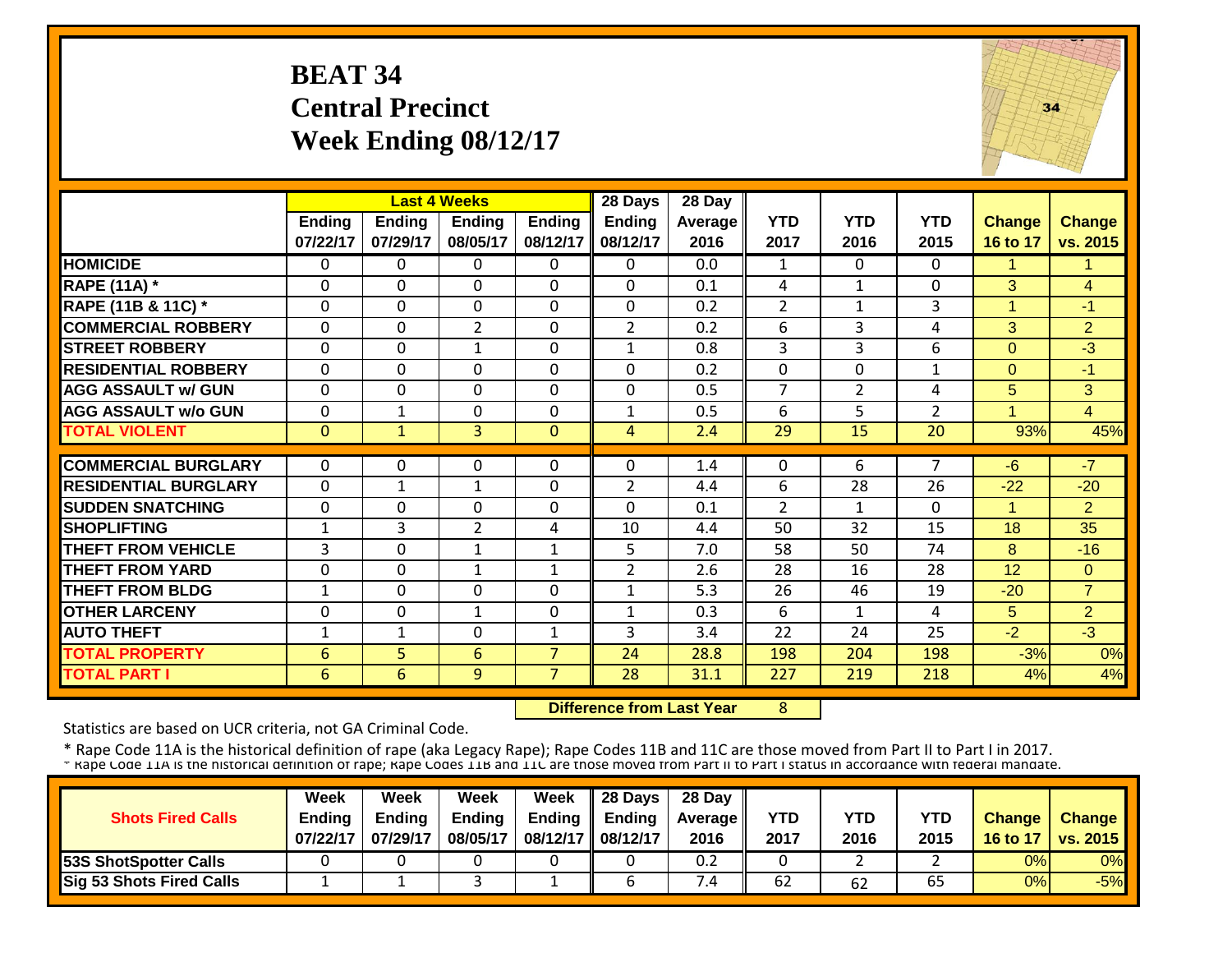# **BEAT 35 Central Precinct Week Ending 08/12/17**



|                             |                |                | <b>Last 4 Weeks</b> |                | 28 Days        | 28 Day  |                |                |                |                      |                |
|-----------------------------|----------------|----------------|---------------------|----------------|----------------|---------|----------------|----------------|----------------|----------------------|----------------|
|                             | <b>Ending</b>  | <b>Ending</b>  | <b>Ending</b>       | <b>Ending</b>  | <b>Ending</b>  | Average | <b>YTD</b>     | <b>YTD</b>     | <b>YTD</b>     | <b>Change</b>        | <b>Change</b>  |
|                             | 07/22/17       | 07/29/17       | 08/05/17            | 08/12/17       | 08/12/17       | 2016    | 2017           | 2016           | 2015           | 16 to 17             | vs. 2015       |
| <b>HOMICIDE</b>             | $\Omega$       | 0              | $\Omega$            | $\Omega$       | 0              | 0.5     | 4              | 5.             | 4              | $-1$                 | $\Omega$       |
| <b>RAPE (11A)</b> *         | $\Omega$       | 0              | $\Omega$            | $\mathbf{1}$   | $\mathbf{1}$   | 0.2     | $\overline{2}$ | $\overline{2}$ | $\Omega$       | $\Omega$             | 2              |
| RAPE (11B & 11C) *          | $\Omega$       | 0              | $\Omega$            | $\Omega$       | $\mathbf 0$    | 0.2     | $\overline{2}$ | $\overline{2}$ | 1              | $\mathbf{0}$         | 1              |
| <b>COMMERCIAL ROBBERY</b>   | $\Omega$       | 0              | $\mathbf 0$         | $\Omega$       | $\mathbf 0$    | 0.1     | $\mathbf{1}$   | $\Omega$       | $\Omega$       | $\mathbf{1}$         | $\overline{1}$ |
| <b>STREET ROBBERY</b>       | $\Omega$       | $\mathbf{1}$   | $\Omega$            | $\mathbf{1}$   | $\overline{2}$ | 1.5     | 6              | 14             | 10             | $-8$                 | $-4$           |
| <b>RESIDENTIAL ROBBERY</b>  | $\Omega$       | $\Omega$       | $\Omega$            | $\Omega$       | $\mathbf 0$    | 0.4     | 3              | 3              | $\overline{2}$ | $\Omega$             | $\overline{1}$ |
| <b>AGG ASSAULT w/ GUN</b>   | $\mathbf 0$    | 0              | $\mathbf{1}$        | $\mathbf 0$    | $\mathbf{1}$   | 1.2     | 21             | $\overline{7}$ | 16             | 14                   | 5              |
| <b>AGG ASSAULT w/o GUN</b>  | $\overline{2}$ | 0              | $\mathbf 0$         | $\mathbf 0$    | $\overline{2}$ | 1.2     | 14             | 8              | 8              | 6                    | 6              |
| <b>TOTAL VIOLENT</b>        | $\overline{2}$ | $\mathbf{1}$   | $\mathbf{1}$        | $\overline{2}$ | 6              | 5.3     | 53             | 41             | 41             | 29%                  | 29%            |
|                             |                |                |                     |                |                |         |                |                |                |                      |                |
| <b>COMMERCIAL BURGLARY</b>  | $\Omega$       | 0              | 0                   | $\Omega$       | $\Omega$       | 1.0     | 0              | 7              | 4              | $-7$                 | $-4$           |
| <b>RESIDENTIAL BURGLARY</b> | $\Omega$       | 0              | $\overline{2}$      | $\Omega$       | $\overline{2}$ | 8.0     | 28             | 48             | 82             | $-20$                | $-54$          |
| <b>SUDDEN SNATCHING</b>     | $\Omega$       | 0              | $\Omega$            | $\Omega$       | 0              | 0.2     | $\mathbf{1}$   | $\overline{2}$ | 0              | $-1$                 | $\overline{1}$ |
| <b>SHOPLIFTING</b>          | $\Omega$       | 0              | $\Omega$            | $\Omega$       | $\Omega$       | 0.3     | 3              | 3              | 4              | $\Omega$             | -1             |
| <b>THEFT FROM VEHICLE</b>   | $\mathbf{1}$   | 10             | $\mathbf{1}$        | $\Omega$       | 12             | 5.0     | 47             | 46             | 40             | $\mathbf{1}$         | $\overline{7}$ |
| <b>THEFT FROM YARD</b>      | $\mathbf{1}$   | 0              | 1                   | 1              | 3              | 2.1     | 23             | 16             | 18             | $\overline{7}$       | $5\phantom{.}$ |
| <b>THEFT FROM BLDG</b>      | 1              | $\overline{2}$ | 3                   | $\mathbf{1}$   | $\overline{7}$ | 4.9     | 22             | 34             | 30             | $-12$                | $-8$           |
| <b>OTHER LARCENY</b>        | $\Omega$       | 0              | $\Omega$            | 0              | $\Omega$       | 0.3     | 4              | 3              | $\overline{2}$ | $\blacktriangleleft$ | $\overline{2}$ |
| <b>AUTO THEFT</b>           | $\Omega$       | 0              | 1                   | 1              | $\overline{2}$ | 3.9     | 21             | 32             | 35             | $-11$                | $-14$          |
| <b>TOTAL PROPERTY</b>       | $\overline{3}$ | 12             | 8                   | 3              | 26             | 25.6    | 149            | 191            | 215            | $-22%$               | $-31%$         |
| <b>TOTAL PART I</b>         | 5.             | 13             | 9                   | 5              | 32             | 30.9    | 202            | 232            | 256            | $-13%$               | $-21%$         |

 **Difference from Last Year** $-30$ 

Statistics are based on UCR criteria, not GA Criminal Code.

|                                 | <b>Week</b>   | Week     | Week          | Week        | 28 Days  | 28 Day            |      |      |            |               |                 |
|---------------------------------|---------------|----------|---------------|-------------|----------|-------------------|------|------|------------|---------------|-----------------|
| <b>Shots Fired Calls</b>        | <b>Ending</b> | Endina   | <b>Ending</b> | Ending      | Endina   | <b>Average II</b> | YTD  | YTD  | <b>YTD</b> | <b>Change</b> | Change          |
|                                 | 07/22/17      | 07/29/17 | 08/05/17      | 08/12/17 II | 08/12/17 | 2016              | 2017 | 2016 | 2015       | 16 to 17      | <b>VS. 2015</b> |
| <b>153S ShotSpotter Calls</b>   |               |          |               |             | 10       | 23.4              | 161  | 199  | 124        | 0%            | 0%              |
| <b>Sig 53 Shots Fired Calls</b> |               |          |               |             | 10       | 18.2              | 144  | 165  | 132        | $-13%$        | 9%              |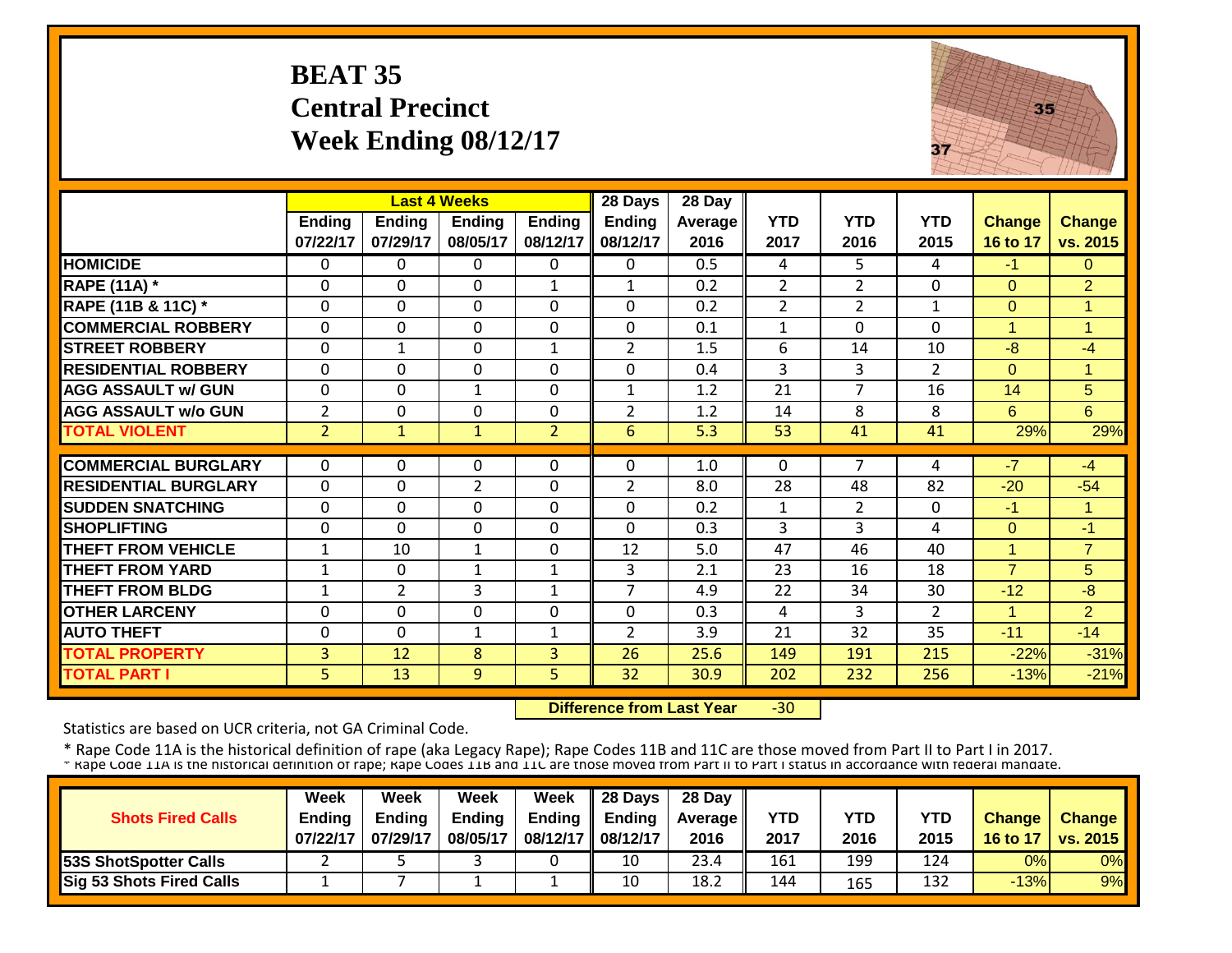## **BEAT 37 Central Precinct Week Ending 08/12/17**



|                             |                |                | <b>Last 4 Weeks</b> |                | 28 Days        | 28 Day  |                |                |                |                      |                |
|-----------------------------|----------------|----------------|---------------------|----------------|----------------|---------|----------------|----------------|----------------|----------------------|----------------|
|                             | Ending         | <b>Ending</b>  | <b>Ending</b>       | <b>Ending</b>  | <b>Ending</b>  | Average | <b>YTD</b>     | <b>YTD</b>     | <b>YTD</b>     | <b>Change</b>        | <b>Change</b>  |
|                             | 07/22/17       | 07/29/17       | 08/05/17            | 08/12/17       | 08/12/17       | 2016    | 2017           | 2016           | 2015           | 16 to 17             | vs. 2015       |
| <b>HOMICIDE</b>             | $\Omega$       | 0              | 0                   | 0              | 0              | 0.1     | $\Omega$       | 0              | 0              | $\Omega$             | $\Omega$       |
| <b>RAPE (11A) *</b>         | $\Omega$       | 0              | 1                   | 1              | $\overline{2}$ | 0.1     | $\overline{2}$ | $\mathbf{1}$   | 0              | $\blacktriangleleft$ | $\overline{2}$ |
| RAPE (11B & 11C) *          | $\mathbf{0}$   | 0              | $\Omega$            | $\Omega$       | $\mathbf 0$    | 0.2     | $\mathbf{0}$   | 0              | 0              | $\Omega$             | $\Omega$       |
| <b>COMMERCIAL ROBBERY</b>   | $\Omega$       | $\Omega$       | $\mathbf{0}$        | $\Omega$       | $\mathbf 0$    | 0.1     | $\mathbf{1}$   | $\mathbf{1}$   | $\overline{2}$ | $\Omega$             | $-1$           |
| <b>STREET ROBBERY</b>       | $\mathbf{0}$   | $\Omega$       | $\Omega$            | $\mathbf 0$    | $\mathbf 0$    | 1.5     | 5              | 8              | $\overline{7}$ | $-3$                 | $-2$           |
| <b>RESIDENTIAL ROBBERY</b>  | $\Omega$       | 0              | $\Omega$            | $\Omega$       | $\mathbf 0$    | 0.0     | $\Omega$       | $\Omega$       | 0              | $\Omega$             | $\Omega$       |
| <b>AGG ASSAULT w/ GUN</b>   | $\mathbf{0}$   | 0              | $\mathbf{0}$        | $\mathbf{1}$   | $\mathbf{1}$   | 0.5     | 6              | 6              | $\overline{2}$ | $\mathbf{0}$         | $\overline{4}$ |
| <b>AGG ASSAULT w/o GUN</b>  | $\Omega$       | $\Omega$       | $\Omega$            | $\Omega$       | 0              | 0.2     | $\mathbf{1}$   | $\overline{2}$ | 5              | $-1$                 | $-4$           |
| <b>TOTAL VIOLENT</b>        | $\mathbf{0}$   | $\overline{0}$ | $\mathbf{1}$        | $\overline{2}$ | 3              | 2.6     | 15             | 18             | 16             | $-17%$               | $-6%$          |
|                             |                |                |                     |                |                |         |                |                |                |                      |                |
| <b>COMMERCIAL BURGLARY</b>  | $\Omega$       | 0              | 0                   | $\Omega$       | $\Omega$       | 1.3     | 5              | 8              | 3              | $-3$                 | $\overline{2}$ |
| <b>RESIDENTIAL BURGLARY</b> | $\mathbf 0$    | $\mathbf{1}$   | $\mathbf 0$         | $\overline{2}$ | 3              | 3.1     | 9              | 24             | 33             | $-15$                | $-24$          |
| <b>SUDDEN SNATCHING</b>     | $\mathbf 0$    | 0              | $\Omega$            | $\mathbf 0$    | $\mathbf 0$    | 0.2     | 3              | $\overline{2}$ | 3              | $\mathbf{1}$         | $\Omega$       |
| <b>SHOPLIFTING</b>          | $\mathbf 0$    | 0              | 0                   | $\Omega$       | $\mathbf 0$    | 3.3     | 32             | 19             | 10             | 13                   | 22             |
| <b>THEFT FROM VEHICLE</b>   | $\mathbf{1}$   | $\overline{2}$ | $\overline{2}$      | $\mathbf{1}$   | 6              | 7.3     | 63             | 56             | 118            | $\overline{7}$       | $-55$          |
| <b>THEFT FROM YARD</b>      | $\mathbf{1}$   | 0              | $\Omega$            | 0              | $\mathbf{1}$   | 3.1     | 11             | 25             | 19             | $-14$                | $-8$           |
| <b>THEFT FROM BLDG</b>      | $\mathbf{1}$   | 0              | 0                   | $\mathbf{1}$   | $\overline{2}$ | 2.4     | 11             | 18             | 25             | $-7$                 | $-14$          |
| <b>OTHER LARCENY</b>        | $\Omega$       | 0              | $\Omega$            | $\Omega$       | $\mathbf 0$    | 0.2     | 6              | $\Omega$       | $\overline{7}$ | 6                    | $-1$           |
| <b>AUTO THEFT</b>           | $\Omega$       | $\mathbf{1}$   | $\Omega$            | 0              | $\mathbf{1}$   | 1.4     | 18             | 13             | 32             | 5                    | $-14$          |
| <b>TOTAL PROPERTY</b>       | 3              | 4              | 2                   | 4              | 13             | 22.2    | 158            | 165            | 250            | $-4%$                | $-37%$         |
| <b>TOTAL PART I</b>         | $\overline{3}$ | 4              | $\overline{3}$      | $6\phantom{1}$ | 16             | 24.8    | 173            | 183            | 266            | $-5%$                | $-35%$         |

 **Difference from Last Year** $-10$ 

Statistics are based on UCR criteria, not GA Criminal Code.

|                                 | Week          | Week          | Week          | <b>Week</b>         | $\parallel$ 28 Days       | 28 Day            |      |      |      |               |                 |
|---------------------------------|---------------|---------------|---------------|---------------------|---------------------------|-------------------|------|------|------|---------------|-----------------|
| <b>Shots Fired Calls</b>        | <b>Endina</b> | <b>Ending</b> | <b>Ending</b> |                     | Ending $\parallel$ Ending | <b>Average</b> II | YTD  | YTD  | YTD  | <b>Change</b> | <b>Change</b>   |
|                                 | 07/22/17      | 07/29/17      | 08/05/17      | 08/12/17   08/12/17 |                           | 2016              | 2017 | 2016 | 2015 | 16 to 17      | <b>vs. 2015</b> |
| <b>53S ShotSpotter Calls</b>    |               |               |               |                     |                           | ں د               | 35   | 35   |      | 0%            | 0%              |
| <b>Sig 53 Shots Fired Calls</b> |               |               |               |                     |                           | 12.7              | 80   | 98   | 89   | $-18%$        | $-10%$          |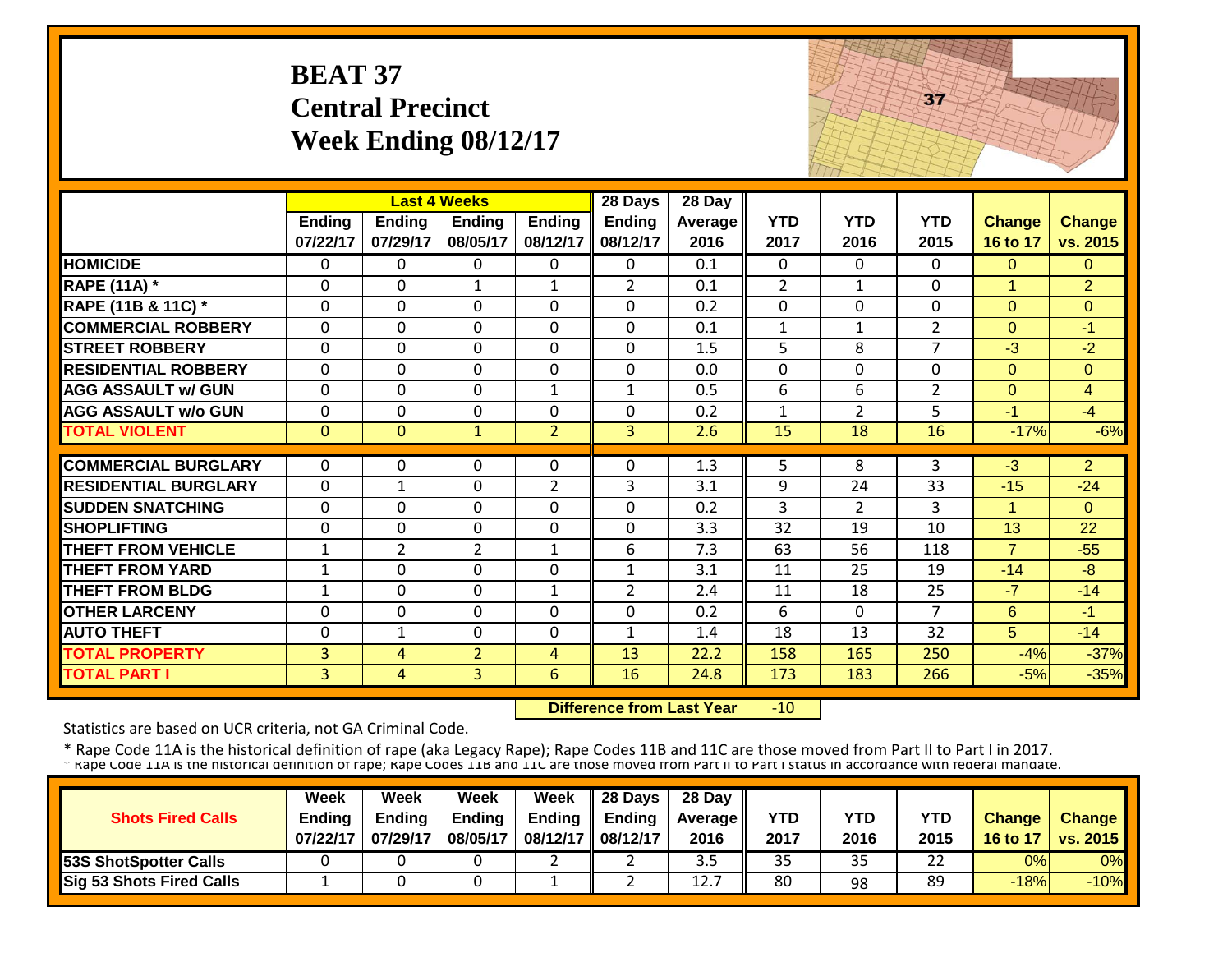

#### **COMPSTATSOUTHSIDE PRECINCT** CAPT. JOY GELLATLY **Week Ending 08/12/17**

**PRECINCT COMMANDER:**



|                             | Week<br><b>Ending</b> | Week<br>Ending          | <b>Weekly</b><br>Avg | 28-Day<br><b>Ending</b> | $28$ -Day<br><b>Ending</b> | Avg<br>28-Day  | <b>YTD</b>   | <b>YTD</b>     | <b>YTD</b>               | <b>Change</b>   | <b>Change</b>  |
|-----------------------------|-----------------------|-------------------------|----------------------|-------------------------|----------------------------|----------------|--------------|----------------|--------------------------|-----------------|----------------|
|                             | 08/12/17              | 08/05/17                | 2016                 | 08/12/17                | 7/15/17                    | 2016           | 2017         | 2016           | 2015                     | 16 to 17        | vs. 2015       |
| <b>HOMICIDE</b>             | 0                     | 0                       | $\Omega$             | 0                       | $\Omega$                   | 0              | $\mathbf{2}$ | 4              | 4                        | $-2$            | $-2$           |
| <b>RAPE (11A)</b> *         | $\bf{0}$              | $\Omega$                | $\Omega$             | $\mathbf{2}$            | $\Omega$                   |                | 4            | 9              | 3                        | $-5$            | $\mathbf{1}$   |
| RAPE (11B & 11C) *          | $\bf{0}$              | $\Omega$                | $\Omega$             | $\bf{0}$                | $\Omega$                   |                | 3            | $\overline{ }$ |                          | $-4$            | $\overline{2}$ |
| <b>COMMERCIAL ROBBERY</b>   | $\overline{2}$        | $\Omega$                |                      | 4                       | $\overline{2}$             | $\overline{2}$ | 18           | 18             | $\overline{\phantom{a}}$ | $\Omega$        | 11             |
| <b>STREET ROBBERY</b>       | 0                     |                         | 1                    | $\mathbf 2$             | $\overline{2}$             | $\overline{2}$ | 15           | 17             | 25                       | $-2$            | $-10$          |
| <b>RESIDENTIAL ROBBERY</b>  | 0                     | 0                       | $\Omega$             | 0                       | $\Omega$                   | 0              |              | $\overline{2}$ | 8                        | $-1$            | $-7$           |
| <b>AGG ASSAULT w/ GUN</b>   | 0                     | $\overline{\mathbf{A}}$ | $\Omega$             | $\mathbf{2}$            | $\overline{2}$             | $\overline{2}$ | 23           | 13             | 16                       | 10 <sup>1</sup> | $\overline{7}$ |
| <b>AGG ASSAULT w/o GUN</b>  | $\bf{0}$              | 0                       |                      | 0                       | 4                          | $\overline{2}$ | 17           | 24             | 16                       | $-7$            | 1              |
| <b>TOTAL VIOLENT</b>        | 2 <sup>1</sup>        | $\overline{2}$          | 3                    | 10                      | 10                         | 12             | 83           | 94             | 80                       | $-12%$          | 4%             |
| <b>COMMERCIAL BURGLARY</b>  | 3                     | $\overline{2}$          |                      | 5                       | 6                          | 5              | 32           | 29             | 26                       | 3               | 6              |
| <b>RESIDENTIAL BURGLARY</b> | $\bf{0}$              | 4                       | 4                    | 8                       | 7                          | 15             | 93           | 119            | 174                      | $-26$           | $-81$          |
| <b>SUDDEN SNATCHING</b>     |                       |                         |                      |                         |                            |                |              | 7              |                          |                 |                |
|                             | 0                     | $\Omega$                | $\Omega$             | 0                       | $\Omega$                   |                | 3            |                | 10                       | $-4$            | $-7$           |
| <b>SHOPLIFTING</b>          | 11                    | 15                      | 12                   | 59                      | 55                         | 49             | 430          | 388            | 430                      | 42              | $\Omega$       |
| <b>THEFT FROM VEHICLE</b>   | 5                     | 3                       | 5                    | 21                      | 35                         | 20             | 263          | 156            | 242                      | 107             | 21             |
| THEFT FROM YARD             | $\mathbf{2}$          | 6                       | $\overline{2}$       | 16                      | 10                         | 9              | 54           | 67             | 68                       | $-13$           | $-14$          |
| <b>THEFT FROM BLDG</b>      | $\mathbf{2}$          | 6                       | 3                    | 13                      | 14                         | 13             | 131          | 97             | 140                      | 34              | $-9$           |
| <b>OTHER LARCENY</b>        |                       |                         | $\Omega$             | 3                       |                            | 2              | 22           | 10             | 13                       | 12              | 9              |
| <b>AUTO THEFT</b>           | 3                     | 3                       | 2                    | 11                      | 10                         | 9              | 95           | 65             | 118                      | 30              | $-23$          |
| <b>TOTAL PROPERTY</b>       | 27                    | 40                      | 30                   | 136                     | 138                        | 120            | 1123         | 938            | 1221                     | 20%             | $-8%$          |
| <b>TOTAL PART I</b>         | 29                    | 42                      | 33                   | 146                     | 148                        | 132            | 1206         | 1032           | 1301                     | 17%             | $-7%$          |

Statistics are based on UCR criteria, not GA Criminal Code. **Difference from Last Year** 174

Statistics are preliminary, based on RMS data at the time prepared, and are subject to change due to late reports, reclassifications, updated locations, etc.

| <b>Citizen Initiated Calls</b>  | <b>Week</b><br><b>Ending</b><br>08/12/17 | <b>Week</b><br><b>Ending</b><br>08/05/17 | Weekly<br>Avg<br>2016 | $28-Dav$<br>Endina<br>08/12/17 | $28$ -Day<br><b>Ending</b><br>7/15/17 | Avq<br>28-Dav<br>2016 | YTD<br>2017 | YTD<br>2016 | <b>YTD</b><br>2015 | <b>Change</b><br><b>16 to 17</b> | <b>Change</b><br>vs. 2015 |
|---------------------------------|------------------------------------------|------------------------------------------|-----------------------|--------------------------------|---------------------------------------|-----------------------|-------------|-------------|--------------------|----------------------------------|---------------------------|
| <b>Midnight Shift</b>           | 86                                       |                                          | 91                    | 311                            | 350                                   | 364                   | 2813        | 2977        | 3016               | $-164$                           | $-203$                    |
| Day Shift                       | 235                                      | 246                                      | 247                   | 970                            | 932                                   | 986                   | 7766        | 8334        | 8319               | $-568$                           | $-553$                    |
| <b>Afternoon Shift</b>          | 351                                      | 220                                      | 246                   | 886                            | 902                                   | 982                   | 7614        | 8171        | 8131               | $-557$                           | $-517$                    |
| <b>TOTAL CITIZEN CFS</b>        | 672                                      | 543                                      | 583                   | 2167                           | 2184                                  | 2332                  | 18193       | 19482       | 19467              | $-6.6%$                          | $-6.5%$                   |
| <b>53S ShotSpotter Calls</b>    |                                          |                                          |                       |                                |                                       |                       |             |             |                    |                                  |                           |
| <b>Sig 53 Shots Fired Calls</b> |                                          |                                          |                       | 20                             | 43                                    | 35                    | 245         | 273         | 215                | -28                              | 30                        |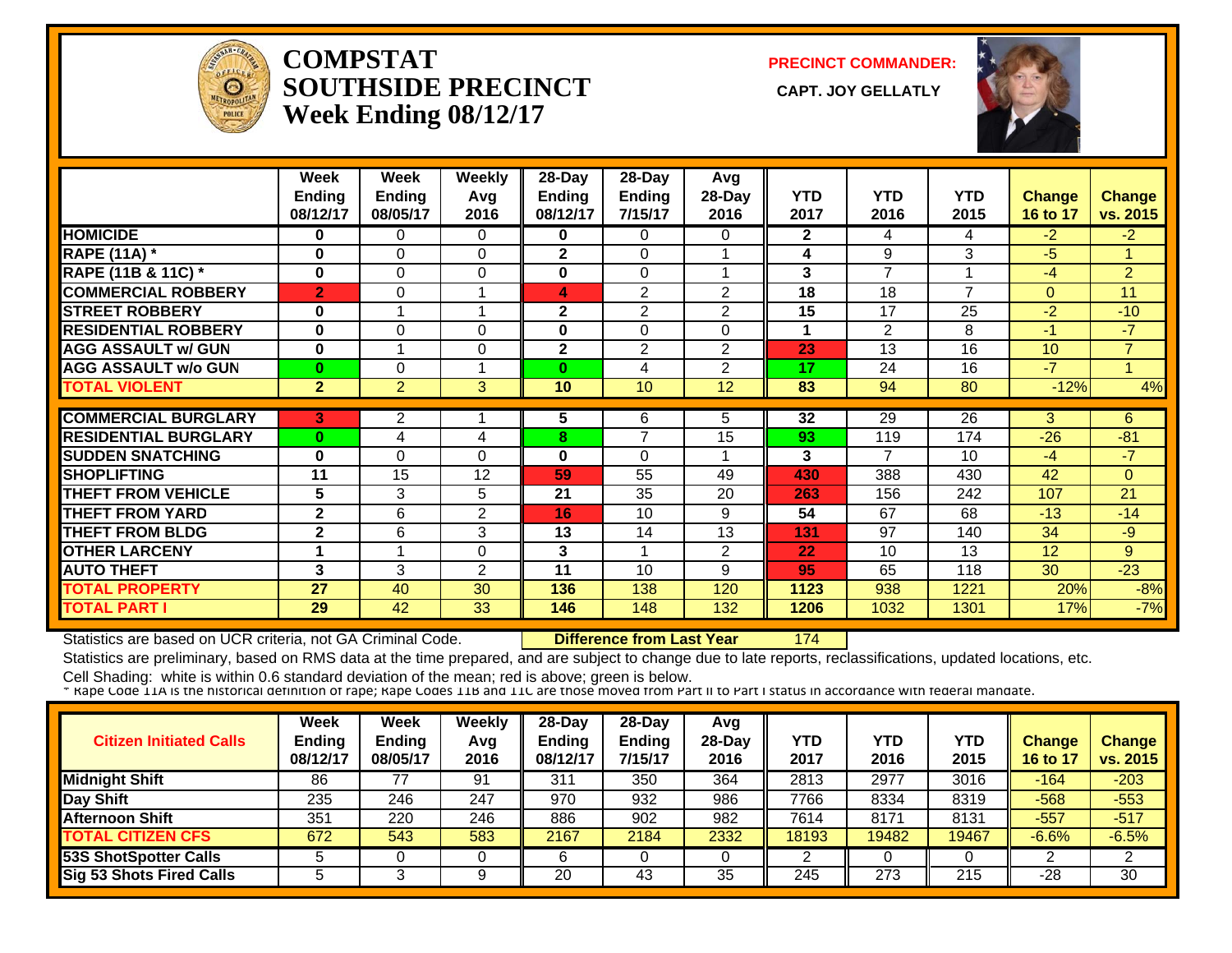## **BEAT 41 Southside Precinct Week Ending 08/12/17**



|                             |                |                | <b>Last 4 Weeks</b> |               | 28 Days        | 28 Day         |                |                |                |                      |                |
|-----------------------------|----------------|----------------|---------------------|---------------|----------------|----------------|----------------|----------------|----------------|----------------------|----------------|
|                             | <b>Ending</b>  | <b>Ending</b>  | <b>Ending</b>       | <b>Ending</b> | <b>Ending</b>  | <b>Average</b> | <b>YTD</b>     | <b>YTD</b>     | <b>YTD</b>     | <b>Change</b>        | <b>Change</b>  |
|                             | 07/22/17       | 07/29/17       | 08/05/17            | 08/12/17      | 08/12/17       | 2016           | 2017           | 2016           | 2015           | 16 to 17             | vs. 2015       |
| <b>HOMICIDE</b>             | $\Omega$       | 0              | 0                   | 0             | $\Omega$       | 0.0            | $\Omega$       | $\Omega$       | $\mathbf{1}$   | $\Omega$             | $-1$           |
| <b>RAPE (11A) *</b>         | $\Omega$       | 1              | $\Omega$            | $\Omega$      | $\mathbf{1}$   | 0.2            | $\mathbf{1}$   | $\overline{3}$ | 0              | $-2$                 | 1              |
| RAPE (11B & 11C) *          | 0              | $\Omega$       | $\Omega$            | $\Omega$      | 0              | 0.0            | $\mathbf 0$    | 0              | $\mathbf{1}$   | $\Omega$             | -1             |
| <b>COMMERCIAL ROBBERY</b>   | $\Omega$       | $\Omega$       | $\Omega$            | 0             | $\Omega$       | 0.4            | $\overline{7}$ | 5.             | $\overline{2}$ | $\overline{2}$       | 5              |
| <b>STREET ROBBERY</b>       | $\mathbf{0}$   | 0              | $\mathbf 0$         | $\Omega$      | 0              | 0.3            | $\overline{2}$ | 3              | 3              | $-1$                 | $-1$           |
| <b>RESIDENTIAL ROBBERY</b>  | $\Omega$       | $\Omega$       | $\Omega$            | $\Omega$      | 0              | 0.1            | $\Omega$       | $\Omega$       | $\overline{2}$ | $\Omega$             | $-2$           |
| <b>AGG ASSAULT w/ GUN</b>   | $\Omega$       | 0              | $\Omega$            | $\Omega$      | 0              | 0.3            | $\mathbf{0}$   | 3              | $\Omega$       | $-3$                 | $\Omega$       |
| <b>AGG ASSAULT w/o GUN</b>  | $\Omega$       | $\Omega$       | $\Omega$            | $\Omega$      | 0              | 0.5            | 1              | 4              | $\Omega$       | $-3$                 | 1              |
| <b>TOTAL VIOLENT</b>        | $\Omega$       | $\mathbf{1}$   | $\Omega$            | $\Omega$      | $\mathbf{1}$   | 1.8            | 11             | 18             | 9              | $-39%$               | 22%            |
|                             |                |                |                     |               |                |                |                |                |                |                      |                |
| <b>COMMERCIAL BURGLARY</b>  | $\Omega$       | 0              | $\mathbf{1}$        | 1             | $\overline{2}$ | 1.8            | 11             | 16             | 5.             | $-5$                 | 6              |
| <b>RESIDENTIAL BURGLARY</b> | $\Omega$       | $\Omega$       | $\Omega$            | $\Omega$      | 0              | 1.1            | 9              | 12             | $\overline{7}$ | $-3$                 | $\overline{2}$ |
| <b>SUDDEN SNATCHING</b>     | $\Omega$       | 0              | $\Omega$            | $\Omega$      | 0              | 0.0            | 1              | 0              | 1              | $\blacktriangleleft$ | $\Omega$       |
| <b>SHOPLIFTING</b>          | $\Omega$       | $\Omega$       | $\Omega$            | 1             | $\mathbf{1}$   | 2.4            | 20             | 11             | 11             | 9                    | 9              |
| <b>THEFT FROM VEHICLE</b>   | 1              | $\overline{2}$ | 1                   | $\Omega$      | 4              | 4.6            | 37             | 39             | 51             | $-2$                 | $-14$          |
| <b>THEFT FROM YARD</b>      | 1              | $\Omega$       | $\overline{2}$      | $\Omega$      | 3              | 1.7            | 12             | 13             | 29             | $-1$                 | $-17$          |
| <b>THEFT FROM BLDG</b>      | $\mathbf{1}$   | 1              | $\mathbf{1}$        | $\mathbf{1}$  | 4              | 2.3            | 27             | 17             | 42             | 10                   | $-15$          |
| <b>OTHER LARCENY</b>        | $\Omega$       | $\Omega$       | $\Omega$            | $\Omega$      | $\Omega$       | 0.2            | 3              | $\mathbf{1}$   | 3              | $\overline{2}$       | $\Omega$       |
| <b>AUTO THEFT</b>           | $\mathbf{1}$   | 0              | $\overline{2}$      | $\Omega$      | 3              | 1.5            | 13             | 11             | 21             | $\overline{2}$       | $-8$           |
| <b>TOTAL PROPERTY</b>       | 4              | 3              | $\overline{7}$      | 3             | 17             | 15.5           | 133            | 120            | 170            | 11%                  | $-22%$         |
| <b>TOTAL PART I</b>         | $\overline{4}$ | 4              | $\overline{7}$      | 3             | 18             | 17.2           | 144            | 138            | 179            | 4%                   | $-20%$         |

 **Difference from Last Year**6

Statistics are based on UCR criteria, not GA Criminal Code.

|                                 | Week          | Week          | Week          | <b>Week</b>         | $\parallel$ 28 Days       | 28 Day            |      |      |      |               |                 |
|---------------------------------|---------------|---------------|---------------|---------------------|---------------------------|-------------------|------|------|------|---------------|-----------------|
| <b>Shots Fired Calls</b>        | <b>Endina</b> | <b>Ending</b> | <b>Ending</b> |                     | Ending $\parallel$ Ending | <b>Average</b> II | YTD  | YTD  | YTD  | <b>Change</b> | <b>Change</b>   |
|                                 | 07/22/17      | 07/29/17      | 08/05/17      | 08/12/17   08/12/17 |                           | 2016              | 2017 | 2016 | 2015 | 16 to 17      | <b>vs. 2015</b> |
| <b>53S ShotSpotter Calls</b>    |               |               |               |                     |                           | 0.1               |      |      |      | 0%            | 0%              |
| <b>Sig 53 Shots Fired Calls</b> |               |               |               |                     |                           | 1.8               | 16   | 14   | 13   | 14%           | 23%             |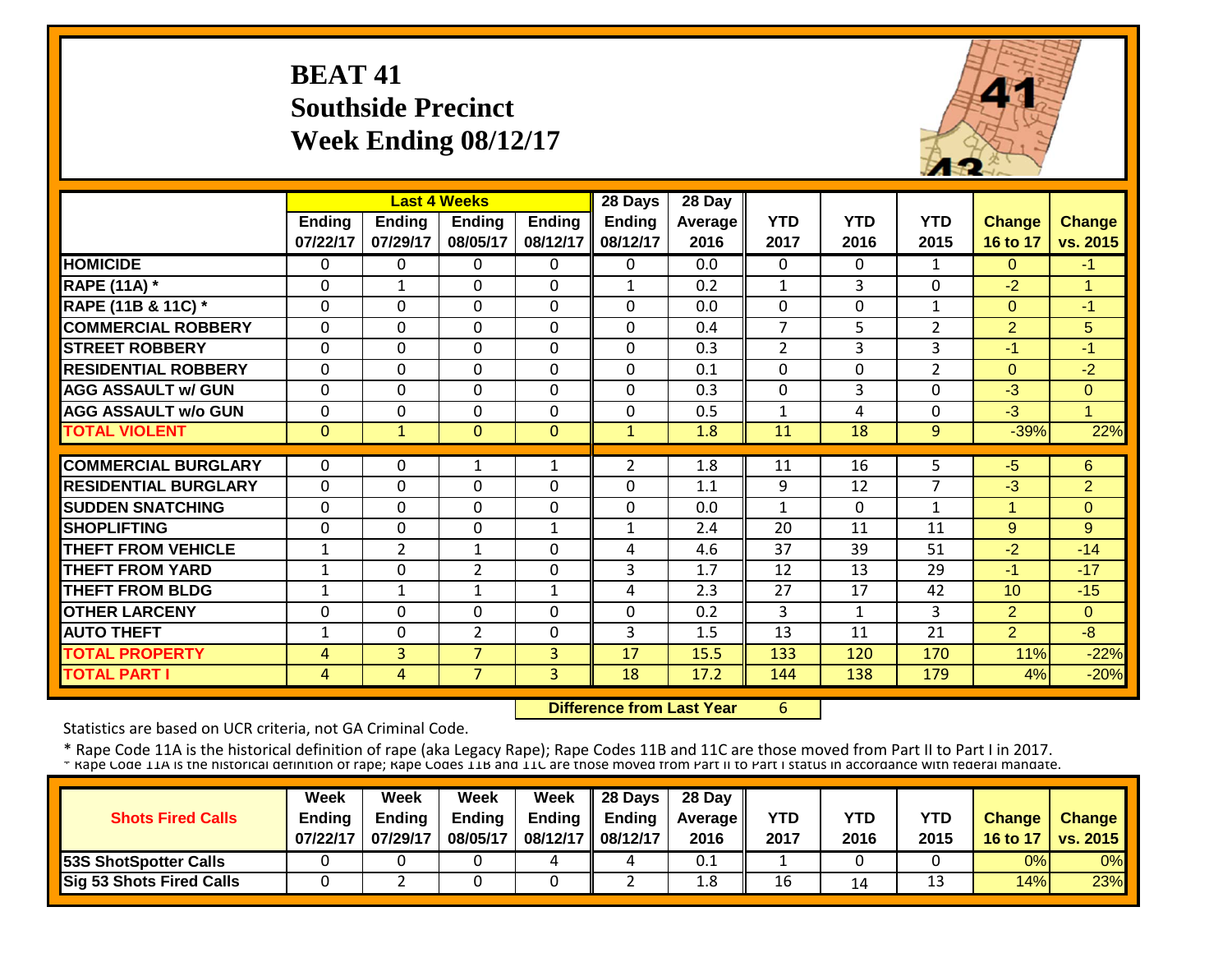### **BEAT 42Southside Precinct Week Ending 08/12/17**



|                             |                |                | <b>Last 4 Weeks</b> |                | 28 Days        | 28 Day  |                |                |              |                      |                |
|-----------------------------|----------------|----------------|---------------------|----------------|----------------|---------|----------------|----------------|--------------|----------------------|----------------|
|                             | Ending         | <b>Ending</b>  | <b>Ending</b>       | <b>Ending</b>  | <b>Ending</b>  | Average | <b>YTD</b>     | <b>YTD</b>     | <b>YTD</b>   | <b>Change</b>        | <b>Change</b>  |
|                             | 07/22/17       | 07/29/17       | 08/05/17            | 08/12/17       | 08/12/17       | 2016    | 2017           | 2016           | 2015         | 16 to 17             | vs. 2015       |
| <b>HOMICIDE</b>             | $\Omega$       | 0              | $\Omega$            | $\Omega$       | 0              | 0.1     | $\mathbf{1}$   | $\Omega$       | $\Omega$     | 4                    | 1.             |
| <b>RAPE (11A) *</b>         | $\Omega$       | $\Omega$       | $\Omega$            | $\Omega$       | 0              | 0.2     | $\mathbf{1}$   | $\Omega$       | $\mathbf{0}$ | $\overline{1}$       | 1              |
| RAPE (11B & 11C) *          | $\mathbf 0$    | 0              | $\Omega$            | $\mathbf 0$    | 0              | 0.4     | $\overline{2}$ | $\overline{2}$ | $\mathbf{0}$ | $\Omega$             | $\overline{2}$ |
| <b>COMMERCIAL ROBBERY</b>   | $\mathbf{0}$   | $\overline{2}$ | $\Omega$            | $\overline{2}$ | 4              | 0.6     | 6              | 4              | $\mathbf{1}$ | 2                    | 5              |
| <b>STREET ROBBERY</b>       | $\mathbf 0$    | 1              | $\mathbf{1}$        | $\Omega$       | $\overline{2}$ | 0.9     | 6              | 6              | 9            | $\Omega$             | $-3$           |
| <b>RESIDENTIAL ROBBERY</b>  | $\Omega$       | $\Omega$       | $\Omega$            | $\Omega$       | $\Omega$       | 0.2     | $\mathbf{1}$   | $\overline{2}$ | 3            | $-1$                 | $-2$           |
| <b>AGG ASSAULT w/ GUN</b>   | $\mathbf 0$    | 0              | 1                   | $\mathbf 0$    | $\mathbf{1}$   | 0.5     | 6              | 5              | 5            | $\blacktriangleleft$ | $\mathbf{1}$   |
| <b>AGG ASSAULT w/o GUN</b>  | $\mathbf{0}$   | 0              | $\Omega$            | $\Omega$       | 0              | 0.7     | 7              | $\overline{7}$ | 9            | $\Omega$             | $-2$           |
| <b>TOTAL VIOLENT</b>        | $\mathbf{0}$   | $\overline{3}$ | $\overline{2}$      | $\overline{2}$ | $\overline{7}$ | 3.7     | 30             | 26             | 27           | 15%                  | 11%            |
|                             |                |                |                     |                |                |         |                |                |              |                      |                |
| <b>COMMERCIAL BURGLARY</b>  | $\Omega$       | 0              | 1                   | 1              | 2              | 1.4     | 10             | 5.             | 10           | 5                    | $\Omega$       |
| <b>RESIDENTIAL BURGLARY</b> | $\mathbf{0}$   | $\mathbf{1}$   | $\Omega$            | $\Omega$       | $\mathbf{1}$   | 4.5     | 16             | 38             | 46           | $-22$                | $-30$          |
| <b>SUDDEN SNATCHING</b>     | $\mathbf{0}$   | 0              | $\Omega$            | $\Omega$       | 0              | 0.1     | $\Omega$       | $\Omega$       | 3            | $\Omega$             | $-3$           |
| <b>SHOPLIFTING</b>          | $\overline{2}$ | 4              | $\mathbf 1$         | $\overline{2}$ | 9              | 9.0     | 58             | 58             | 111          | $\Omega$             | $-53$          |
| <b>THEFT FROM VEHICLE</b>   | 1              | $\overline{2}$ | 1                   | 1              | 5              | 5.8     | 75             | 51             | 72           | 24                   | 3              |
| <b>THEFT FROM YARD</b>      | $\overline{2}$ | 0              | $\Omega$            | $\Omega$       | $\overline{2}$ | 2.3     | 10             | 20             | 17           | $-10$                | $-7$           |
| <b>THEFT FROM BLDG</b>      | $\Omega$       | 0              | 3                   | $\Omega$       | $\overline{3}$ | 3.0     | 30             | 23             | 34           | $\overline{7}$       | $-4$           |
| <b>OTHER LARCENY</b>        | $\Omega$       | $\Omega$       | $\mathbf{1}$        | $\Omega$       | 1              | 0.5     | 6              | $\overline{2}$ | 3            | $\overline{4}$       | 3              |
| <b>AUTO THEFT</b>           | $\overline{2}$ | 1              | $\Omega$            | $\Omega$       | 3              | 2.3     | 42             | 20             | 40           | 22                   | $\overline{2}$ |
| <b>TOTAL PROPERTY</b>       | $\overline{7}$ | 8              | 7                   | 4              | 26             | 28.8    | 247            | 217            | 336          | 14%                  | $-26%$         |
| <b>TOTAL PART I</b>         | $\overline{7}$ | 11             | 9                   | 6              | 33             | 32.4    | 277            | 243            | 363          | 14%                  | $-24%$         |

 **Difference from Last Year**34

Statistics are based on UCR criteria, not GA Criminal Code.

|                                 | Week          | Week          | Week          | <b>Week</b>         | $\parallel$ 28 Days       | 28 Day            |      |      |      |               |                 |
|---------------------------------|---------------|---------------|---------------|---------------------|---------------------------|-------------------|------|------|------|---------------|-----------------|
| <b>Shots Fired Calls</b>        | <b>Endina</b> | <b>Ending</b> | <b>Ending</b> |                     | Ending $\parallel$ Ending | <b>Average</b> II | YTD  | YTD  | YTD  | <b>Change</b> | <b>Change</b>   |
|                                 | 07/22/17      | 07/29/17      | 08/05/17      | 08/12/17   08/12/17 |                           | 2016              | 2017 | 2016 | 2015 | 16 to 17      | <b>vs. 2015</b> |
| <b>53S ShotSpotter Calls</b>    |               |               |               |                     |                           | 0.0               |      |      |      | 0%            | 0%              |
| <b>Sig 53 Shots Fired Calls</b> |               |               |               |                     |                           | .b                | 51   | 57   | 53   | $-11%$        | $-4%$           |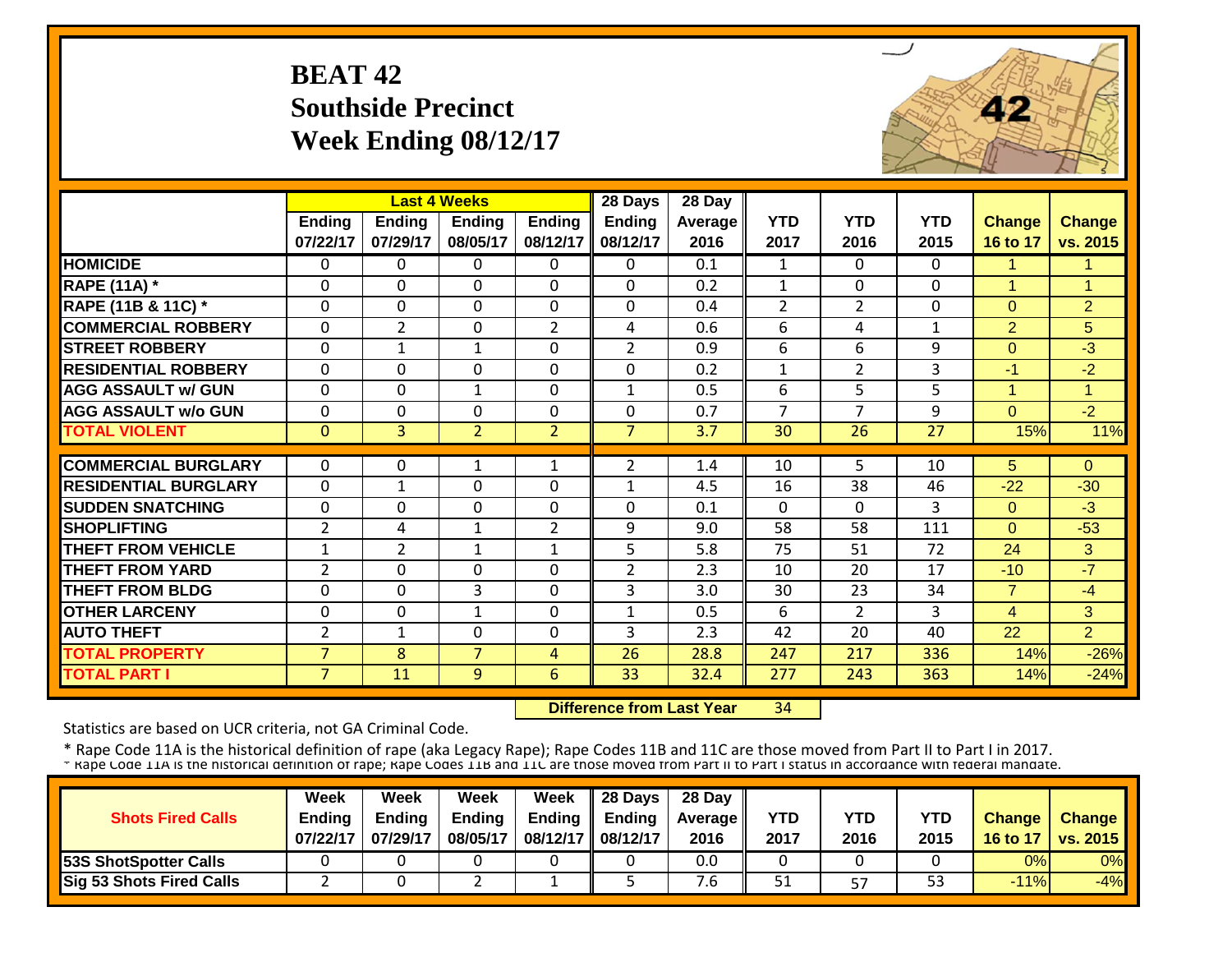### **BEAT 43 Southside Precinct Week Ending 08/12/17**



|                             |                           |                           | <b>Last 4 Weeks</b>       |                    | 28 Days                   | 28 Day             |                    |                    |                    |                           |                           |
|-----------------------------|---------------------------|---------------------------|---------------------------|--------------------|---------------------------|--------------------|--------------------|--------------------|--------------------|---------------------------|---------------------------|
|                             | <b>Ending</b><br>07/22/17 | <b>Ending</b><br>07/29/17 | <b>Ending</b><br>08/05/17 | Ending<br>08/12/17 | <b>Ending</b><br>08/12/17 | Average   <br>2016 | <b>YTD</b><br>2017 | <b>YTD</b><br>2016 | <b>YTD</b><br>2015 | <b>Change</b><br>16 to 17 | <b>Change</b><br>vs. 2015 |
| <b>HOMICIDE</b>             | $\Omega$                  | 0                         | $\Omega$                  | $\Omega$           | $\Omega$                  | 0.2                | $\Omega$           | $\mathbf{3}$       | $\mathbf{1}$       | $-3$                      | $-1$                      |
| <b>RAPE (11A) *</b>         | $\Omega$                  | $\Omega$                  | $\Omega$                  | $\Omega$           | $\Omega$                  | 0.1                | $\Omega$           | $\mathbf{1}$       | $\Omega$           | $-1$                      | $\Omega$                  |
| RAPE (11B & 11C) *          | $\mathbf{0}$              | 0                         | $\mathbf 0$               | $\Omega$           | $\Omega$                  | 0.1                | $\mathbf 0$        | $\mathbf{1}$       | $\Omega$           | $-1$                      | $\mathbf{0}$              |
| <b>COMMERCIAL ROBBERY</b>   | $\Omega$                  | 0                         | $\mathbf 0$               | $\Omega$           | $\Omega$                  | 0.8                | $\mathbf{1}$       | 5                  | 4                  | $-4$                      | $-3$                      |
| <b>STREET ROBBERY</b>       | $\mathbf 0$               | 0                         | $\mathbf 0$               | $\mathbf 0$        | $\mathbf 0$               | 0.5                | 3                  | 4                  | 8                  | $-1$                      | $-5$                      |
| <b>RESIDENTIAL ROBBERY</b>  | $\Omega$                  | 0                         | 0                         | 0                  | $\Omega$                  | 0.1                | $\Omega$           | $\Omega$           | $\Omega$           | $\Omega$                  | $\Omega$                  |
| <b>AGG ASSAULT w/ GUN</b>   | $\mathbf{1}$              | 0                         | $\mathbf 0$               | 0                  | 1                         | 0.1                | $\overline{3}$     | $\mathbf{1}$       | 4                  | $\overline{2}$            | $-1$                      |
| <b>AGG ASSAULT w/o GUN</b>  | $\mathbf 0$               | 0                         | $\mathbf 0$               | 0                  | 0                         | 0.5                | 3                  | 5                  | $\overline{2}$     | $-2$                      | $\overline{1}$            |
| <b>TOTAL VIOLENT</b>        | $\vert$ 1                 | $\overline{0}$            | $\mathbf{0}$              | $\mathbf{0}$       | $\mathbf{1}$              | 2.3                | 10                 | 20                 | 19                 | $-50%$                    | $-47%$                    |
|                             |                           |                           |                           |                    |                           |                    |                    |                    |                    |                           |                           |
| <b>COMMERCIAL BURGLARY</b>  | $\Omega$                  | 0                         | 0                         | 1                  | $\mathbf{1}$              | 1.1                | 4                  | 6                  | $\overline{7}$     | $-2$                      | $\overline{\cdot}$        |
| <b>RESIDENTIAL BURGLARY</b> | $\mathbf{0}$              | 0                         | $\mathbf{1}$              | $\Omega$           | $\mathbf{1}$              | 2.1                | 19                 | 17                 | 19                 | $\overline{2}$            | $\Omega$                  |
| <b>SUDDEN SNATCHING</b>     | $\Omega$                  | 0                         | $\Omega$                  | $\Omega$           | $\Omega$                  | 0.3                | $\mathbf{1}$       | 3                  | $\overline{2}$     | $-2$                      | $-1$                      |
| <b>SHOPLIFTING</b>          | 5                         | 11                        | 8                         | 4                  | 28                        | 25.6               | 208                | 228                | 215                | $-20$                     | $-7$                      |
| <b>THEFT FROM VEHICLE</b>   | $\overline{2}$            | 0                         | $\Omega$                  | 1                  | 3                         | 2.8                | 38                 | 18                 | 34                 | 20                        | $\overline{4}$            |
| <b>THEFT FROM YARD</b>      | $\mathbf{1}$              | $\overline{2}$            | $\overline{2}$            | $\Omega$           | 5                         | 1.3                | 13                 | 12                 | 8                  | $\blacktriangleleft$      | 5                         |
| <b>THEFT FROM BLDG</b>      | $\Omega$                  | 0                         | 0                         | $\mathbf{1}$       | $\mathbf{1}$              | 2.9                | 34                 | 22                 | 24                 | 12                        | 10                        |
| <b>OTHER LARCENY</b>        | 1                         | 0                         | 0                         | $\Omega$           | $\mathbf{1}$              | 0.2                | 3                  | 1                  | $\mathbf{1}$       | 2                         | $\overline{2}$            |
| <b>AUTO THEFT</b>           | $\Omega$                  | $\Omega$                  | $\mathbf 0$               | $\Omega$           | $\Omega$                  | 1.1                | 11                 | 9                  | 17                 | $\overline{2}$            | $-6$                      |
| <b>TOTAL PROPERTY</b>       | 9                         | 13                        | 11                        | $\overline{7}$     | 40                        | 37.5               | 331                | 316                | 327                | 5%                        | 1%                        |
| <b>TOTAL PART I</b>         | 10                        | 13                        | 11                        | $\overline{7}$     | 41                        | 39.8               | 341                | 336                | 346                | 1%                        | $-1%$                     |

 **Difference from Last Year**

5

Statistics are based on UCR criteria, not GA Criminal Code.

|                                 | Week          | Week          | Week          | <b>Week</b>         | $\parallel$ 28 Days       | 28 Day            |      |      |      |               |                 |
|---------------------------------|---------------|---------------|---------------|---------------------|---------------------------|-------------------|------|------|------|---------------|-----------------|
| <b>Shots Fired Calls</b>        | <b>Endina</b> | <b>Ending</b> | <b>Ending</b> |                     | Ending $\parallel$ Ending | <b>Average</b> II | YTD  | YTD  | YTD  | <b>Change</b> | <b>Change</b>   |
|                                 | 07/22/17      | 07/29/17      | 08/05/17      | 08/12/17   08/12/17 |                           | 2016              | 2017 | 2016 | 2015 | 16 to 17      | <b>vs. 2015</b> |
| <b>53S ShotSpotter Calls</b>    |               |               |               |                     |                           | 0.0               |      |      |      | 0%            | 0%              |
| <b>Sig 53 Shots Fired Calls</b> |               |               |               |                     |                           | . 4د              | 28   | 38   | 31   | $-26%$        | $-10%$          |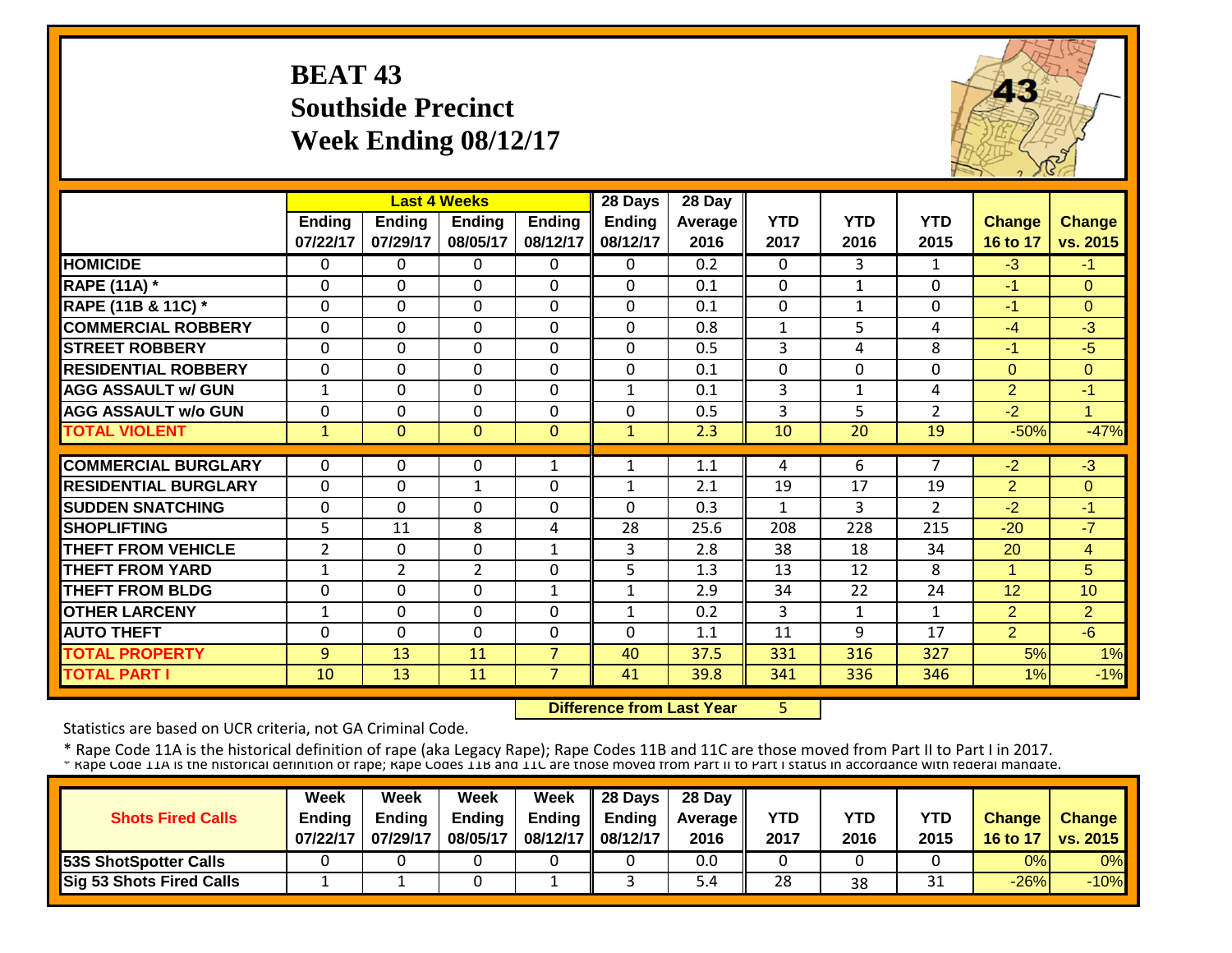## **BEAT 44 Southside Precinct Week Ending 08/12/17**



|                             |                           |                           | <b>Last 4 Weeks</b>       |                           | 28 Days                   | 28 Day          |                    |                    |                    |                           |                           |
|-----------------------------|---------------------------|---------------------------|---------------------------|---------------------------|---------------------------|-----------------|--------------------|--------------------|--------------------|---------------------------|---------------------------|
|                             | <b>Ending</b><br>07/22/17 | <b>Ending</b><br>07/29/17 | <b>Ending</b><br>08/05/17 | <b>Ending</b><br>08/12/17 | <b>Ending</b><br>08/12/17 | Average<br>2016 | <b>YTD</b><br>2017 | <b>YTD</b><br>2016 | <b>YTD</b><br>2015 | <b>Change</b><br>16 to 17 | <b>Change</b><br>vs. 2015 |
| <b>HOMICIDE</b>             | $\Omega$                  | 0                         | 0                         | $\Omega$                  | 0                         | 0.1             | $\mathbf{1}$       | $\Omega$           | $\mathbf{1}$       | 1                         | $\Omega$                  |
| <b>RAPE (11A)</b> *         | $\Omega$                  | $\Omega$                  | $\Omega$                  | $\Omega$                  | 0                         | 0.2             | $\mathbf{1}$       | 3                  | $\overline{2}$     | $-2$                      | -1                        |
| RAPE (11B & 11C) *          | $\mathbf 0$               | 0                         | $\Omega$                  | $\mathbf 0$               | 0                         | 0.3             | $\mathbf{1}$       | $\overline{2}$     | $\mathbf 0$        | $-1$                      | $\overline{1}$            |
| <b>COMMERCIAL ROBBERY</b>   | $\mathbf{0}$              | 0                         | $\Omega$                  | $\Omega$                  | 0                         | 0.2             | $\mathbf{1}$       | $\overline{2}$     | $\Omega$           | $-1$                      | 1                         |
| <b>STREET ROBBERY</b>       | $\mathbf 0$               | 0                         | $\mathbf 0$               | $\mathbf 0$               | 0                         | 0.2             | 3                  | 1                  | 3                  | $\overline{2}$            | $\Omega$                  |
| <b>RESIDENTIAL ROBBERY</b>  | $\mathbf{0}$              | 0                         | $\Omega$                  | $\Omega$                  | 0                         | 0.1             | $\Omega$           | $\Omega$           | 3                  | $\Omega$                  | $-3$                      |
| <b>AGG ASSAULT w/ GUN</b>   | $\mathbf{0}$              | 0                         | $\Omega$                  | $\Omega$                  | 0                         | 0.5             | 10                 | 3                  | 5                  | $\overline{7}$            | 5                         |
| <b>AGG ASSAULT w/o GUN</b>  | $\Omega$                  | 0                         | $\Omega$                  | $\Omega$                  | 0                         | 0.6             | 4                  | $\overline{ }$     | 4                  | $-3$                      | $\Omega$                  |
| <b>TOTAL VIOLENT</b>        | $\mathbf{0}$              | $\Omega$                  | $\Omega$                  | $\mathbf{0}$              | $\Omega$                  | 2.3             | 21                 | 18                 | 18                 | 17%                       | 17%                       |
| <b>COMMERCIAL BURGLARY</b>  | $\Omega$                  | 0                         | $\Omega$                  | $\Omega$                  | $\Omega$                  | 0.2             | 4                  | $\overline{2}$     | 3                  | $\overline{2}$            | 4                         |
| <b>RESIDENTIAL BURGLARY</b> | 1                         | 1                         | 1                         | $\Omega$                  | 3                         | 3.7             | 32                 | 23                 | 70                 | 9                         | $-38$                     |
| <b>SUDDEN SNATCHING</b>     | $\Omega$                  | 0                         | $\Omega$                  | $\Omega$                  | 0                         | 0.2             | $\Omega$           | $\overline{2}$     | 2                  | $-2$                      | $-2$                      |
| <b>SHOPLIFTING</b>          | $\Omega$                  | $\Omega$                  | $\Omega$                  | 1                         | 1                         | 1.1             | 15                 | 9                  | 6                  | 6                         | 9                         |
| <b>THEFT FROM VEHICLE</b>   | $\overline{2}$            | 0                         | 1                         | 3                         | 6                         | 4.1             | 59                 | 27                 | 51                 | 32                        | 8                         |
| <b>THEFT FROM YARD</b>      | 1                         | $\mathbf{1}$              | 1                         | $\Omega$                  | 3                         | 1.6             | 15                 | 13                 | 10                 | $\overline{2}$            | 5                         |
| <b>THEFT FROM BLDG</b>      | 1                         | $\mathbf{1}$              | 1                         | $\Omega$                  | 3                         | 2.8             | 24                 | 22                 | 23                 | $\overline{2}$            | 1                         |
| <b>OTHER LARCENY</b>        | $\mathbf{0}$              | 0                         | $\Omega$                  | $\mathbf{1}$              | $\mathbf{1}$              | 0.2             | 6                  | $\overline{2}$     | 5                  | $\overline{4}$            | $\mathbf{1}$              |
| <b>AUTO THEFT</b>           | $\mathbf{0}$              | $\mathbf{1}$              | $\Omega$                  | $\overline{2}$            | 3                         | 2.1             | 17                 | 16                 | 29                 | $\overline{A}$            | $-12$                     |
| <b>TOTAL PROPERTY</b>       | 5                         | 4                         | 4                         | $\overline{7}$            | 20                        | 16.1            | 172                | 116                | 199                | 48%                       | $-14%$                    |
| <b>TOTAL PART I</b>         | 5 <sup>1</sup>            | 4                         | 4                         | $\overline{7}$            | 20                        | 18.4            | 193                | 134                | 217                | 44%                       | $-11%$                    |

 **Difference from Last Year**59

Statistics are based on UCR criteria, not GA Criminal Code.

|                                 | Week          | Week     | Week          | Week                | 28 Days       | 28 Day            |      |            |            |               |                          |
|---------------------------------|---------------|----------|---------------|---------------------|---------------|-------------------|------|------------|------------|---------------|--------------------------|
| <b>Shots Fired Calls</b>        | <b>Ending</b> | Endina   | <b>Ending</b> | Ending              | <b>Ending</b> | <b>Average II</b> | YTD  | <b>YTD</b> | <b>YTD</b> | <b>Change</b> | Change                   |
|                                 | 07/22/17      | 07/29/17 | 08/05/17      | 08/12/17   08/12/17 |               | 2016              | 2017 | 2016       | 2015       | 16 to 17      | $\vert$ vs. 2015 $\vert$ |
| <b>153S ShotSpotter Calls</b>   |               |          |               |                     |               | 0.0               |      |            |            | 0%            | 0%                       |
| <b>Sig 53 Shots Fired Calls</b> |               |          |               |                     |               | 8.2               | 71   | 59         | 52         | 20%           | 37%                      |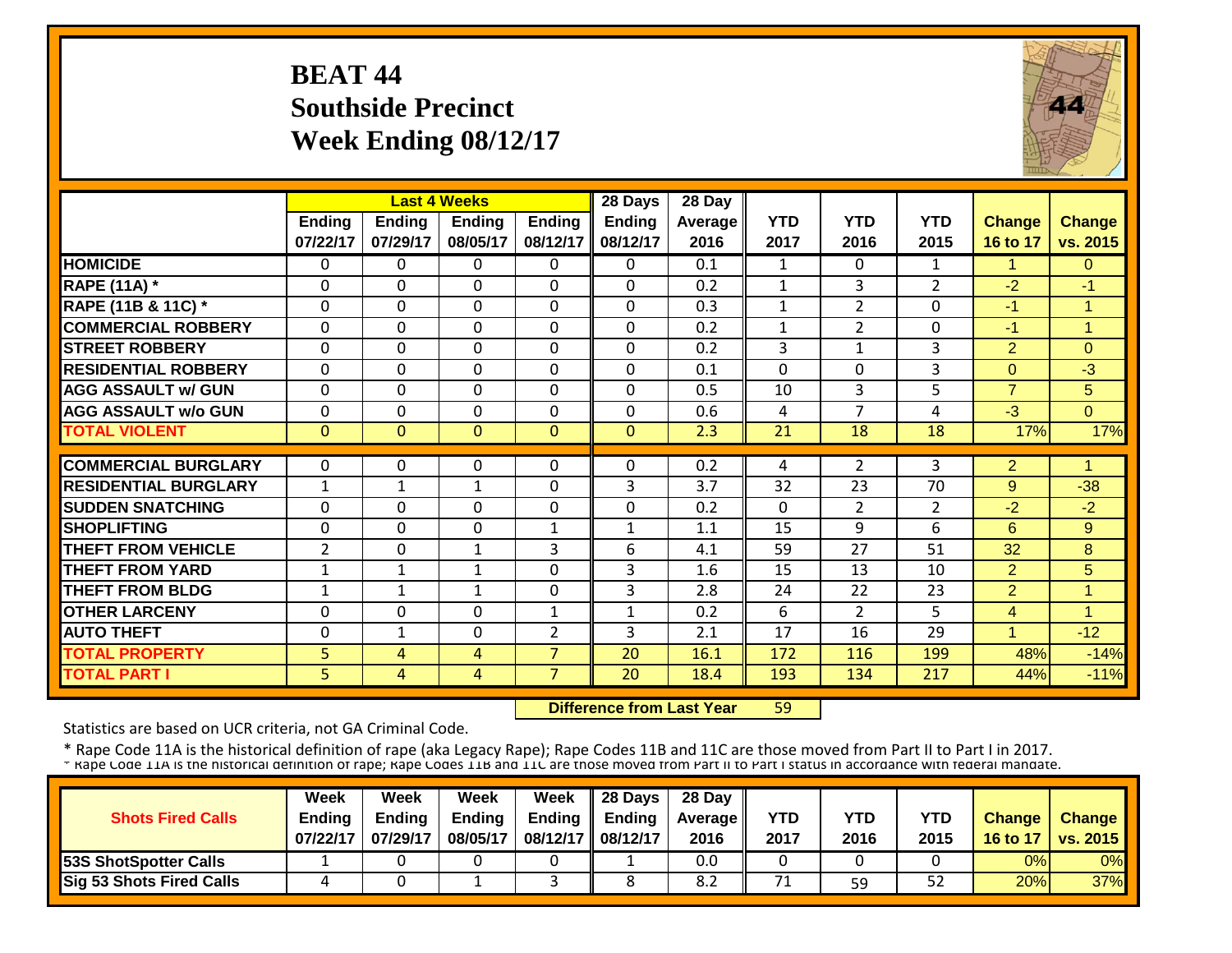# **BEAT 45 Southside Precinct Week Ending 08/12/17**



|                             |               |               | <b>Last 4 Weeks</b> |                | 28 Days        | 28 Day         |                |                |                |                      |               |
|-----------------------------|---------------|---------------|---------------------|----------------|----------------|----------------|----------------|----------------|----------------|----------------------|---------------|
|                             | <b>Ending</b> | <b>Ending</b> | <b>Ending</b>       | <b>Ending</b>  | <b>Ending</b>  | <b>Average</b> | <b>YTD</b>     | <b>YTD</b>     | <b>YTD</b>     | <b>Change</b>        | <b>Change</b> |
|                             | 07/22/17      | 07/29/17      | 08/05/17            | 08/12/17       | 08/12/17       | 2016           | 2017           | 2016           | 2015           | 16 to 17             | vs. 2015      |
| <b>HOMICIDE</b>             | $\mathbf{0}$  | 0             | $\Omega$            | $\Omega$       | $\Omega$       | 0.1            | $\Omega$       | $\mathbf{1}$   | $\Omega$       | $-1$                 | $\Omega$      |
| <b>RAPE (11A) *</b>         | $\Omega$      | $\Omega$      | $\Omega$            | $\Omega$       | $\Omega$       | 0.0            | $\mathbf 0$    | 1              | $\Omega$       | $-1$                 | $\Omega$      |
| RAPE (11B & 11C) *          | $\mathbf 0$   | 0             | $\mathbf 0$         | $\mathbf 0$    | $\mathbf 0$    | 0.2            | $\mathbf 0$    | $\mathbf{1}$   | $\Omega$       | $-1$                 | $\Omega$      |
| <b>COMMERCIAL ROBBERY</b>   | $\Omega$      | $\Omega$      | $\mathbf 0$         | $\Omega$       | $\mathbf 0$    | 0.0            | $\mathbf 0$    | $\Omega$       | $\Omega$       | $\Omega$             | $\Omega$      |
| <b>STREET ROBBERY</b>       | $\mathbf 0$   | 0             | $\mathbf 0$         | $\mathbf 0$    | $\mathbf 0$    | 0.2            | $\mathbf 0$    | $\Omega$       | 0              | $\Omega$             | $\Omega$      |
| <b>RESIDENTIAL ROBBERY</b>  | $\mathbf 0$   | $\Omega$      | $\mathbf 0$         | $\overline{0}$ | $\overline{0}$ | 0.0            | $\mathbf 0$    | $\Omega$       | 0              | $\mathbf{0}$         | $\Omega$      |
| <b>AGG ASSAULT w/ GUN</b>   | $\Omega$      | 0             | 0                   | $\Omega$       | $\mathbf{0}$   | 0.0            | $\mathbf{1}$   | $\Omega$       | 0              | $\overline{1}$       | 1             |
| <b>AGG ASSAULT w/o GUN</b>  | $\Omega$      | 0             | $\Omega$            | $\Omega$       | $\Omega$       | 0.1            | 0              | $\mathbf{1}$   | 0              | $-1$                 | $\Omega$      |
| <b>TOTAL VIOLENT</b>        | $\mathbf{0}$  | $\Omega$      | $\Omega$            | $\Omega$       | $\Omega$       | 0.5            | $\mathbf{1}$   | 4              | $\mathbf{0}$   | $-75%$               | #DIV/0!       |
|                             |               |               |                     |                |                |                |                |                |                |                      |               |
| <b>COMMERCIAL BURGLARY</b>  | $\Omega$      | 0             | 0                   | $\Omega$       | $\Omega$       | 0.0            | $\mathbf{0}$   | $\Omega$       | $\mathbf{1}$   | $\Omega$             | $-1$          |
| <b>RESIDENTIAL BURGLARY</b> | $\mathbf{1}$  | 0             | $\Omega$            | 0              | $\mathbf{1}$   | 1.4            | 8              | 12             | 19             | $-4$                 | $-11$         |
| <b>SUDDEN SNATCHING</b>     | $\mathbf 0$   | 0             | $\mathbf 0$         | 0              | $\mathbf{0}$   | 0.0            | $\mathbf 0$    | $\Omega$       | 0              | $\Omega$             | $\Omega$      |
| <b>SHOPLIFTING</b>          | $\Omega$      | $\Omega$      | $\Omega$            | $\Omega$       | $\Omega$       | 0.0            | $\Omega$       | $\Omega$       | $\Omega$       | $\Omega$             | $\Omega$      |
| <b>THEFT FROM VEHICLE</b>   | $\mathbf{0}$  | 0             | $\Omega$            | 0              | $\Omega$       | 0.7            | 8              | $\overline{7}$ | 3              | -1                   | 5             |
| <b>THEFT FROM YARD</b>      | $\Omega$      | $\Omega$      | $\mathbf{1}$        | $\Omega$       | $\mathbf{1}$   | 0.3            | 1              | 1              | 1              | $\Omega$             | $\Omega$      |
| <b>THEFT FROM BLDG</b>      | $\Omega$      | 0             | $\Omega$            | $\Omega$       | $\Omega$       | 0.2            | $\overline{2}$ | 1              | 5              | -1                   | $-3$          |
| <b>OTHER LARCENY</b>        | $\Omega$      | 0             | $\Omega$            | 0              | $\Omega$       | 0.2            | 1              | $\mathbf{1}$   | 0              | $\Omega$             | 1             |
| <b>AUTO THEFT</b>           | $\Omega$      | 0             | $\Omega$            | $\Omega$       | $\mathbf{0}$   | 0.4            | 3              | $\overline{2}$ | $\overline{2}$ | $\blacktriangleleft$ | $\mathbf{1}$  |
| <b>TOTAL PROPERTY</b>       | $\mathbf{1}$  | $\mathbf{0}$  | $\mathbf{1}$        | $\mathbf{0}$   | $\overline{2}$ | 3.2            | 23             | 24             | 31             | $-4%$                | $-26%$        |
| <b>TOTAL PART I</b>         | $\mathbf{1}$  | $\mathbf{0}$  | $\mathbf{1}$        | $\mathbf{0}$   | $\overline{2}$ | 3.7            | 24             | 28             | 31             | $-14%$               | $-23%$        |

 **Difference from Last Year**‐4

Statistics are based on UCR criteria, not GA Criminal Code.

|                              | <b>Week</b>   | Week          | Week          | Week                | $\parallel$ 28 Days       | 28 Day            |            |      |      |               |                 |
|------------------------------|---------------|---------------|---------------|---------------------|---------------------------|-------------------|------------|------|------|---------------|-----------------|
| <b>Shots Fired Calls</b>     | <b>Endina</b> | <b>Ending</b> | <b>Ending</b> |                     | Ending $\parallel$ Ending | <b>Average</b> II | <b>YTD</b> | YTD  | YTD  | <b>Change</b> | <b>Change</b>   |
|                              | 07/22/17      | 07/29/17      | 08/05/17      | 08/12/17   08/12/17 |                           | 2016              | 2017       | 2016 | 2015 | 16 to 17      | <b>vs. 2015</b> |
| <b>53S ShotSpotter Calls</b> |               |               |               |                     |                           | 0.0               |            |      |      | 0%            | 0%              |
| Sig 53 Shots Fired Calls     |               |               |               |                     |                           | 4.2               | 25         | 38   | 24   | $-34%$        | 4%              |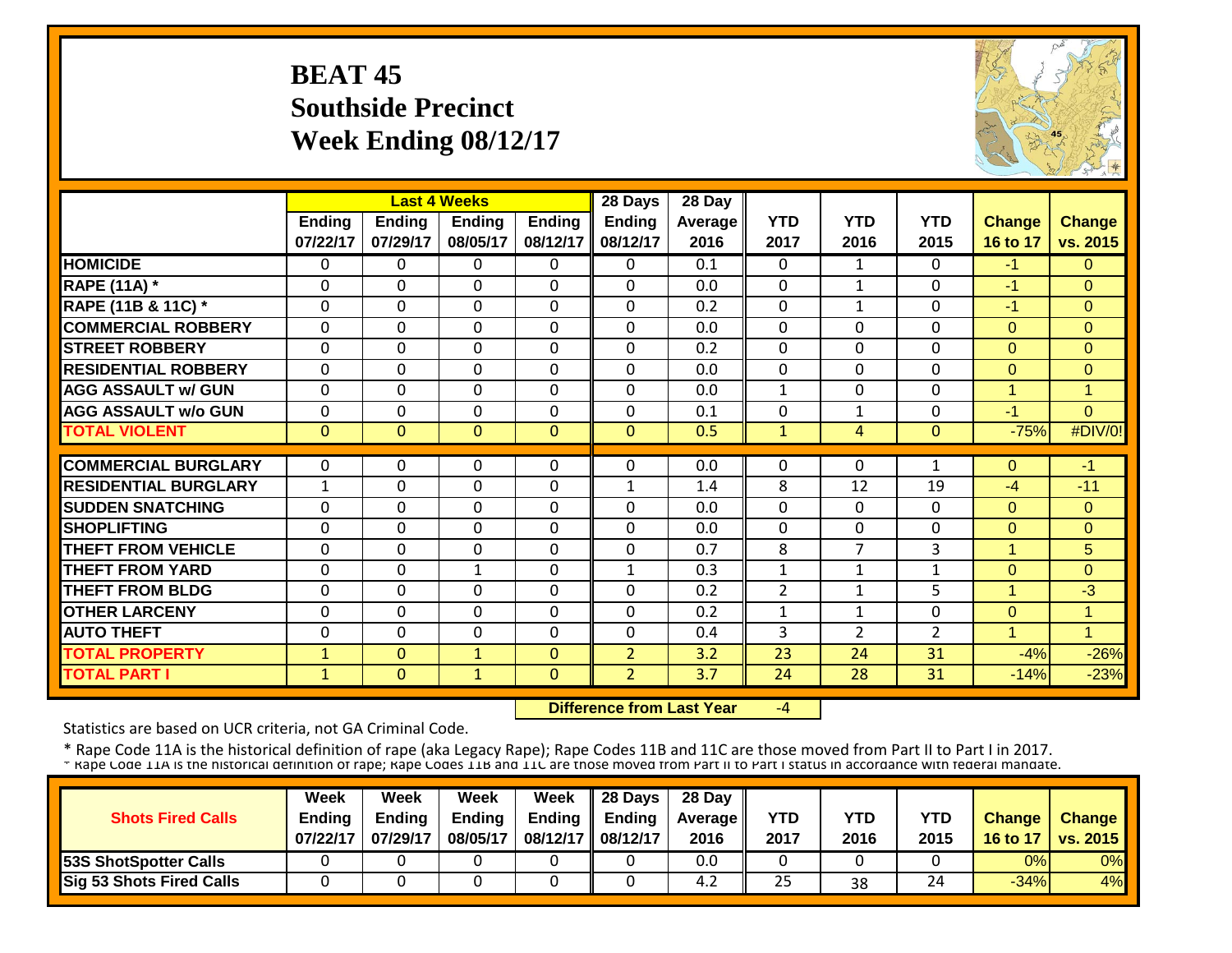## **BEAT 46 Southside Precinct Week Ending 08/12/17**



|                             |                | <b>Last 4 Weeks</b> |                |                | 28 Days        | 28 Day  |                |                |                |                      |                |
|-----------------------------|----------------|---------------------|----------------|----------------|----------------|---------|----------------|----------------|----------------|----------------------|----------------|
|                             | Ending         | <b>Ending</b>       | <b>Ending</b>  | Ending         | <b>Ending</b>  | Average | <b>YTD</b>     | <b>YTD</b>     | <b>YTD</b>     | <b>Change</b>        | <b>Change</b>  |
|                             | 07/22/17       | 07/29/17            | 08/05/17       | 08/12/17       | 08/12/17       | 2016    | 2017           | 2016           | 2015           | 16 to 17             | vs. 2015       |
| <b>HOMICIDE</b>             | $\Omega$       | 0                   | $\Omega$       | 0              | 0              | 0.0     | $\Omega$       | $\Omega$       | $\mathbf{1}$   | $\Omega$             | $-1$           |
| <b>RAPE (11A) *</b>         | $\mathbf{1}$   | 0                   | $\Omega$       | $\Omega$       | $\mathbf{1}$   | 0.1     | $\mathbf{1}$   | $\mathbf{1}$   | $\mathbf{1}$   | $\Omega$             | $\Omega$       |
| RAPE (11B & 11C) *          | $\mathbf 0$    | 0                   | $\mathbf 0$    | 0              | $\Omega$       | 0.1     | $\overline{0}$ | $\mathbf{1}$   | 0              | $-1$                 | $\Omega$       |
| <b>COMMERCIAL ROBBERY</b>   | $\Omega$       | 0                   | $\Omega$       | 0              | $\Omega$       | 0.4     | $\overline{3}$ | $\overline{2}$ | 0              | $\blacktriangleleft$ | 3              |
| <b>STREET ROBBERY</b>       | $\mathbf{0}$   | 0                   | $\overline{0}$ | $\Omega$       | $\mathbf{0}$   | 0.3     | $\mathbf{1}$   | 3              | $\overline{2}$ | $-2$                 | $-1$           |
| <b>RESIDENTIAL ROBBERY</b>  | $\mathbf{0}$   | $\Omega$            | $\mathbf 0$    | $\Omega$       | $\Omega$       | 0.0     | $\Omega$       | $\Omega$       | 0              | $\Omega$             | $\Omega$       |
| <b>AGG ASSAULT w/ GUN</b>   | $\Omega$       | 0                   | $\mathbf 0$    | $\Omega$       | $\Omega$       | 0.2     | 3              | $\mathbf{1}$   | $\overline{2}$ | 2                    | 1              |
| <b>AGG ASSAULT w/o GUN</b>  | $\mathbf{0}$   | 0                   | $\mathbf 0$    | $\mathbf 0$    | 0              | 0.1     | $\overline{2}$ | 0              | $\mathbf{1}$   | 2                    | -4             |
| <b>TOTAL VIOLENT</b>        | $\mathbf{1}$   | $\overline{0}$      | $\Omega$       | $\Omega$       | $\mathbf{1}$   | 1.1     | 10             | 8              | $\overline{7}$ | 25%                  | 43%            |
|                             |                |                     |                |                |                |         |                |                |                |                      |                |
| <b>COMMERCIAL BURGLARY</b>  | $\Omega$       | 0                   | $\mathbf 0$    | 0              | 0              | 0.0     | 3              | 0              | 0              | 3                    | 3              |
| <b>RESIDENTIAL BURGLARY</b> | $\Omega$       | 0                   | $\overline{2}$ | $\Omega$       | $\overline{2}$ | 1.8     | 9              | 17             | 13             | $-8$                 | $-4$           |
| <b>SUDDEN SNATCHING</b>     | $\Omega$       | 0                   | 0              | $\Omega$       | $\Omega$       | 0.2     | 1              | $\overline{2}$ | $\overline{2}$ | $-1$                 | $-1$           |
| <b>SHOPLIFTING</b>          | 5              | 6                   | 6              | 3              | 20             | 10.9    | 129            | 82             | 87             | 47                   | 42             |
| <b>THEFT FROM VEHICLE</b>   | $\mathbf{1}$   | 2                   | $\Omega$       | $\Omega$       | 3              | 2.0     | 46             | 14             | 31             | 32                   | 15             |
| <b>THEFT FROM YARD</b>      | $\Omega$       | $\Omega$            | 0              | $\overline{2}$ | $\overline{2}$ | 1.5     | 3              | 8              | 3              | $-5$                 | $\Omega$       |
| <b>THEFT FROM BLDG</b>      | $\mathbf{1}$   | 0                   | 1              | $\Omega$       | $\overline{2}$ | 1.6     | 14             | 12             | 12             | $\overline{2}$       | $\overline{2}$ |
| <b>OTHER LARCENY</b>        | $\Omega$       | $\Omega$            | $\Omega$       | $\Omega$       | $\Omega$       | 0.4     | 3              | 3              | 1              | $\Omega$             | $\overline{2}$ |
| <b>AUTO THEFT</b>           | $\Omega$       | 0                   | 1              | 1              | $\overline{2}$ | 1.1     | 9              | 7              | 9              | 2                    | $\Omega$       |
| <b>TOTAL PROPERTY</b>       | $\overline{7}$ | 8                   | 10             | 6              | 31             | 19.5    | 217            | 145            | 158            | 50%                  | 37%            |
| <b>TOTAL PART I</b>         | 8              | 8                   | 10             | 6              | 32             | 20.7    | 227            | 153            | 165            | 48%                  | 38%            |

 **Difference from Last Year**74

Statistics are based on UCR criteria, not GA Criminal Code.

|                                 | Week          | Week          | Week          | <b>Week</b>         | $\parallel$ 28 Days       | 28 Day            |      |      |      |               |                 |
|---------------------------------|---------------|---------------|---------------|---------------------|---------------------------|-------------------|------|------|------|---------------|-----------------|
| <b>Shots Fired Calls</b>        | <b>Endina</b> | <b>Ending</b> | <b>Ending</b> |                     | Ending $\parallel$ Ending | <b>Average</b> II | YTD  | YTD  | YTD  | <b>Change</b> | <b>Change</b>   |
|                                 | 07/22/17      | 07/29/17      | 08/05/17      | 08/12/17   08/12/17 |                           | 2016              | 2017 | 2016 | 2015 | 16 to 17      | <b>vs. 2015</b> |
| <b>53S ShotSpotter Calls</b>    |               |               |               |                     |                           | 0.0               |      |      |      | 0%            | 0%              |
| <b>Sig 53 Shots Fired Calls</b> |               |               |               |                     |                           | 8.0               | 54   | 67   | 42   | $-19%$        | 29%             |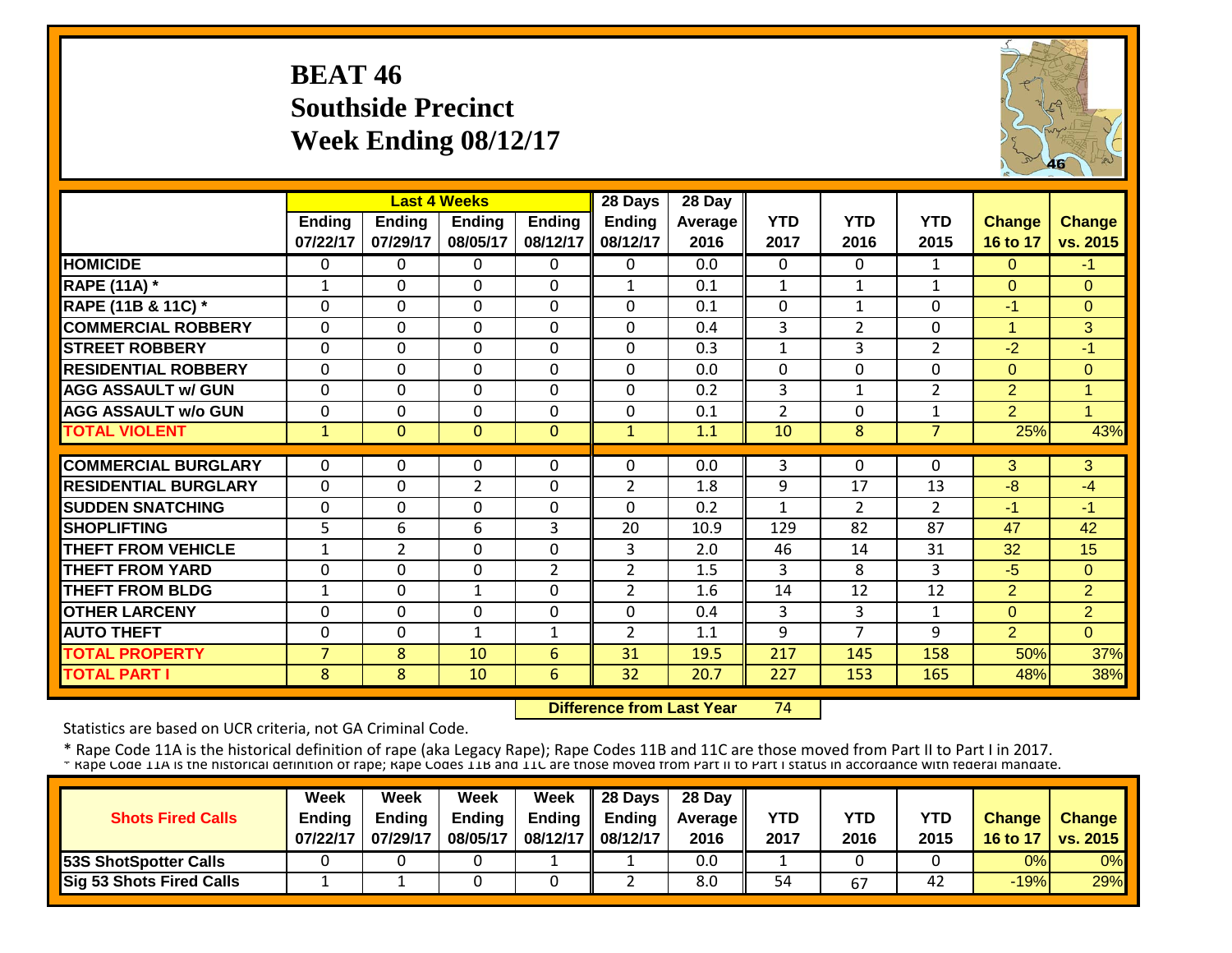

#### **COMPSTATISLANDS PRECINCT Week Ending 08/12/17**

**PRECINCT COMMANDER:**

**CAPT. ASHLEY BROWN** 



|                             | Week<br><b>Ending</b> | Week<br><b>Ending</b> | <b>Weekly</b><br>Avg | 28-Day<br><b>Ending</b> | 28-Day<br><b>Ending</b> | Avg<br>28-Day  | <b>YTD</b>     | <b>YTD</b>     | <b>YTD</b> | <b>Change</b> | <b>Change</b>   |
|-----------------------------|-----------------------|-----------------------|----------------------|-------------------------|-------------------------|----------------|----------------|----------------|------------|---------------|-----------------|
|                             | 08/12/17              | 08/05/17              | 2016                 | 08/12/17                | 7/15/17                 | 2016           | 2017           | 2016           | 2015       | 16 to 17      | vs. 2015        |
| <b>HOMICIDE</b>             | 0                     | 0                     | 0                    | 0                       | $\Omega$                | 0              | 4              | 6              | 6          | $-2$          | $-2$            |
| <b>RAPE (11A) *</b>         | 0                     | $\Omega$              | $\Omega$             | 0                       |                         | 0              | 3              | $\overline{2}$ | 6          |               | $-3$            |
| RAPE (11B & 11C) *          | $\bf{0}$              | $\Omega$              | $\Omega$             |                         | $\Omega$                |                | $\overline{7}$ | $\overline{7}$ | 4          | $\Omega$      | 3               |
| <b>COMMERCIAL ROBBERY</b>   | 0                     | $\Omega$              | $\Omega$             |                         |                         |                | 22             | 6              | 12         | 16            | 10 <sup>1</sup> |
| <b>STREET ROBBERY</b>       | 1                     | $\Omega$              | 1                    | 3                       | 2                       | 3              | 16             | 30             | 29         | $-14$         | $-13$           |
| <b>RESIDENTIAL ROBBERY</b>  | 0                     | 0                     | 0                    | 0                       | $\Omega$                | 0              | 3              | 4              | 4          | $-1$          | $-1$            |
| <b>AGG ASSAULT w/ GUN</b>   | $\bf{0}$              |                       |                      | $\overline{2}$          |                         | 4              | 28             | 38             | 38         | $-10$         | $-10$           |
| <b>AGG ASSAULT w/o GUN</b>  | $\bf{0}$              |                       |                      | 3                       | 4                       | 3              | 29             | 20             | 24         | 9             | 5.              |
| <b>TOTAL VIOLENT</b>        | 1                     | $\overline{2}$        | 3                    | 10                      | 9                       | 14             | 112            | 113            | 123        | $-1%$         | $-9%$           |
|                             |                       |                       |                      |                         |                         |                |                | 18             |            |               | $-10$           |
| <b>COMMERCIAL BURGLARY</b>  | $\bf{0}$              | 0                     | 0                    | 0                       |                         | $\overline{2}$ | 4              |                | 14         | $-14$         |                 |
| <b>RESIDENTIAL BURGLARY</b> | 5                     | 6                     | 6                    | 23                      | 17                      | 24             | 163            | 183            | 140        | $-20$         | 23              |
| <b>SUDDEN SNATCHING</b>     | 0                     |                       | 0                    | $\overline{2}$          | $\Omega$                |                | 6              | 5              | 5          |               | $\mathbf{1}$    |
| <b>SHOPLIFTING</b>          | 6                     | 9                     | 6                    | 23                      | 19                      | 23             | 189            | 178            | 171        | 11            | 18              |
| <b>THEFT FROM VEHICLE</b>   | 4                     | 3                     | 5                    | 25                      | 26                      | 20             | 169            | 155            | 174        | 14            | $-5$            |
| <b>THEFT FROM YARD</b>      | 0                     | 5                     | $\overline{2}$       | 12                      | 11                      | 8              | 68             | 62             | 88         | 6             | $-20$           |
| <b>THEFT FROM BLDG</b>      | 4                     | $\overline{2}$        | 4                    | 11                      | 13                      | 16             | 101            | 128            | 116        | $-27$         | $-15$           |
| <b>OTHER LARCENY</b>        | 0                     | 0                     | 4                    | 4                       | $\Omega$                | $\overline{2}$ | 20             | 21             | 13         | $-1$          | $\overline{7}$  |
| <b>AUTO THEFT</b>           | 3                     | 5                     | 3                    | 18                      | 13                      | 11             | 85             | 88             | 87         | $-3$          | $-2$            |
| <b>TOTAL PROPERTY</b>       | 22                    | 31                    | 27                   | 115                     | 100                     | 107            | 805            | 838            | 808        | $-4%$         | 0%              |
| TOTAL PART I                | 23                    | 33                    | 30                   | 125                     | 109                     | 120            | 917            | 951            | 931        | $-4%$         | $-2%$           |

Statistics are based on UCR criteria, not GA Criminal Code. **Difference from Last Year** -34

Statistics are preliminary, based on RMS data at the time prepared, and are subject to change due to late reports, reclassifications, updated locations, etc.

| <b>Citizen Initiated Calls</b>  | Week<br><b>Ending</b><br>08/12/17 | Week<br><b>Ending</b><br>08/05/17 | Weekly<br>Avg<br>2016 | 28-Day<br>Ending<br>08/12/17 | 28-Day<br><b>Ending</b><br>7/15/17 | Avg<br>$28-Day$<br>2016 | YTD<br>2017 | YTD<br>2016 | YTD<br>2015 | <b>Change</b><br>16 to 17 | <b>Change</b><br>vs. 2015 |
|---------------------------------|-----------------------------------|-----------------------------------|-----------------------|------------------------------|------------------------------------|-------------------------|-------------|-------------|-------------|---------------------------|---------------------------|
| <b>Midnight Shift</b>           | 84                                | 74                                | 82                    | 317                          | 324                                | 330                     | 2771        | 3277        | 3162        | $-506$                    | $-391$                    |
| Day Shift                       | 176                               | 192                               | 190                   | 776                          | 791                                | 761                     | 7123        | 8552        | 8055        | $-1429$                   | $-932$                    |
| <b>Afternoon Shift</b>          | 319                               | 235                               | 219                   | 854                          | 897                                | 876                     | 7827        | 9458        | 8909        | $-1631$                   | $-1082$                   |
| <b>TOTAL CITIZEN CFS</b>        | 579                               | 501                               | 492                   | 1947                         | 2012                               | 1966                    | 17721       | 21287       | 20126       | $-16.8%$                  | $-11.9%$                  |
| <b>53S ShotSpotter Calls</b>    |                                   |                                   |                       |                              | 15                                 | 12                      | 79          | 102         | 51          | -23                       | 28                        |
| <b>Sig 53 Shots Fired Calls</b> |                                   |                                   | 16                    | 33                           | 60                                 | 62                      | 416         | 481         | 309         | $-65$                     | 107                       |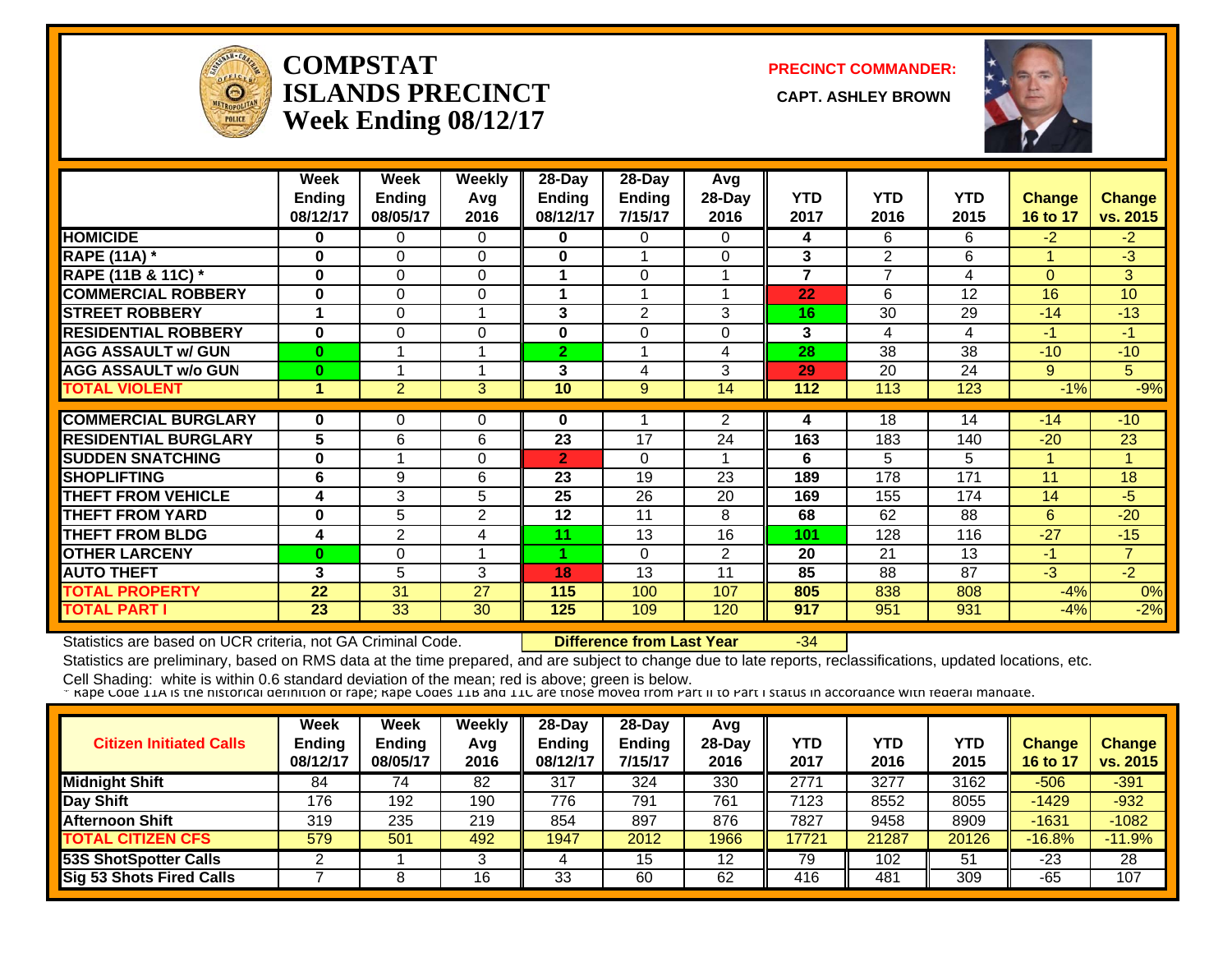# **BEAT 51 Islands Precinct Week Ending 08/12/17**



|                             |                           |                           | <b>Last 4 Weeks</b>       |                           | 28 Days                   | 28 Day          |                    |                    |                    |                           |                           |
|-----------------------------|---------------------------|---------------------------|---------------------------|---------------------------|---------------------------|-----------------|--------------------|--------------------|--------------------|---------------------------|---------------------------|
|                             | <b>Ending</b><br>07/22/17 | <b>Ending</b><br>07/29/17 | <b>Ending</b><br>08/05/17 | <b>Ending</b><br>08/12/17 | <b>Ending</b><br>08/12/17 | Average<br>2016 | <b>YTD</b><br>2017 | <b>YTD</b><br>2016 | <b>YTD</b><br>2015 | <b>Change</b><br>16 to 17 | <b>Change</b><br>vs. 2015 |
| <b>HOMICIDE</b>             | $\Omega$                  | 0                         | $\Omega$                  | $\Omega$                  | 0                         | 0.2             | $\overline{2}$     | $\overline{2}$     | 0                  | $\Omega$                  | 2 <sup>1</sup>            |
| <b>RAPE (11A) *</b>         | $\Omega$                  | 0                         | $\Omega$                  | $\Omega$                  | $\Omega$                  | 0.2             | $\mathbf{0}$       | $\Omega$           | 0                  | $\Omega$                  | $\Omega$                  |
| RAPE (11B & 11C) *          | $\mathbf{0}$              | 0                         | $\Omega$                  | $\Omega$                  | $\mathbf 0$               | 0.2             | $\mathbf{0}$       | $\mathbf{1}$       | $\mathbf{1}$       | $-1$                      | $-1$                      |
| <b>COMMERCIAL ROBBERY</b>   | $\mathbf{1}$              | $\Omega$                  | $\mathbf{0}$              | $\mathbf 0$               | $\mathbf{1}$              | 0.4             | 13                 | $\mathbf{1}$       | 6                  | 12                        | $\overline{7}$            |
| <b>STREET ROBBERY</b>       | $\mathbf{1}$              | 0                         | $\mathbf{0}$              | $\mathbf 0$               | $\mathbf{1}$              | 1.5             | 8                  | 15                 | 11                 | $-7$                      | $-3$                      |
| <b>RESIDENTIAL ROBBERY</b>  | $\Omega$                  | 0                         | $\Omega$                  | $\Omega$                  | 0                         | 0.3             | $\mathbf 0$        | 3                  | $\overline{2}$     | $-3$                      | $-2$                      |
| <b>AGG ASSAULT w/ GUN</b>   | $\Omega$                  | 0                         | $\Omega$                  | $\Omega$                  | 0                         | 1.6             | 9                  | 17                 | 10                 | $-8$                      | $-1$                      |
| <b>AGG ASSAULT w/o GUN</b>  | $\mathbf{0}$              | 0                         | 1                         | $\Omega$                  | $\mathbf{1}$              | 0.7             | 5                  | 3                  | 6                  | $\overline{2}$            | $-1$                      |
| <b>TOTAL VIOLENT</b>        | $\overline{2}$            | $\overline{0}$            | $\overline{1}$            | $\overline{0}$            | $\overline{3}$            | 5.0             | 37                 | 42                 | 36                 | $-12%$                    | 3%                        |
| <b>COMMERCIAL BURGLARY</b>  | $\Omega$                  | 0                         | 0                         | $\Omega$                  | $\Omega$                  | 1.1             | 3                  | 12                 | 5                  | $-9$                      | $-2$                      |
|                             |                           |                           |                           |                           |                           |                 |                    |                    |                    |                           |                           |
| <b>RESIDENTIAL BURGLARY</b> | $\overline{2}$            | 0                         | 2                         | 1                         | 5                         | 6.8             | 35                 | 56                 | 33                 | $-21$                     | $\overline{2}$            |
| <b>SUDDEN SNATCHING</b>     | $\mathbf{1}$              | 0                         | 0                         | $\mathbf 0$               | $\mathbf{1}$              | 0.2             | 1                  | $\Omega$           | $\mathbf{1}$       | $\overline{1}$            | $\Omega$                  |
| <b>SHOPLIFTING</b>          | $\overline{2}$            | 3                         | 4                         | 3                         | 12                        | 13.7            | 131                | 110                | 128                | 21                        | 3                         |
| <b>THEFT FROM VEHICLE</b>   | $\overline{2}$            | $\mathbf{1}$              | 0                         | $\mathbf{1}$              | 4                         | 5.7             | 60                 | 47                 | 54                 | 13                        | 6                         |
| <b>THEFT FROM YARD</b>      | $\mathbf 0$               | 1                         | 1                         | 0                         | $\overline{2}$            | 2.1             | 19                 | 16                 | 23                 | 3                         | $-4$                      |
| <b>THEFT FROM BLDG</b>      | 1                         | 1                         | 0                         | $\overline{2}$            | 4                         | 4.1             | 25                 | 30                 | 34                 | $-5$                      | $-9$                      |
| <b>OTHER LARCENY</b>        | $\mathbf{0}$              | 0                         | 0                         | 0                         | $\Omega$                  | 0.5             | 4                  | 4                  | 3                  | $\Omega$                  | $\overline{1}$            |
| <b>AUTO THEFT</b>           | $\overline{2}$            | $\overline{2}$            | 5                         | $\overline{2}$            | 11                        | 3.1             | 30                 | 24                 | 31                 | 6                         | $-1$                      |
| <b>TOTAL PROPERTY</b>       | 10                        | 8                         | 12                        | 9                         | 39                        | 37.3            | 308                | 299                | 312                | 3%                        | $-1%$                     |
| <b>TOTAL PART I</b>         | 12                        | 8                         | 13                        | 9                         | 42                        | 42.3            | 345                | 341                | 348                | 1%                        | $-1%$                     |

 **Difference from Last Year**4

Statistics are based on UCR criteria, not GA Criminal Code.

|                                 | Week          | Week          | Week          | Week          | 28 Days  | 28 Day            |      |      |      |               |                     |
|---------------------------------|---------------|---------------|---------------|---------------|----------|-------------------|------|------|------|---------------|---------------------|
| <b>Shots Fired Calls</b>        | <b>Ending</b> | <b>Endina</b> | <b>Ending</b> | <b>Ending</b> | Endina   | <b>Average II</b> | YTD  | YTD  | YTD  | <b>Change</b> | Change              |
|                                 | 07/22/17      | 07/29/17      | 08/05/17      | 08/12/17      | 08/12/17 | 2016              | 2017 | 2016 | 2015 |               | 16 to 17   vs. 2015 |
| <b>53S ShotSpotter Calls</b>    |               |               |               |               |          | 10.8              | 60   | 96   | 42   | 0%            | 0%                  |
| <b>Sig 53 Shots Fired Calls</b> |               |               |               |               |          | 20.9              | 136  | 183  | 15   | $-26%$        | 807%                |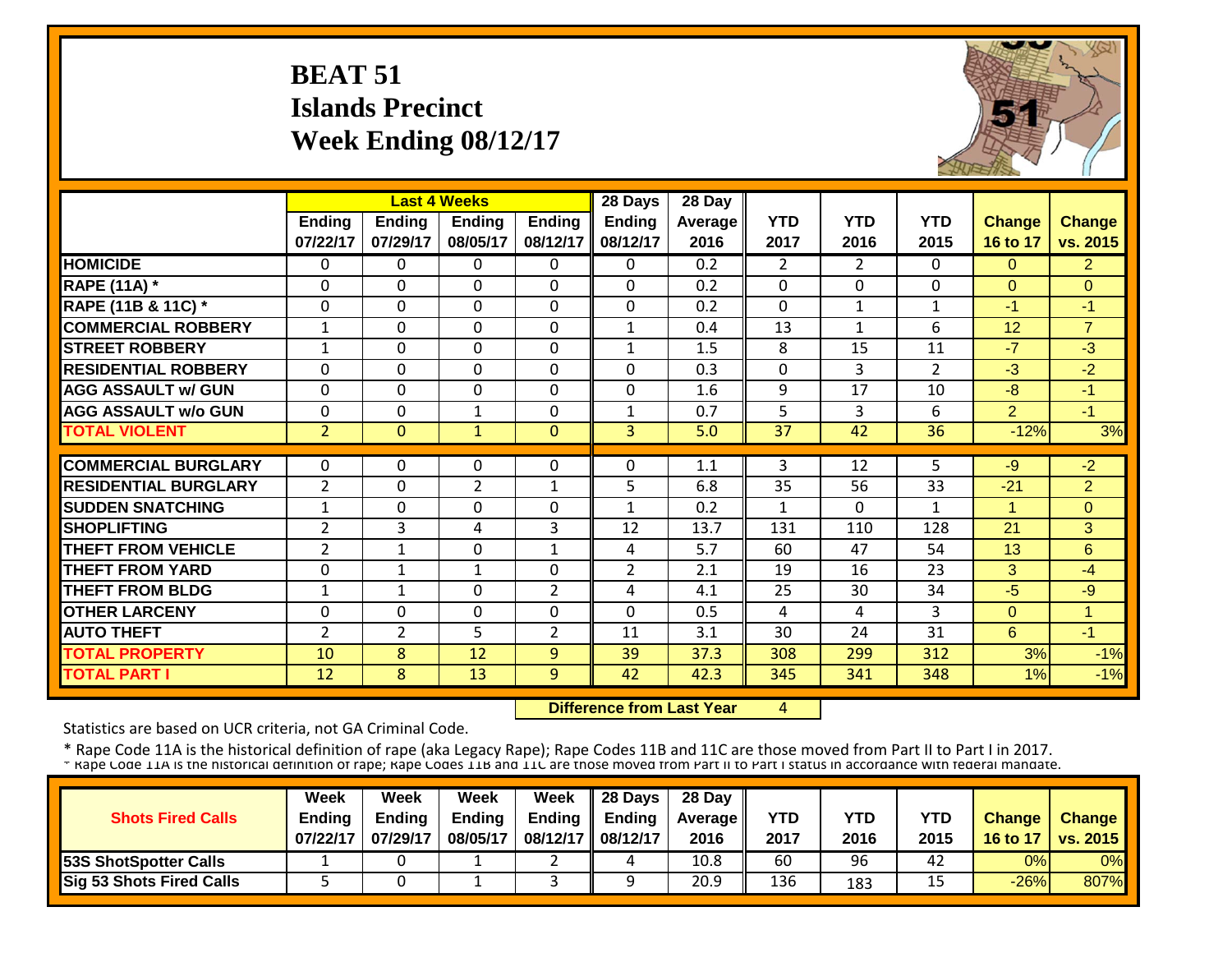# **BEAT 52 Islands Precinct Week Ending 08/12/17**



|                             |                    |                           | <b>Last 4 Weeks</b> |                           | 28 Days                   | 28 Day          |                    |                    |                    |                           |                           |
|-----------------------------|--------------------|---------------------------|---------------------|---------------------------|---------------------------|-----------------|--------------------|--------------------|--------------------|---------------------------|---------------------------|
|                             | Ending<br>07/22/17 | <b>Ending</b><br>07/29/17 | Ending<br>08/05/17  | <b>Ending</b><br>08/12/17 | <b>Ending</b><br>08/12/17 | Average<br>2016 | <b>YTD</b><br>2017 | <b>YTD</b><br>2016 | <b>YTD</b><br>2015 | <b>Change</b><br>16 to 17 | <b>Change</b><br>vs. 2015 |
| <b>HOMICIDE</b>             | $\Omega$           | 0                         | $\Omega$            | $\Omega$                  | $\Omega$                  | 0.2             | $\mathbf{0}$       | $\overline{2}$     | 0                  | $-2$                      | $\Omega$                  |
| <b>RAPE (11A)</b> *         | $\Omega$           | 0                         | $\Omega$            | $\Omega$                  | 0                         | 0.0             | $\Omega$           | $\Omega$           | $\overline{2}$     | $\Omega$                  | $-2$                      |
| RAPE (11B & 11C) *          | $\mathbf{1}$       | 0                         | $\Omega$            | $\Omega$                  | $\mathbf{1}$              | 0.3             | $\overline{2}$     | 4                  | $\mathbf{1}$       | $-2$                      | 1                         |
| <b>COMMERCIAL ROBBERY</b>   | $\mathbf{0}$       | 0                         | $\Omega$            | $\Omega$                  | $\Omega$                  | 0.2             | $\Omega$           | 2                  | 0                  | $-2$                      | $\Omega$                  |
| <b>STREET ROBBERY</b>       | $\mathbf 0$        | 0                         | $\mathbf{0}$        | $\mathbf 0$               | $\mathbf 0$               | 0.5             | $\mathbf 0$        | 5                  | $\overline{2}$     | $-5$                      | $-2$                      |
| <b>RESIDENTIAL ROBBERY</b>  | $\mathbf{0}$       | 0                         | 0                   | $\Omega$                  | $\mathbf 0$               | 0.1             | $\mathbf 0$        | $\mathbf{1}$       | 0                  | -1                        | $\Omega$                  |
| <b>AGG ASSAULT w/ GUN</b>   | $\mathbf{1}$       | 0                         | $\mathbf{0}$        | $\mathbf 0$               | $\mathbf{1}$              | 0.3             | 5                  | $\mathbf{1}$       | 11                 | $\overline{4}$            | $-6$                      |
| <b>AGG ASSAULT w/o GUN</b>  | $\mathbf{0}$       | 0                         | 0                   | 0                         | $\Omega$                  | 0.5             | $\overline{7}$     | 3                  | $\overline{7}$     | 4                         | $\Omega$                  |
| <b>TOTAL VIOLENT</b>        | $\overline{2}$     | $\Omega$                  | $\Omega$            | $\mathbf{0}$              | $\overline{2}$            | 2.1             | 14                 | 18                 | 23                 | $-22%$                    | $-39%$                    |
| <b>COMMERCIAL BURGLARY</b>  | $\mathbf{0}$       | 0                         | $\Omega$            | $\Omega$                  | $\Omega$                  | 0.1             | $\mathbf{0}$       |                    | 1                  | -1                        | $-1$                      |
|                             |                    |                           |                     |                           |                           |                 |                    | 1                  |                    |                           |                           |
| <b>RESIDENTIAL BURGLARY</b> | $\mathbf 0$        | $\mathbf{1}$              | $\mathbf{0}$        | 0                         | $\mathbf{1}$              | 2.6             | 8                  | 21                 | 25                 | $-13$                     | $-17$                     |
| <b>SUDDEN SNATCHING</b>     | $\mathbf{0}$       | 0                         | 0                   | 0                         | $\Omega$                  | 0.2             | $\mathbf{1}$       | $\mathbf{1}$       | $\overline{2}$     | $\Omega$                  | $-1$                      |
| <b>SHOPLIFTING</b>          | $\Omega$           | $\overline{2}$            | $\Omega$            | 0                         | $\overline{2}$            | 0.2             | $\overline{2}$     | $\mathbf{1}$       | $\overline{2}$     | $\blacktriangleleft$      | $\Omega$                  |
| <b>THEFT FROM VEHICLE</b>   | 3                  | 0                         | 1                   | $\mathbf{1}$              | 5                         | 1.9             | 23                 | 12                 | 22                 | 11                        | и                         |
| <b>THEFT FROM YARD</b>      | $\mathbf{1}$       | $\mathbf{1}$              | $\mathbf{1}$        | 0                         | 3                         | 0.7             | 5                  | 6                  | 10                 | -1                        | $-5$                      |
| <b>THEFT FROM BLDG</b>      | $\mathbf{0}$       | $\mathbf{1}$              | $\mathbf{1}$        | $\overline{2}$            | 4                         | 3.1             | 23                 | 31                 | 14                 | $-8$                      | 9                         |
| <b>OTHER LARCENY</b>        | $\Omega$           | 0                         | 0                   | $\Omega$                  | $\Omega$                  | 0.2             | 4                  | 1                  | $\mathbf{1}$       | 3                         | 3                         |
| <b>AUTO THEFT</b>           | $\Omega$           | 0                         | $\Omega$            | 0                         | $\Omega$                  | 1.4             | 7                  | 13                 | 12                 | $-6$                      | $-5$                      |
| <b>TOTAL PROPERTY</b>       | 4                  | 5.                        | 3                   | 3                         | 15                        | 10.3            | 73                 | 87                 | 89                 | $-16%$                    | $-18%$                    |
| <b>TOTAL PART I</b>         | 6                  | 5                         | $\overline{3}$      | 3                         | 17                        | 12.4            | 87                 | 105                | 112                | $-17%$                    | $-22%$                    |

 **Difference from Last Year** $-18$ 

Statistics are based on UCR criteria, not GA Criminal Code.

|                                 | <b>Week</b>   | Week     | Week          | Week     | 28 Days       | 28 Day            |      |      |      |               |                 |
|---------------------------------|---------------|----------|---------------|----------|---------------|-------------------|------|------|------|---------------|-----------------|
| <b>Shots Fired Calls</b>        | <b>Ending</b> | Endina   | <b>Ending</b> | Ending   | <b>Ending</b> | <b>Average II</b> | YTD  | YTD  | YTD  | <b>Change</b> | <b>Change</b>   |
|                                 | 07/22/17      | 07/29/17 | 08/05/17      | 08/12/17 | 08/12/17      | 2016              | 2017 | 2016 | 2015 | 16 to 17      | <b>VS. 2015</b> |
| <b>53S ShotSpotter Calls</b>    |               |          |               |          |               | 0.0               |      |      |      | 0%            | 0%              |
| <b>Sig 53 Shots Fired Calls</b> |               |          |               |          |               | b.3               | 64   | 45   | 56   | 42%           | 14%             |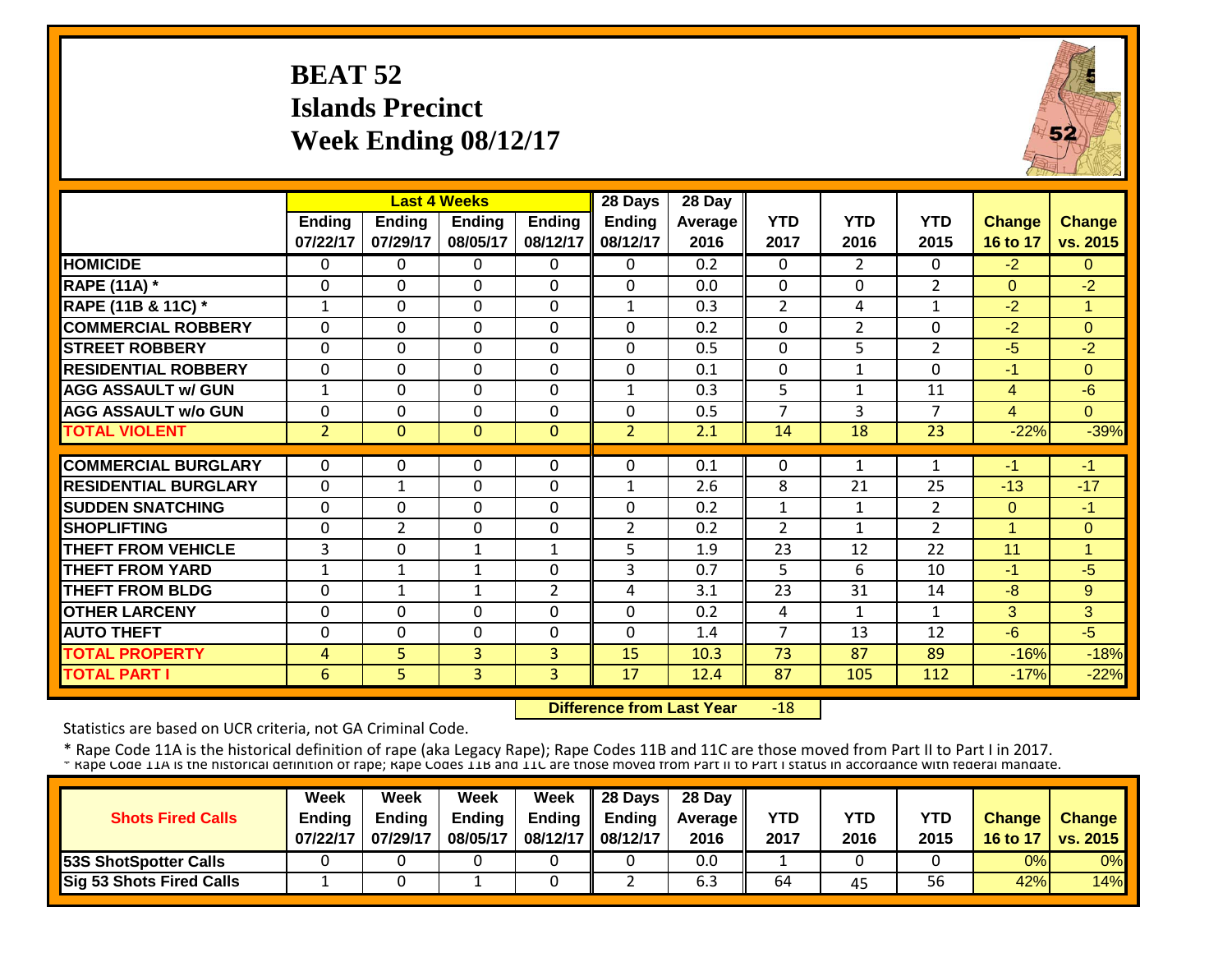# **BEAT 53 Islands Precinct Week Ending 08/12/17**



|                             |                          |                           | <b>Last 4 Weeks</b>       |                           | 28 Days                   | 28 Day                 |                    |                    |                    |                           |                           |
|-----------------------------|--------------------------|---------------------------|---------------------------|---------------------------|---------------------------|------------------------|--------------------|--------------------|--------------------|---------------------------|---------------------------|
|                             | Ending<br>07/22/17       | <b>Ending</b><br>07/29/17 | <b>Ending</b><br>08/05/17 | <b>Ending</b><br>08/12/17 | <b>Ending</b><br>08/12/17 | <b>Average</b><br>2016 | <b>YTD</b><br>2017 | <b>YTD</b><br>2016 | <b>YTD</b><br>2015 | <b>Change</b><br>16 to 17 | <b>Change</b><br>vs. 2015 |
| <b>HOMICIDE</b>             | $\Omega$                 | 0                         | 0                         | $\Omega$                  | 0                         | 0.1                    | 1                  | $\mathbf{1}$       | 1                  | $\Omega$                  | $\Omega$                  |
| <b>RAPE (11A)</b> *         | $\Omega$                 | 0                         | $\Omega$                  | $\Omega$                  | $\Omega$                  | 0.0                    | $\Omega$           | $\Omega$           | $\overline{2}$     | $\Omega$                  | $-2$                      |
| RAPE (11B & 11C) *          | $\Omega$                 | 0                         | $\Omega$                  | $\Omega$                  | $\Omega$                  | 0.0                    | $\overline{2}$     | $\Omega$           | 1                  | $\overline{2}$            | 1                         |
| <b>COMMERCIAL ROBBERY</b>   | $\Omega$                 | $\Omega$                  | $\Omega$                  | $\mathbf 0$               | $\Omega$                  | 0.1                    | $\mathbf{1}$       | $\mathbf{1}$       | $\mathbf{1}$       | $\Omega$                  | $\Omega$                  |
| <b>STREET ROBBERY</b>       | $\mathbf 0$              | 0                         | $\mathbf 0$               | $\mathbf 0$               | 0                         | 0.5                    | 3                  | 3                  | $\overline{2}$     | $\Omega$                  | 1                         |
| <b>RESIDENTIAL ROBBERY</b>  | $\mathbf{0}$             | 0                         | $\Omega$                  | $\Omega$                  | 0                         | 0.1                    | $\mathbf{1}$       | $\Omega$           | 0                  | $\overline{1}$            | $\mathbf{1}$              |
| <b>AGG ASSAULT w/ GUN</b>   | $\mathbf{0}$             | 0                         | 1                         | $\Omega$                  | $\mathbf{1}$              | 1.0                    | 7                  | 10                 | 5                  | $-3$                      | $\overline{2}$            |
| <b>AGG ASSAULT w/o GUN</b>  | $\Omega$                 | 1                         | $\Omega$                  | $\Omega$                  | 1                         | 0.6                    | 7                  | 7                  | 7                  | $\Omega$                  | $\Omega$                  |
| <b>TOTAL VIOLENT</b>        | $\mathbf{0}$             | $\mathbf{1}$              | 1                         | $\mathbf{0}$              | $\overline{2}$            | 2.3                    | 22                 | 22                 | 19                 | 0%                        | 16%                       |
| <b>COMMERCIAL BURGLARY</b>  | $\Omega$                 | 0                         | 0                         | $\Omega$                  | 0                         | 0.2                    | $\Omega$           | 1                  | $\Omega$           | -1                        | $\Omega$                  |
| <b>RESIDENTIAL BURGLARY</b> |                          | 0                         |                           | $\Omega$                  | $\overline{2}$            | 3.5                    | 18                 | 20                 | 21                 | $-2$                      | $-3$                      |
| <b>SUDDEN SNATCHING</b>     | $\mathbf{1}$<br>$\Omega$ | $\Omega$                  | $\mathbf 1$<br>$\Omega$   | $\Omega$                  | $\Omega$                  |                        | $\overline{2}$     |                    |                    |                           | 1                         |
|                             |                          |                           |                           |                           |                           | 0.2                    |                    | $\Omega$           | 1                  | $\overline{2}$            |                           |
| <b>SHOPLIFTING</b>          | $\Omega$                 | 0                         | $\overline{2}$            | 1                         | 3                         | 0.9                    | 14                 | 6                  | 3                  | 8                         | 11<br>1                   |
| <b>THEFT FROM VEHICLE</b>   | $\Omega$                 | $\mathbf 1$               | $\mathbf{1}$              | 1                         | 3                         | 2.7                    | 18                 | 22                 | 17                 | $-4$                      |                           |
| <b>THEFT FROM YARD</b>      | $\mathbf{0}$             | $\mathbf{1}$              | $\Omega$                  | $\Omega$                  | $\mathbf{1}$              | 1.5                    | 9                  | 15                 | 16                 | $-6$                      | $-7$                      |
| <b>THEFT FROM BLDG</b>      | 1                        | 1                         | $\mathbf{1}$              | $\Omega$                  | 3                         | 2.5                    | 20                 | 23                 | 16                 | $-3$                      | 4                         |
| <b>OTHER LARCENY</b>        | $\Omega$                 | 0                         | $\Omega$                  | $\Omega$                  | 0                         | 0.3                    | 2                  | $\overline{2}$     | $\Omega$           | $\Omega$                  | $\overline{2}$            |
| <b>AUTO THEFT</b>           | $\mathbf{0}$             | $\mathbf{1}$              | $\Omega$                  | $\Omega$                  | $\mathbf{1}$              | 1.8                    | 14                 | 13                 | 12                 | 4                         | $\overline{2}$            |
| <b>TOTAL PROPERTY</b>       | $\overline{2}$           | 4                         | 5                         | $\overline{2}$            | 13                        | 13.6                   | 97                 | 102                | 86                 | $-5%$                     | 13%                       |
| <b>TOTAL PART I</b>         | $\overline{2}$           | 5.                        | 6                         | $\overline{2}$            | 15                        | 15.9                   | 119                | 124                | 105                | $-4%$                     | 13%                       |

 **Difference from Last Year**‐5

Statistics are based on UCR criteria, not GA Criminal Code.

|                                 | Week          | Week          | Week          | <b>Week</b>         | $\parallel$ 28 Days       | 28 Day            |      |      |      |               |                 |
|---------------------------------|---------------|---------------|---------------|---------------------|---------------------------|-------------------|------|------|------|---------------|-----------------|
| <b>Shots Fired Calls</b>        | <b>Endina</b> | <b>Ending</b> | <b>Ending</b> |                     | Ending $\parallel$ Ending | <b>Average</b> II | YTD  | YTD  | YTD  | <b>Change</b> | <b>Change</b>   |
|                                 | 07/22/17      | 07/29/17      | 08/05/17      | 08/12/17   08/12/17 |                           | 2016              | 2017 | 2016 | 2015 | 16 to 17      | <b>vs. 2015</b> |
| <b>53S ShotSpotter Calls</b>    |               |               |               |                     |                           | 0.8               | 17   |      |      | 0%            | 0%              |
| <b>Sig 53 Shots Fired Calls</b> |               |               |               |                     |                           | 15.0              | 80   | 117  | 92   | $-32%$        | $-13%$          |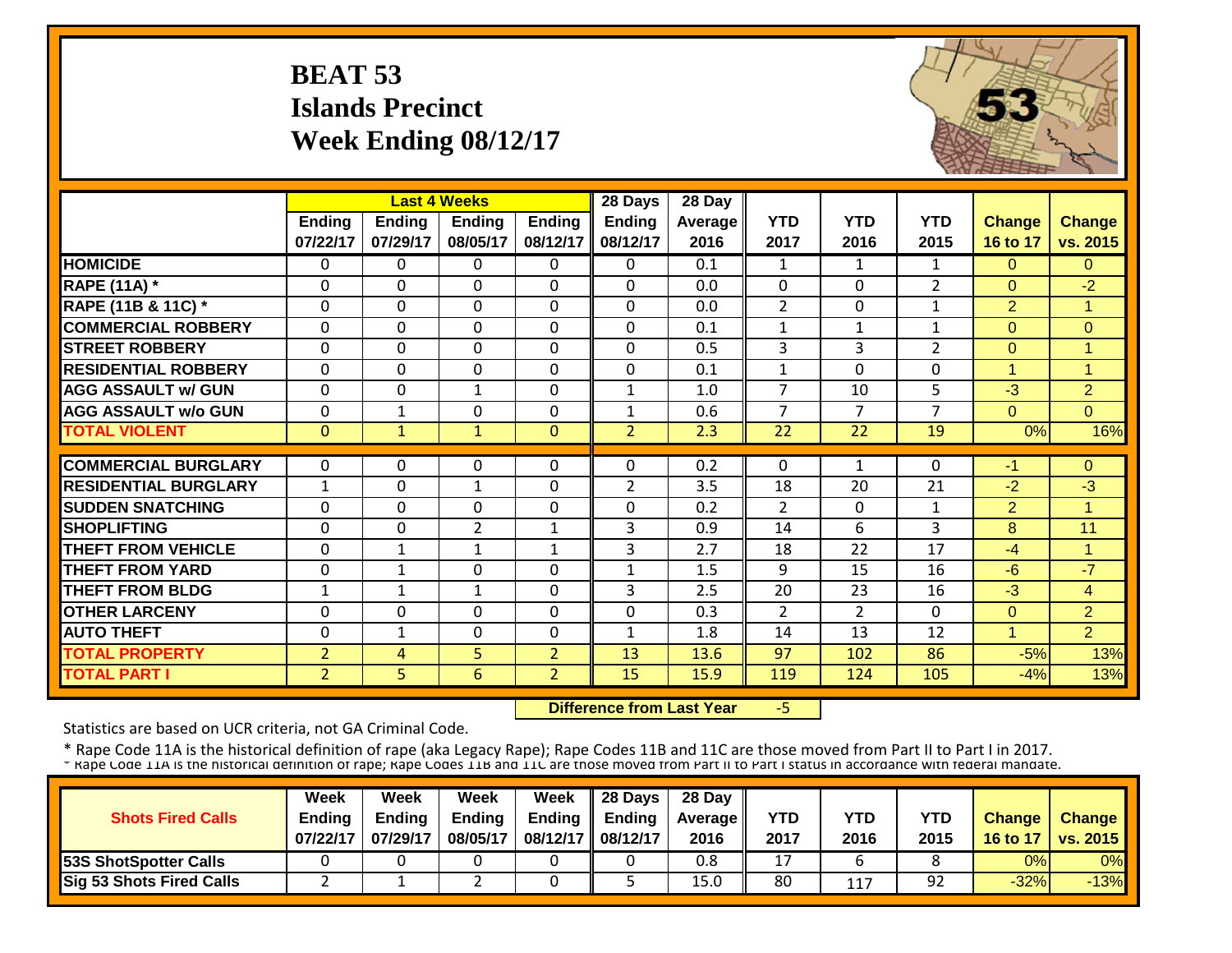# **BEAT 54 Islands Precinct Week Ending 08/12/17**



|                             |              |                | <b>Last 4 Weeks</b> |                | 28 Days        | 28 Day  |                |                |                |                      |                |
|-----------------------------|--------------|----------------|---------------------|----------------|----------------|---------|----------------|----------------|----------------|----------------------|----------------|
|                             | Ending       | <b>Ending</b>  | <b>Ending</b>       | <b>Ending</b>  | <b>Ending</b>  | Average | <b>YTD</b>     | <b>YTD</b>     | <b>YTD</b>     | <b>Change</b>        | Change         |
|                             | 07/22/17     | 07/29/17       | 08/05/17            | 08/12/17       | 08/12/17       | 2016    | 2017           | 2016           | 2015           | 16 to 17             | vs. 2015       |
| <b>HOMICIDE</b>             | $\mathbf{0}$ | 0              | 0                   | 0              | $\Omega$       | 0.1     | $\Omega$       | $\mathbf{1}$   | 4              | $-1$                 | $-4$           |
| <b>RAPE (11A) *</b>         | $\Omega$     | 0              | $\Omega$            | $\Omega$       | $\Omega$       | 0.1     | $\Omega$       | $\mathbf{1}$   | $\mathbf{1}$   | $-1$                 | $-1$           |
| RAPE (11B & 11C) *          | $\mathbf 0$  | 0              | $\mathbf 0$         | $\Omega$       | 0              | 0.1     | $\mathbf 0$    | $\mathbf{1}$   | $\mathbf{1}$   | $-1$                 | $-1$           |
| <b>COMMERCIAL ROBBERY</b>   | $\Omega$     | 0              | 0                   | 0              | $\Omega$       | 0.5     | $\overline{7}$ | $\mathbf{1}$   | 5              | 6                    | $\overline{2}$ |
| <b>STREET ROBBERY</b>       | $\mathbf{1}$ | 0              | 0                   | 0              | 1              | 0.8     | $\overline{2}$ | 6              | 8              | $-4$                 | $-6$           |
| <b>RESIDENTIAL ROBBERY</b>  | $\Omega$     | $\Omega$       | $\Omega$            | $\Omega$       | $\Omega$       | 0.0     | $\mathbf{1}$   | $\Omega$       | $\Omega$       | $\mathbf{1}$         | $\overline{1}$ |
| <b>AGG ASSAULT w/ GUN</b>   | $\Omega$     | 0              | 0                   | $\Omega$       | 0              | 0.7     | 6              | 6              | 8              | $\mathbf 0$          | $-2$           |
| <b>AGG ASSAULT w/o GUN</b>  | $\Omega$     | 0              | $\mathbf 0$         | $\Omega$       | $\Omega$       | 0.6     | 6              | 5              | $\overline{2}$ | $\blacktriangleleft$ | $\overline{4}$ |
| <b>TOTAL VIOLENT</b>        | $\mathbf{1}$ | $\overline{0}$ | $\Omega$            | $\Omega$       | $\mathbf{1}$   | 2.8     | 22             | 21             | 29             | 5%                   | $-24%$         |
|                             |              |                |                     |                |                |         |                |                |                |                      |                |
| <b>COMMERCIAL BURGLARY</b>  | $\Omega$     | 0              | 0                   | 0              | $\Omega$       | 0.2     | $\Omega$       | $\overline{2}$ | 5.             | $-2$                 | $-5$           |
| <b>RESIDENTIAL BURGLARY</b> | $\Omega$     | $\overline{2}$ | $\mathbf{1}$        | $\mathbf{1}$   | 4              | 6.1     | 43             | 39             | 21             | $\overline{4}$       | 22             |
| <b>SUDDEN SNATCHING</b>     | $\Omega$     | 0              | $\mathbf{1}$        | 0              | $\mathbf{1}$   | 0.0     | $\overline{2}$ | $\Omega$       | $\mathbf{1}$   | $\overline{2}$       | 1              |
| <b>SHOPLIFTING</b>          | $\Omega$     | 0              | $\overline{2}$      | $\overline{2}$ | 4              | 2.0     | 19             | 14             | 8              | 5                    | 11             |
| <b>THEFT FROM VEHICLE</b>   | 3            | $\overline{2}$ | $\mathbf 0$         | $\mathbf{1}$   | 6              | 4.7     | 25             | 44             | 45             | $-19$                | $-20$          |
| <b>THEFT FROM YARD</b>      | $\Omega$     | 1              | 0                   | $\Omega$       | 1              | 1.0     | 15             | 5              | 13             | 10                   | $\overline{2}$ |
| <b>THEFT FROM BLDG</b>      | $\Omega$     | 0              | $\Omega$            | $\Omega$       | $\Omega$       | 2.2     | 11             | 20             | 16             | $-9$                 | $-5$           |
| <b>OTHER LARCENY</b>        | $\mathbf{1}$ | 0              | 0                   | $\Omega$       | 1              | 0.2     | 4              | 1              | 3              | 3                    | 1              |
| <b>AUTO THEFT</b>           | 1            | 1              | $\Omega$            | $\Omega$       | $\overline{2}$ | 2.8     | 18             | 26             | 20             | $-8$                 | $-2$           |
| <b>TOTAL PROPERTY</b>       | 5            | 6              | 4                   | 4              | 19             | 19.2    | 137            | 151            | 132            | $-9%$                | 4%             |
| <b>TOTAL PART I</b>         | 6            | 6              | 4                   | $\overline{4}$ | 20             | 22.0    | 159            | 172            | 161            | $-8%$                | $-1%$          |

 **Difference from Last Year** $-13$ 

Statistics are based on UCR criteria, not GA Criminal Code.

|                                 | <b>Week</b>   | Week          | Week     | Week                | $\parallel$ 28 Days       | 28 Day            |            |      |      |               |                 |
|---------------------------------|---------------|---------------|----------|---------------------|---------------------------|-------------------|------------|------|------|---------------|-----------------|
| <b>Shots Fired Calls</b>        | <b>Endina</b> | <b>Ending</b> | Ending   |                     | Ending $\parallel$ Ending | <b>Average</b> II | <b>YTD</b> | YTD  | YTD  | <b>Change</b> | <b>Change</b>   |
|                                 | 07/22/17      | 07/29/17      | 08/05/17 | 08/12/17   08/12/17 |                           | 2016              | 2017       | 2016 | 2015 | 16 to 17      | <b>vs. 2015</b> |
| <b>53S ShotSpotter Calls</b>    |               |               |          |                     |                           | 0.0               |            |      |      | 0%            | 0%              |
| <b>Sig 53 Shots Fired Calls</b> |               |               |          |                     | 13                        | 10.7              | 69         |      | 86   | $-3%$         | $-20%$          |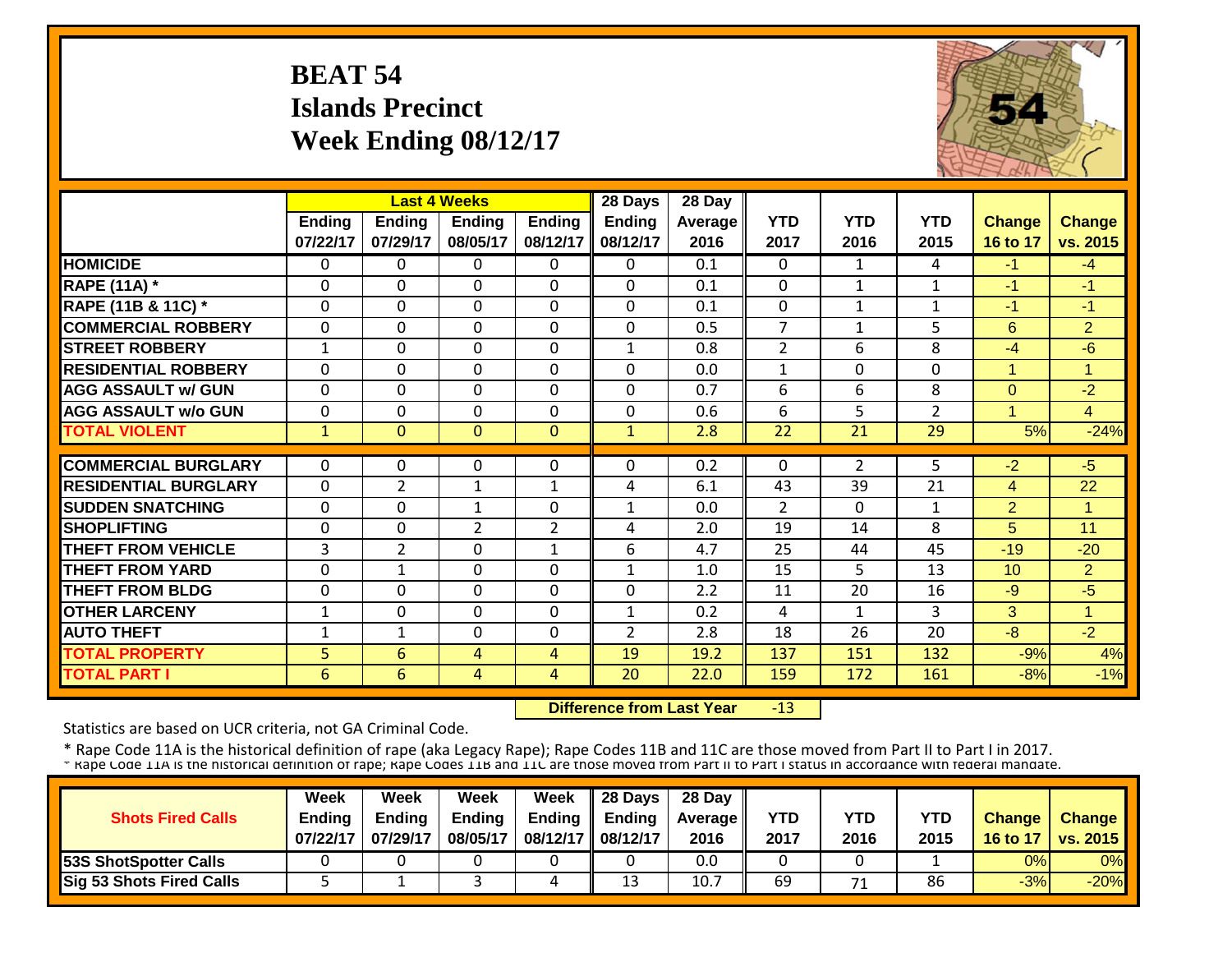# **BEAT 55 Islands Precinct Week Ending 08/12/17**



|                             |                |               | <b>Last 4 Weeks</b> |                | 28 Days        | 28 Day         |              |                |                |                |                |
|-----------------------------|----------------|---------------|---------------------|----------------|----------------|----------------|--------------|----------------|----------------|----------------|----------------|
|                             | <b>Ending</b>  | <b>Endina</b> | <b>Endina</b>       | <b>Ending</b>  | <b>Ending</b>  | <b>Average</b> | <b>YTD</b>   | <b>YTD</b>     | <b>YTD</b>     | <b>Change</b>  | <b>Change</b>  |
|                             | 07/22/17       | 07/29/17      | 08/05/17            | 08/12/17       | 08/12/17       | 2016           | 2017         | 2016           | 2015           | 16 to 17       | vs. 2015       |
| <b>HOMICIDE</b>             | $\mathbf{0}$   | 0             | $\Omega$            | $\Omega$       | $\Omega$       | 0.0            | $\Omega$     | $\Omega$       | $\mathbf{1}$   | $\Omega$       | $-1$           |
| <b>RAPE (11A) *</b>         | $\Omega$       | $\Omega$      | $\Omega$            | $\Omega$       | $\mathbf 0$    | 0.1            | 3            | $\mathbf{1}$   | $\mathbf{1}$   | $\overline{2}$ | $\overline{2}$ |
| RAPE (11B & 11C) *          | $\mathbf 0$    | 0             | $\mathbf 0$         | $\Omega$       | $\mathbf 0$    | 0.2            | 3            | $\mathbf{1}$   | 0              | $\overline{2}$ | 3              |
| <b>COMMERCIAL ROBBERY</b>   | $\Omega$       | 0             | $\Omega$            | $\Omega$       | $\Omega$       | 0.1            | $\mathbf{1}$ | 1              | 0              | $\Omega$       | 1              |
| <b>STREET ROBBERY</b>       | $\mathbf 0$    | 0             | $\mathbf 0$         | 1              | $\mathbf{1}$   | 0.1            | 3            | $\mathbf{1}$   | $\overline{3}$ | $\overline{2}$ | $\Omega$       |
| <b>RESIDENTIAL ROBBERY</b>  | $\Omega$       | 0             | $\Omega$            | $\mathbf 0$    | $\Omega$       | 0.0            | $\mathbf 0$  | $\Omega$       | $\mathbf{1}$   | $\Omega$       | $-1$           |
| <b>AGG ASSAULT w/ GUN</b>   | $\Omega$       | 0             | $\mathbf 0$         | 0              | $\mathbf 0$    | 0.2            | $\mathbf 0$  | $\mathbf{1}$   | $\mathbf{1}$   | $-1$           | $-1$           |
| <b>AGG ASSAULT w/o GUN</b>  | $\mathbf 0$    | 1             | 0                   | $\mathbf 0$    | $\mathbf{1}$   | 0.5            | 4            | $\overline{2}$ | $\mathbf 1$    | $\overline{2}$ | 3              |
| <b>TOTAL VIOLENT</b>        | $\mathbf{0}$   | $\mathbf{1}$  | $\Omega$            | 1              | $\overline{2}$ | 1.1            | 14           | $\overline{7}$ | 8              | 100%           | 75%            |
|                             |                |               |                     |                |                |                |              |                |                |                |                |
| <b>COMMERCIAL BURGLARY</b>  | $\mathbf{0}$   | 0             | 0                   | 0              | $\Omega$       | 0.2            | $\mathbf{1}$ | $\overline{2}$ | $\overline{2}$ | -1             | $-1$           |
| <b>RESIDENTIAL BURGLARY</b> | $\Omega$       | 5             | $\mathbf{1}$        | 1              | 7              | 4.0            | 48           | 39             | 33             | 9              | 15             |
| <b>SUDDEN SNATCHING</b>     | $\Omega$       | 0             | 0                   | 0              | $\Omega$       | 0.4            | $\Omega$     | 4              | $\Omega$       | $-4$           | $\Omega$       |
| <b>SHOPLIFTING</b>          | $\Omega$       | 1             | $\mathbf{1}$        | $\Omega$       | $\overline{2}$ | 6.1            | 23           | 47             | 30             | $-24$          | $-7$           |
| <b>THEFT FROM VEHICLE</b>   | 5              | $\mathbf{1}$  | $\mathbf{1}$        | 0              | 7              | 4.2            | 40           | 25             | 31             | 15             | 9              |
| <b>THEFT FROM YARD</b>      | $\mathbf{1}$   | 1             | 3                   | $\Omega$       | 5              | 2.6            | 18           | 18             | 26             | $\Omega$       | $-8$           |
| <b>THEFT FROM BLDG</b>      | $\Omega$       | $\Omega$      | $\Omega$            | $\Omega$       | 0              | 3.7            | 21           | 23             | 32             | $-2$           | $-11$          |
| <b>OTHER LARCENY</b>        | $\Omega$       | 0             | $\Omega$            | $\Omega$       | $\Omega$       | 1.1            | 5            | 11             | 5              | $-6$           | $\Omega$       |
| <b>AUTO THEFT</b>           | $\overline{2}$ | 0             | $\Omega$            | $\mathbf{1}$   | 3              | 1.5            | 13           | 11             | 6              | $\overline{2}$ | $\overline{7}$ |
| <b>TOTAL PROPERTY</b>       | 8              | 8             | 6                   | $\overline{2}$ | 24             | 23.8           | 169          | 180            | 165            | $-6%$          | 2%             |
| <b>TOTAL PART I</b>         | 8              | 9             | $6\phantom{1}$      | 3              | 26             | 24.9           | 183          | 187            | 173            | $-2%$          | 6%             |

 **Difference from Last Year**‐4

Statistics are based on UCR criteria, not GA Criminal Code.

|                              | <b>Week</b>   | Week          | Week          | Week              | $\parallel$ 28 Days       | 28 Day            |            |      |      |               |                 |
|------------------------------|---------------|---------------|---------------|-------------------|---------------------------|-------------------|------------|------|------|---------------|-----------------|
| <b>Shots Fired Calls</b>     | <b>Endina</b> | <b>Ending</b> | <b>Ending</b> |                   | Ending $\parallel$ Ending | <b>Average</b> II | <b>YTD</b> | YTD  | YTD  | <b>Change</b> | <b>Change</b>   |
|                              | 07/22/17      | 07/29/17      | 08/05/17      | 08/12/17 08/12/17 |                           | 2016              | 2017       | 2016 | 2015 | 16 to 17      | <b>vs. 2015</b> |
| <b>53S ShotSpotter Calls</b> |               |               |               |                   |                           | 0.0               |            |      |      | 0%            | 0%              |
| Sig 53 Shots Fired Calls     |               |               |               |                   |                           | د.ر               | 41         | 37   | 36   | 11%           | 14%             |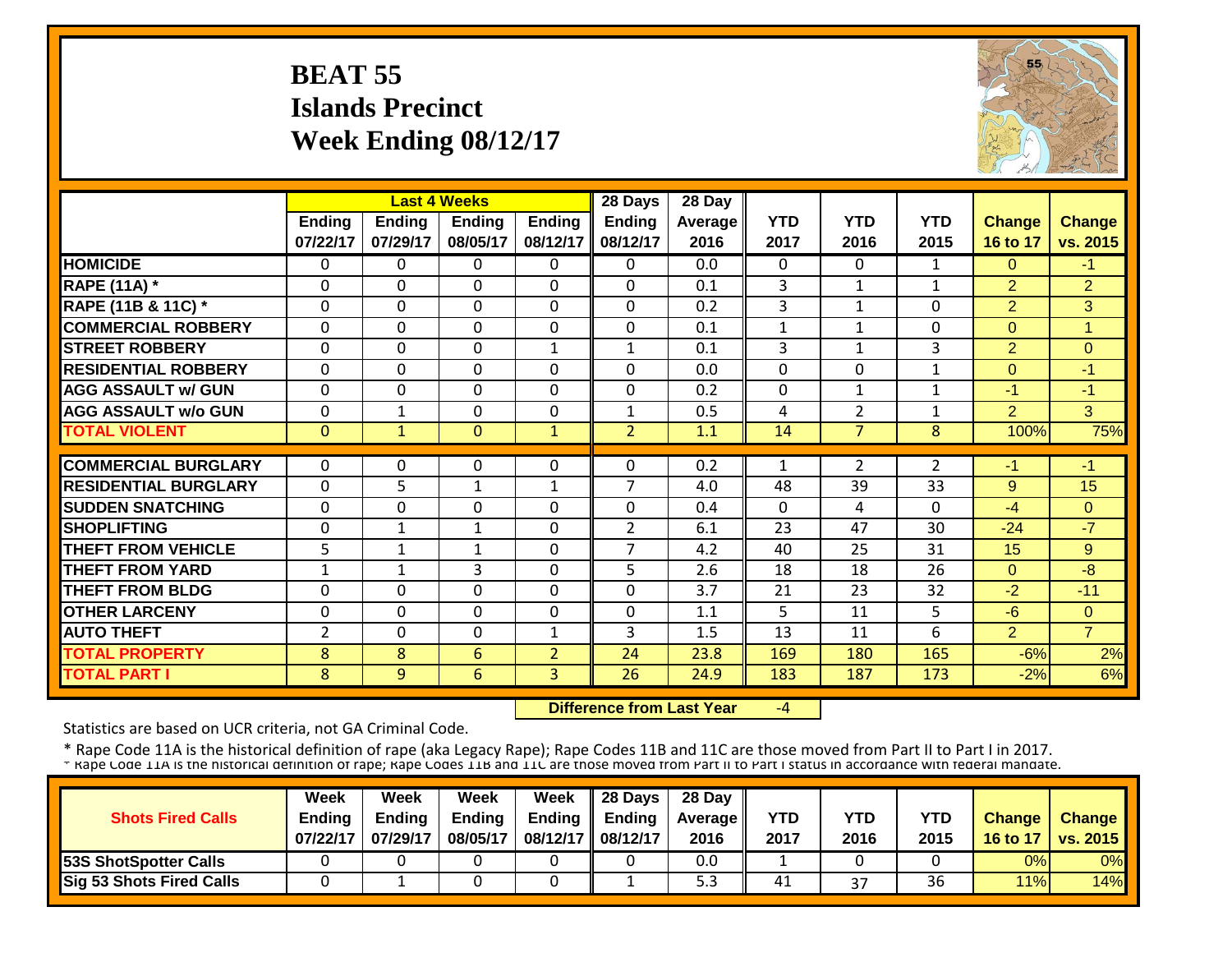# **BEAT 56 Islands Precinct Week Ending 08/12/17**



|                             |                | <b>Last 4 Weeks</b> |                |                | 28 Days       | 28 Day  |              |                |                |                |                |
|-----------------------------|----------------|---------------------|----------------|----------------|---------------|---------|--------------|----------------|----------------|----------------|----------------|
|                             | Ending         | <b>Ending</b>       | <b>Ending</b>  | Ending         | <b>Ending</b> | Average | <b>YTD</b>   | <b>YTD</b>     | <b>YTD</b>     | <b>Change</b>  | <b>Change</b>  |
|                             | 07/22/17       | 07/29/17            | 08/05/17       | 08/12/17       | 08/12/17      | 2016    | 2017         | 2016           | 2015           | 16 to 17       | vs. 2015       |
| <b>HOMICIDE</b>             | $\Omega$       | 0                   | $\mathbf{0}$   | 0              | 0             | 0.0     | $\mathbf{1}$ | $\Omega$       | 0              | $\mathbf{1}$   | 1              |
| <b>RAPE (11A) *</b>         | $\Omega$       | 0                   | $\Omega$       | $\Omega$       | $\Omega$      | 0.0     | $\Omega$     | $\Omega$       | 0              | $\Omega$       | $\Omega$       |
| RAPE (11B & 11C) *          | $\mathbf{0}$   | 0                   | $\mathbf 0$    | 0              | $\Omega$      | 0.0     | $\mathbf 0$  | $\Omega$       | 0              | $\Omega$       | $\Omega$       |
| <b>COMMERCIAL ROBBERY</b>   | $\Omega$       | 0                   | $\Omega$       | 0              | $\Omega$      | 0.0     | $\Omega$     | $\Omega$       | 0              | $\Omega$       | $\Omega$       |
| <b>STREET ROBBERY</b>       | $\overline{0}$ | 0                   | $\overline{0}$ | $\Omega$       | $\Omega$      | 0.0     | $\mathbf 0$  | $\Omega$       | 3              | $\mathbf{0}$   | $-3$           |
| <b>RESIDENTIAL ROBBERY</b>  | $\mathbf{0}$   | $\Omega$            | $\mathbf 0$    | $\mathbf 0$    | $\Omega$      | 0.0     | $\mathbf{1}$ | $\Omega$       | $\mathbf{1}$   | $\overline{1}$ | $\Omega$       |
| <b>AGG ASSAULT w/ GUN</b>   | $\mathbf{0}$   | $\Omega$            | $\mathbf 0$    | $\Omega$       | $\Omega$      | 0.3     | $\mathbf{1}$ | 3              | 3              | $-2$           | $-2$           |
| <b>AGG ASSAULT w/o GUN</b>  | $\mathbf{0}$   | 0                   | $\mathbf 0$    | $\mathbf 0$    | 0             | 0.1     | $\mathbf 0$  | 0              | $\mathbf{1}$   | $\mathbf{0}$   | $-1$           |
| <b>TOTAL VIOLENT</b>        | $\Omega$       | $\overline{0}$      | $\Omega$       | $\Omega$       | $\Omega$      | 0.4     | 3            | 3              | 8              | 0%             | $-63%$         |
|                             |                |                     |                |                |               |         |              |                |                |                |                |
| <b>COMMERCIAL BURGLARY</b>  | $\Omega$       | 0                   | $\mathbf 0$    | 0              | 0             | 0.1     | $\Omega$     | $\Omega$       | $\mathbf{1}$   | $\mathbf{0}$   | $-1$           |
| <b>RESIDENTIAL BURGLARY</b> | $\mathbf{1}$   | 0                   | $\mathbf 1$    | $\overline{2}$ | 4             | 1.2     | 11           | 8              | $\overline{7}$ | 3              | $\overline{4}$ |
| <b>SUDDEN SNATCHING</b>     | $\mathbf{0}$   | 0                   | $\mathbf 0$    | 0              | $\Omega$      | 0.0     | $\Omega$     | $\Omega$       | 0              | $\mathbf{0}$   | $\overline{0}$ |
| <b>SHOPLIFTING</b>          | $\Omega$       | $\Omega$            | 0              | $\Omega$       | $\Omega$      | 0.0     | $\Omega$     | $\Omega$       | 0              | $\Omega$       | $\Omega$       |
| <b>THEFT FROM VEHICLE</b>   | $\Omega$       | 0                   | $\Omega$       | $\Omega$       | $\Omega$      | 0.5     | 3            | 5              | 5              | $-2$           | $-2$           |
| <b>THEFT FROM YARD</b>      | $\Omega$       | $\Omega$            | 0              | $\Omega$       | $\Omega$      | 0.3     | 2            | $\overline{2}$ | 0              | $\Omega$       | $\overline{2}$ |
| <b>THEFT FROM BLDG</b>      | $\Omega$       | 0                   | 0              | $\Omega$       | $\Omega$      | 0.2     | $\mathbf{1}$ | $\mathbf{1}$   | 4              | $\Omega$       | $-3$           |
| <b>OTHER LARCENY</b>        | $\Omega$       | $\Omega$            | $\Omega$       | $\Omega$       | $\Omega$      | 0.2     | 1            | $\overline{2}$ | $\mathbf{1}$   | $-1$           | $\Omega$       |
| <b>AUTO THEFT</b>           | 1              | 0                   | $\Omega$       | 0              | 1             | 0.1     | 3            | 1              | 6              | 2              | $-3$           |
| <b>TOTAL PROPERTY</b>       | $\overline{2}$ | $\Omega$            | $\mathbf{1}$   | $\overline{2}$ | 5             | 2.5     | 21           | 19             | 24             | 11%            | $-13%$         |
| <b>TOTAL PART I</b>         | $\overline{2}$ | $\mathbf{0}$        | $\mathbf{1}$   | $\overline{2}$ | 5             | 2.9     | 24           | 22             | 32             | 9%             | $-25%$         |

 **Difference from Last Year**

2

Statistics are based on UCR criteria, not GA Criminal Code.

|                                 | Week          | Week          | Week          | <b>Week</b>         | $\parallel$ 28 Days       | 28 Day            |      |      |      |               |                 |
|---------------------------------|---------------|---------------|---------------|---------------------|---------------------------|-------------------|------|------|------|---------------|-----------------|
| <b>Shots Fired Calls</b>        | <b>Endina</b> | <b>Ending</b> | <b>Ending</b> |                     | Ending $\parallel$ Ending | <b>Average</b> II | YTD  | YTD  | YTD  | <b>Change</b> | <b>Change</b>   |
|                                 | 07/22/17      | 07/29/17      | 08/05/17      | 08/12/17   08/12/17 |                           | 2016              | 2017 | 2016 | 2015 | 16 to 17      | <b>vs. 2015</b> |
| <b>53S ShotSpotter Calls</b>    |               |               |               |                     |                           | 0.0               |      |      |      | 0%            | 0%              |
| <b>Sig 53 Shots Fired Calls</b> |               |               |               |                     |                           | 4.0               | 26   | 28   | 24   | $-7%$         | 8%              |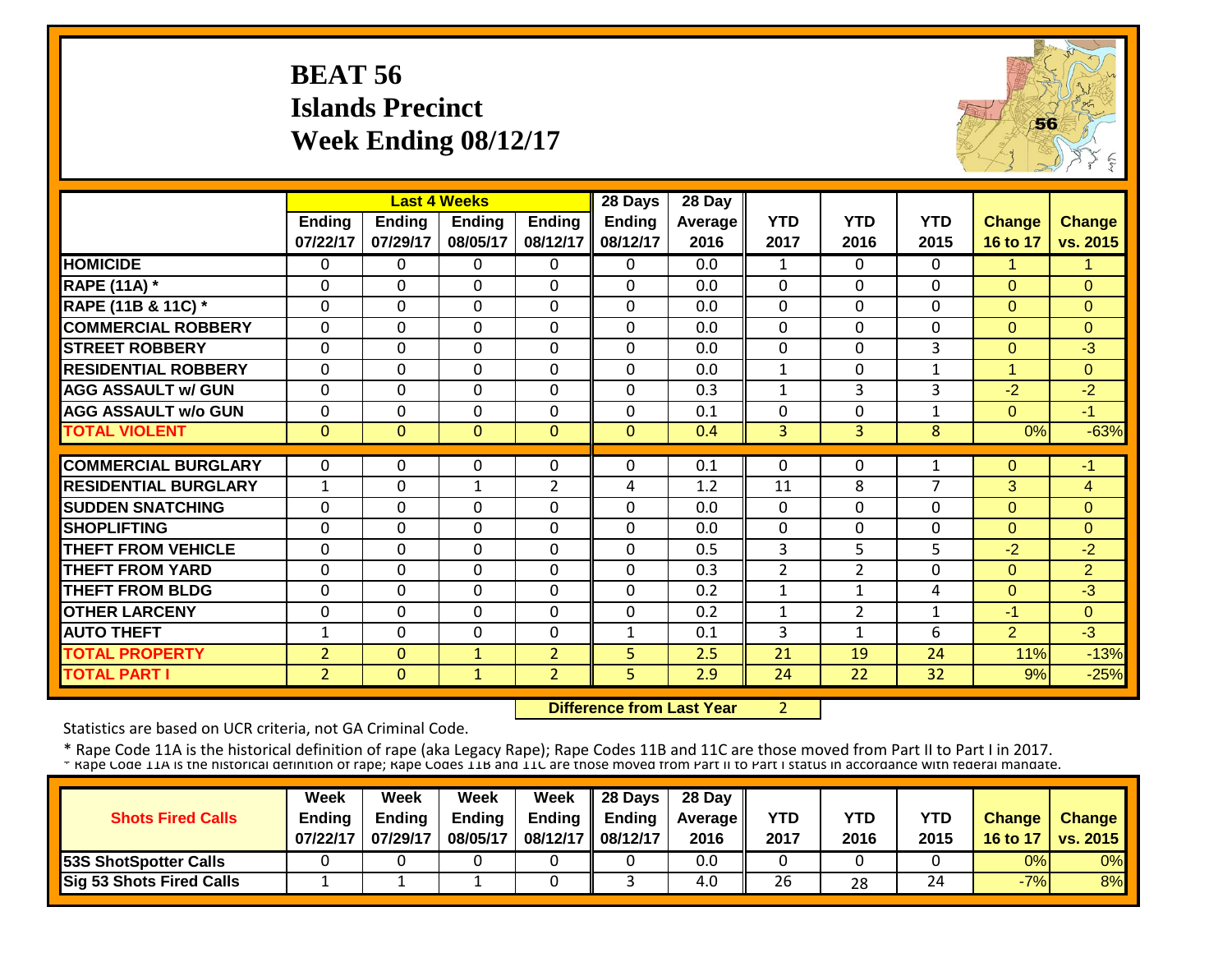

#### **COMPSTATWHITEFIELD PRECINCT Week Ending 08/12/17**

**PRECINCT COMMANDER:**

**LT. TORRENCE GARVIN** 



|                               | Week<br><b>Ending</b><br>08/12/17 | Week<br>Ending<br>08/05/17 | Weekly<br>Avg<br>2016 | $28 - Day$<br><b>Ending</b><br>08/12/17 | $28 - Day$<br><b>Ending</b><br>7/15/17 | Avg<br>28-Day<br>2016 | <b>YTD</b><br>2017 | <b>YTD</b><br>2016 | <b>YTD</b><br>2015      | <b>Change</b><br>16 to 17 | <b>Change</b><br>vs. 2015 |
|-------------------------------|-----------------------------------|----------------------------|-----------------------|-----------------------------------------|----------------------------------------|-----------------------|--------------------|--------------------|-------------------------|---------------------------|---------------------------|
| <b>HOMICIDE</b>               | 0                                 | 0                          | 0                     | 0                                       | $\Omega$                               | $\Omega$              | $\mathbf{2}$       | $\overline{2}$     | 2                       | $\Omega$                  | $\overline{0}$            |
| <b>RAPE (11A)</b> *           | $\bf{0}$                          | $\Omega$                   | $\Omega$              | 0                                       | $\Omega$                               | $\Omega$              | 1                  | $\overline{2}$     | 4                       | $-1$                      | $-3$                      |
| <b>RAPE (11B &amp; 11C) *</b> | $\bf{0}$                          | $\Omega$                   | $\Omega$              | $\bf{0}$                                | $\Omega$                               | $\Omega$              | 5                  | 4                  | $\overline{\mathbf{A}}$ | 4                         | $\overline{4}$            |
| <b>COMMERCIAL ROBBERY</b>     | $\mathbf 0$                       | $\Omega$                   | 0                     | 0                                       | $\Omega$                               | $\Omega$              | 0                  | 2                  | 4                       | $-2$                      | $-4$                      |
| <b>STREET ROBBERY</b>         | $\bf{0}$                          | $\Omega$                   | $\Omega$              | 0                                       | $\Omega$                               |                       | 5                  | 3                  | 2                       | $\overline{2}$            | 3                         |
| <b>RESIDENTIAL ROBBERY</b>    | $\bf{0}$                          | $\Omega$                   | $\Omega$              | 0                                       | $\Omega$                               | $\Omega$              | 0                  |                    | 4                       | $-1$                      | $-4$                      |
| <b>AGG ASSAULT w/ GUN</b>     | $\bf{0}$                          | $\Omega$                   | $\Omega$              | 0                                       | $\Omega$                               |                       | 3                  | 11                 | 7                       | $-8$                      | $-4$                      |
| <b>AGG ASSAULT w/o GUN</b>    | 4                                 | 0                          | $\Omega$              |                                         |                                        |                       | 5                  | 10                 | 5                       | $-5$                      | $\Omega$                  |
| <b>TOTAL VIOLENT</b>          | $\blacktriangleleft$              | $\Omega$                   | 1                     |                                         | 1                                      | 4                     | 21                 | 35                 | 29                      | $-40%$                    | $-28%$                    |
| <b>COMMERCIAL BURGLARY</b>    | $\bf{0}$                          | 0                          | 0                     | 0                                       | 0                                      | $\overline{2}$        | $\mathbf{2}$       | 14                 | 7                       | $-12$                     | -5                        |
| <b>RESIDENTIAL BURGLARY</b>   | 5                                 | $\overline{2}$             | 3                     | 13                                      | 2                                      | $1\overline{3}$       | 66                 | 113                | 93                      | $-47$                     | $-27$                     |
| <b>SUDDEN SNATCHING</b>       | $\bf{0}$                          |                            | $\Omega$              | $\overline{2}$                          | $\Omega$                               |                       | 3                  | 4                  | 2                       | $-1$                      | 4                         |
| <b>SHOPLIFTING</b>            | 8                                 | 4                          | $\overline{2}$        | 19                                      | 15                                     | 9                     | 102                | 73                 | 114                     | 29                        | $-12$                     |
| <b>THEFT FROM VEHICLE</b>     | 3                                 | 3                          | 3                     | 10                                      | 6                                      | 11                    | 94                 | 70                 | 63                      | 24                        | 31                        |
| <b>THEFT FROM YARD</b>        | 4                                 | 3                          |                       | 9                                       | 3                                      | 5                     | 34                 | 28                 | 36                      | 6                         | $-2$                      |
| <b>THEFT FROM BLDG</b>        | 1                                 | $\Omega$                   | 4                     | 3                                       | 4                                      | 6                     | 43                 | 47                 | 49                      | $-4$                      | -6                        |
| <b>OTHER LARCENY</b>          | 4                                 |                            | 0                     | $\overline{2}$                          | 2                                      |                       | 17                 | 5.                 | 5.                      | 12                        | 12                        |
| <b>AUTO THEFT</b>             | $\overline{2}$                    | $\Omega$                   | 4                     | 7                                       | 3                                      | 4                     | 29                 | 31                 | 26                      | $-2$                      | 3                         |
| <b>TOTAL PROPERTY</b>         | 21                                | 14                         | 13                    | 65                                      | 35                                     | 51                    | 390                | 385                | 395                     | 1%                        | $-1%$                     |
| <b>TOTAL PART I</b>           | 22                                | 14                         | 14                    | 66                                      | 36                                     | 56                    | 411                | 420                | 424                     | $-2%$                     | $-3%$                     |

Statistics are based on UCR criteria, not GA Criminal Code. **Difference from Last Year** -9

Statistics are preliminary, based on RMS data at the time prepared, and are subject to change due to late reports, reclassifications, updated locations, etc.

| <b>Citizen Initiated Calls</b>  | Week<br><b>Ending</b><br>08/12/17 | <b>Week</b><br><b>Ending</b><br>08/05/17 | Weekly<br>Avg<br>2016 | 28-Day<br>Endina<br>08/12/17 | $28$ -Dav<br><b>Ending</b><br>7/15/17 | Avg<br>$28-Day$<br>2016 | YTD<br>2017 | YTD<br>2016 | YTD<br>2015 | <b>Change</b><br>16 to 17 | <b>Change</b><br>vs. 2015 |
|---------------------------------|-----------------------------------|------------------------------------------|-----------------------|------------------------------|---------------------------------------|-------------------------|-------------|-------------|-------------|---------------------------|---------------------------|
| <b>Midnight Shift</b>           | 30                                | 27                                       | 34                    | 13                           | 132                                   | 138                     | 973         | 1030        |             | -57                       | 973                       |
| Day Shift                       | 91                                | 91                                       | 101                   | 372                          | 362                                   | 403                     | 3087        | 3095        |             | -8                        | 3087                      |
| <b>Afternoon Shift</b>          | 98                                | 92                                       | 102                   | 383                          | 379                                   | 407                     | 2918        | 3091        |             | $-173$                    | 2918                      |
| <b>TOTAL CITIZEN CFS</b>        | 219                               | 210                                      | 237                   | 868                          | 873                                   | 947                     | 6978        | 7216        |             | $-3.3%$                   | #DIV/0!                   |
| 53S ShotSpotter Calls           |                                   |                                          |                       |                              |                                       |                         | 0           |             |             |                           | 0                         |
| <b>Sig 53 Shots Fired Calls</b> |                                   |                                          |                       | 33                           |                                       | 18                      |             |             |             |                           |                           |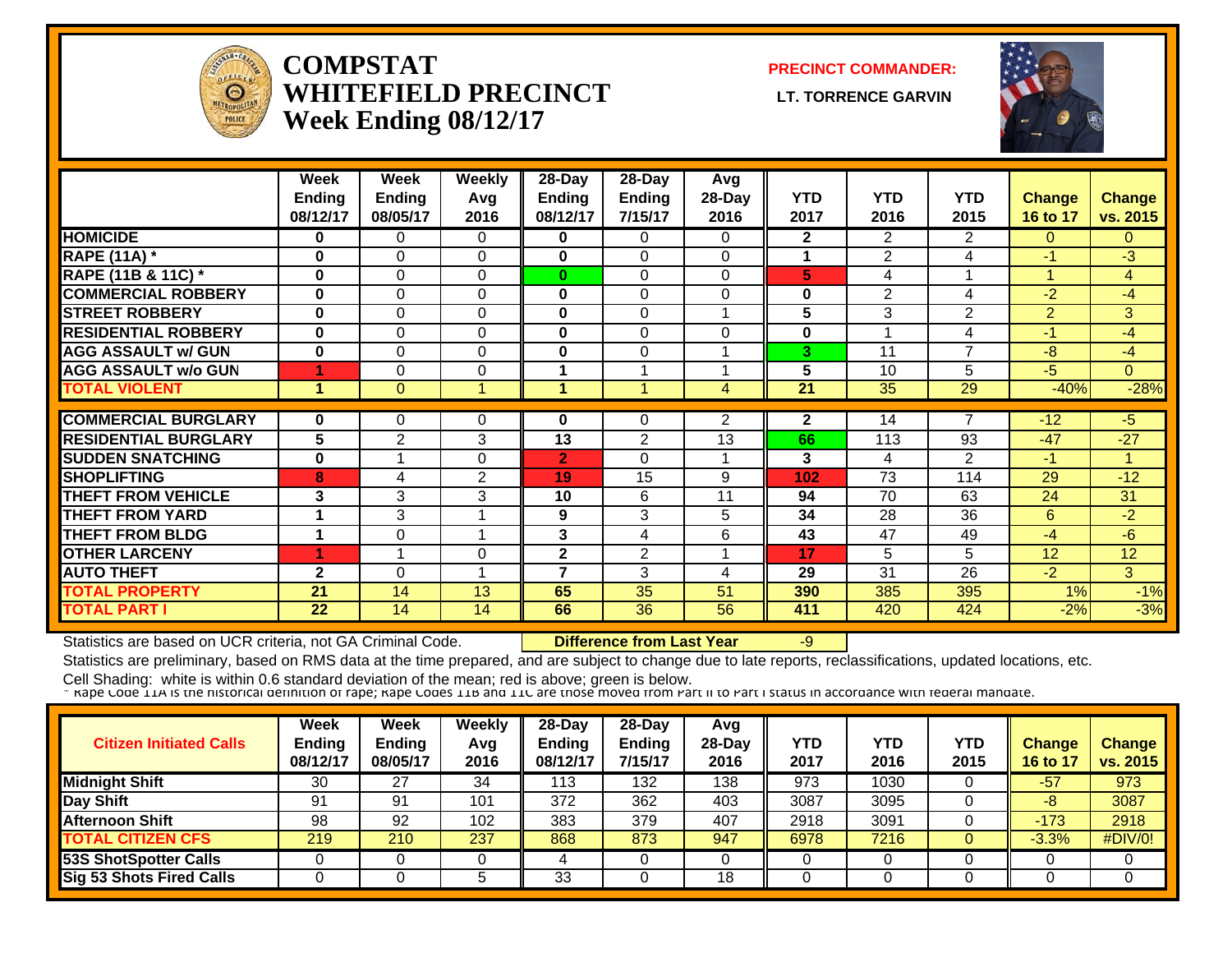# **BEAT 61 Whitefield Precinct Week Ending 08/12/17**

|                             |                |                | <b>Last 4 Weeks</b> |                | 28 Days        | 28 Day  |                |                |                |                      |                |
|-----------------------------|----------------|----------------|---------------------|----------------|----------------|---------|----------------|----------------|----------------|----------------------|----------------|
|                             | <b>Ending</b>  | <b>Ending</b>  | Endina              | <b>Ending</b>  | <b>Ending</b>  | Average | <b>YTD</b>     | <b>YTD</b>     | <b>YTD</b>     | <b>Change</b>        | <b>Change</b>  |
|                             | 07/22/17       | 07/29/17       | 08/05/17            | 08/12/17       | 08/12/17       | 2016    | 2017           | 2016           | 2015           | 16 to 17             | vs. 2015       |
| <b>HOMICIDE</b>             | $\Omega$       | 0              | $\Omega$            | $\Omega$       | $\Omega$       | 0.0     | $\overline{2}$ | $\Omega$       | $\Omega$       | $\overline{2}$       | $\overline{2}$ |
| <b>RAPE (11A) *</b>         | $\Omega$       | $\Omega$       | $\Omega$            | $\Omega$       | $\Omega$       | 0.0     | $\mathbf{0}$   | $\Omega$       | 3              | $\Omega$             | $-3$           |
| RAPE (11B & 11C) *          | $\Omega$       | $\Omega$       | $\Omega$            | $\Omega$       | $\mathbf{0}$   | 0.2     | $\Omega$       | $\overline{2}$ | $\mathbf{1}$   | $-2$                 | $-1$           |
| <b>COMMERCIAL ROBBERY</b>   | $\Omega$       | $\Omega$       | $\Omega$            | $\Omega$       | $\Omega$       | 0.1     | $\Omega$       | $\mathbf{1}$   | $\Omega$       | $-1$                 | $\Omega$       |
| <b>STREET ROBBERY</b>       | $\Omega$       | $\mathbf 0$    | $\Omega$            | $\Omega$       | $\Omega$       | 0.2     | $\overline{2}$ | $\mathbf{1}$   | $\overline{2}$ | $\blacktriangleleft$ | $\Omega$       |
| <b>RESIDENTIAL ROBBERY</b>  | $\Omega$       | $\Omega$       | $\Omega$            | $\Omega$       | 0              | 0.0     | 0              | $\Omega$       | 3              | $\Omega$             | $-3$           |
| <b>AGG ASSAULT w/ GUN</b>   | $\Omega$       | $\Omega$       | $\Omega$            | $\Omega$       | $\Omega$       | 0.2     | $\mathbf{1}$   | 3              | $\Omega$       | $-2$                 | $\mathbf{1}$   |
| <b>AGG ASSAULT w/o GUN</b>  | 0              | 0              | $\Omega$            | $\mathbf{1}$   | 1              | 0.5     | 3              | 3              | 1              | $\Omega$             | $\overline{2}$ |
| <b>TOTAL VIOLENT</b>        | $\mathbf{0}$   | $\Omega$       | $\Omega$            | $\mathbf{1}$   | $\mathbf{1}$   | 1.1     | 8              | 10             | 10             | $-20%$               | $-20%$         |
|                             |                |                |                     |                |                |         |                |                |                |                      |                |
| <b>COMMERCIAL BURGLARY</b>  | $\Omega$       | 0              | $\Omega$            | $\Omega$       | 0              | 0.8     | $\mathbf{1}$   | 4              | $\overline{2}$ | $-3$                 | $-1$           |
| <b>RESIDENTIAL BURGLARY</b> | $\overline{2}$ | $\overline{2}$ | $\Omega$            | $\overline{2}$ | 6              | 4.3     | 33             | 37             | 39             | $-4$                 | $-6$           |
| <b>SUDDEN SNATCHING</b>     | 0              | $\Omega$       | $\Omega$            | $\Omega$       | $\Omega$       | 0.2     | 0              | 1              | 1              | -1                   | $-1$           |
| <b>SHOPLIFTING</b>          | 4              | $\overline{2}$ | 4                   | 8              | 18             | 7.7     | 96             | 61             | 107            | 35                   | $-11$          |
| <b>THEFT FROM VEHICLE</b>   | $\Omega$       | $\Omega$       | $\Omega$            | $\Omega$       | $\Omega$       | 5.7     | 41             | 29             | 23             | 12                   | 18             |
| <b>THEFT FROM YARD</b>      | $\Omega$       | $\mathbf{1}$   | 3                   | $\Omega$       | 4              | 2.8     | 15             | 12             | 14             | 3                    | $\mathbf{1}$   |
| <b>THEFT FROM BLDG</b>      | $\mathbf{1}$   | $\mathbf{1}$   | $\Omega$            | $\mathbf{1}$   | 3              | 2.8     | 18             | 21             | 22             | $-3$                 | $-4$           |
| <b>OTHER LARCENY</b>        | $\Omega$       | $\mathbf 0$    | $\mathbf 0$         | $\mathbf{1}$   | $\mathbf{1}$   | 0.8     | 9              | 4              | $\overline{2}$ | 5                    | $\overline{7}$ |
| <b>AUTO THEFT</b>           | $\mathbf 0$    | $\mathbf{1}$   | $\Omega$            | $\mathbf{1}$   | $\overline{2}$ | 1.4     | 6              | 8              | 6              | $-2$                 | $\Omega$       |
| <b>TOTAL PROPERTY</b>       | $\overline{7}$ | $\overline{7}$ | $\overline{7}$      | 13             | 34             | 26.3    | 219            | 177            | 216            | 24%                  | 1%             |
| <b>TOTAL PART I</b>         | $\overline{7}$ | $\overline{7}$ | $\overline{7}$      | 14             | 35             | 27.5    | 227            | 187            | 226            | 21%                  | 0%             |

 **Difference from Last Year**40

Statistics are based on UCR criteria, not GA Criminal Code.

\* Rape Code 11A is the historical definition of rape (aka Legacy Rape); Rape Codes 11B and 11C are those moved from Part II to Part I in 2017.<br>\* Rape Code 11A is the historical definition of rape; Rape Codes 11B and 11C ar

| <b>Shots Fired Calls</b>        | Week<br><b>Ending</b><br>07/22/17 | Week<br><b>Ending</b><br>07/29/17 | Week<br><b>Ending</b><br>08/05/17 | Week<br><b>Ending</b><br>08/12/17 08/12/17 | 28 Days<br><b>Ending</b> | 28 Day<br><b>Average II</b><br>2016 | YTD<br>2017 | <b>YTD</b><br>2016 | <b>YTD</b><br>2015 | <b>Change</b><br>16 to 17 | <b>Change</b><br>$\vert$ vs. 2015 $\vert$ |
|---------------------------------|-----------------------------------|-----------------------------------|-----------------------------------|--------------------------------------------|--------------------------|-------------------------------------|-------------|--------------------|--------------------|---------------------------|-------------------------------------------|
| <b>53S ShotSpotter Calls</b>    |                                   |                                   |                                   |                                            |                          | 0.0                                 |             |                    |                    | 0%                        | $0\%$                                     |
| <b>Sig 53 Shots Fired Calls</b> |                                   |                                   |                                   |                                            |                          | 4.4                                 |             |                    |                    | #DIV/0!                   | #DIV/0!                                   |